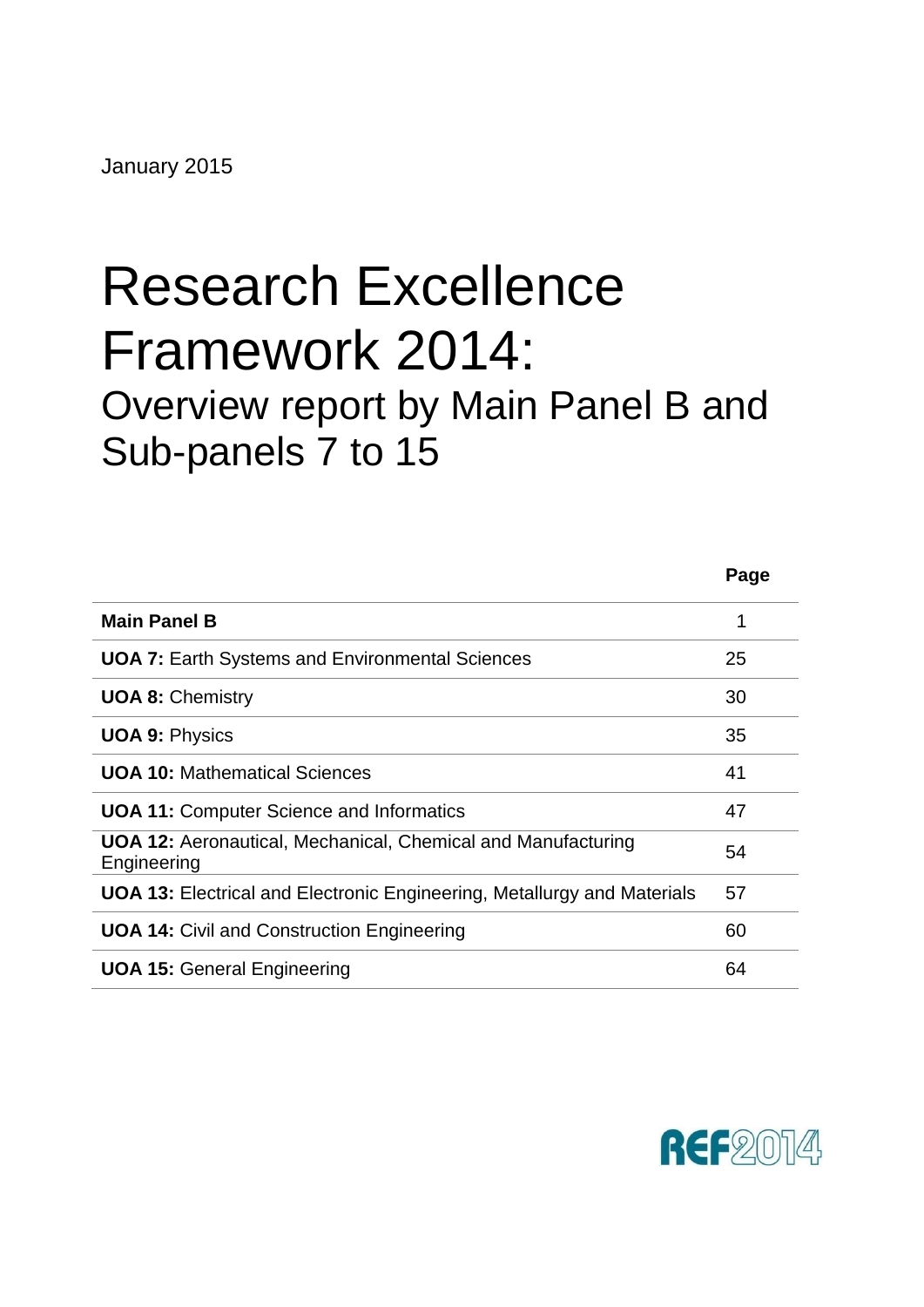# <span id="page-1-0"></span>**Main Panel B**

### **Executive summary**

1. The purpose of this report is to provide key data on submissions, feedback on the process of assessment, and an overview of the research submitted to Main Panel B's sub-panels in REF2014.

2. Main Panel B saw an increase in high quality research submitted compared to the previous Research Assessment Exercise (RAE2008). The submissions demonstrated the strength of research in the UK in physical, mathematical and computer sciences, and in engineering. Overall 26 per cent of the research was assessed to be world-leading (4\*), 57 per cent internationally excellent  $(3<sup>*</sup>)$ , 15 per cent internationally recognised  $(2<sup>*</sup>)$  and 2 per cent nationally recognised  $(1<sup>*</sup>)$ , where these averages are weighted according to the number of Category A full-time equivalent (FTE) staff included in each submission.

3. Not only has the quality of the research submitted increased since RAE2008, the FTE number of Category A staff submitted and Category A and C headcount have increased by 9.1 per cent and 7.5 per cent respectively. There were increases in the number of staff submitted to each of the physical sciences sub-panels, to the Computer Science and Informatics sub-panel and to the engineering sub-panels overall. Within engineering there was a redistribution with more staff submitted to the General Engineering sub-panel (an increase of 68 per cent Category A FTEs) and less to the individual engineering disciplines. The number of staff submitted to the Mathematical Sciences sub-panel was approximately constant.

4. Sub-panels noted an increase in the amount of interdisciplinary research and in research from collaborative working across higher education institutions (HEIs) both in the UK and with international partners.

5. 20 per cent of outputs were judged to be world-leading and a further 61 per cent internationally excellent. In spite of the increase in the number of staff submitted to Main Panel B, there was a slight reduction (2.7 per cent) in the number of submitted outputs due to the greater use, compared with RAE2008, of the arrangements for the submission of early career researchers and other staff with individual staff circumstances, which allowed staff to be submitted with less than four outputs each.

6. In this first assessment of impact, Main Panel B found evidence of many outstanding impacts, judging 38 per cent of the submitted impact to be outstanding and a further 46 per cent very considerable. While some research was planned to produce the impact reported in a case study, a significant proportion of Impact case studies was found not to have been predicted or planned when the research was undertaken. The panel considers it important to acknowledge that research can lead to unanticipated impacts.

7. The average FTE-weighted environment sub-profile for the main panel as a whole was 38 per cent world-leading, 37 per cent internationally excellent and a further 13 per cent internationally recognised. There was clear evidence of investment in people. Approximately 20 per cent of staff submitted to Main Panel B were early career researchers. Training and career development support appears to be widely embedded in institutions with many reporting initiatives to support equality and diversity. The number of doctoral degrees awarded rose 23.5 per cent between the first and last years of the assessment period. Annual external research income (excluding in-kind income from the UK Research Councils) has risen in real terms by 9.1 per cent between the first and last years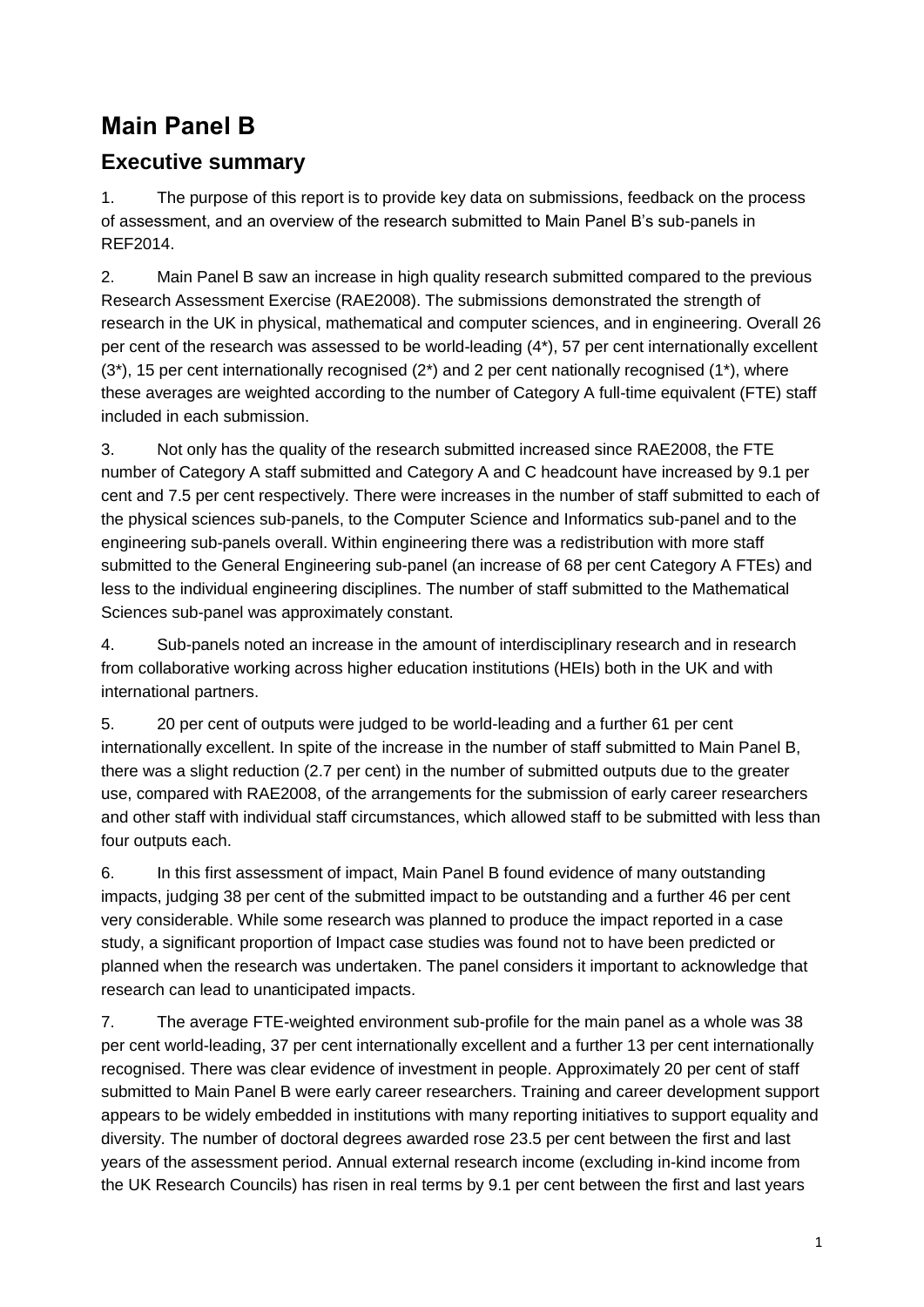of the assessment period (using HM Treasury deflators to account for the effects of inflation). However, funding from the Research Councils, the largest funder in physical sciences and engineering, has fallen by over 9 per cent in real terms, making for a difficult funding environment over the assessment period. Despite this, there is evidence of diversification of funding sources, with significant growth in European Union (EU) and industrial funding contributing to the overall growth, and evidence of focussed investment in infrastructure.

### **Overview of submissions and results**

8. Main Panel B received submissions as summarised in Table 1 below. The total number of submissions to the main panel decreased compared with RAE2008 (403 compared with 485), while the Category A staff FTE and Category A and C headcount have increased by 9.1 per cent and 7.5 per cent respectively. The panel welcomes this increased staff submission volume across the physical, computer and mathematical sciences and engineering disciplines.

9. There were increases in the volume of staff submitted to each of the physical sciences subpanels, to the Computer Science and Informatics sub-panel and to the engineering sub-panels overall. Within engineering there was a redistribution with more staff submitted to the General Engineering sub-panel (an increase of 68 per cent Category A FTEs) and less to the individual engineering disciplines. The number of staff submitted to the Mathematical Sciences sub-panel was approximately constant. In a small number of cases, the increase in submission volume was attributable in part to opening of new departments or the re-opening of departments.

10. In contrast to the increased submitted staff volume, the number of outputs submitted to REF2014 was 2.7 per cent lower than submitted to RAE2008. This reduction in average number of submitted outputs is attributed to an increase in the proportion of staff returned with less than four outputs where their individual circumstances significantly constrained their ability to produce four outputs or to work productively throughout the assessment period. The panel welcomes this increased use of individual circumstances as a mechanism to allow institutions to submit all eligible staff who have produced excellent research.

| <b>UOA</b>     |      | submissions<br><b>Number</b><br>$\tilde{a}$ | Category<br>D<br>staff<br>긮 | న్<br>⋗<br>staff<br>change<br>ĔĘ<br>$\overline{5}$<br>Category | headcount<br>Category<br>D<br>and<br>ဂ<br>staff | Number of<br>outputs | and<br>Outputs<br>$\Omega$<br>staff<br>per<br>headcount<br>Category<br>$\blacktriangleright$ | Impact case<br>studies |
|----------------|------|---------------------------------------------|-----------------------------|----------------------------------------------------------------|-------------------------------------------------|----------------------|----------------------------------------------------------------------------------------------|------------------------|
| <b>MPB</b>     | 2014 | 403                                         | 13,347                      | $+9.1%$                                                        | 13,930                                          | 49,317               | 3.54                                                                                         | 1,667                  |
|                | 2008 | 485                                         | 12,234                      |                                                                | 12,998                                          | 50,669               | 3.90                                                                                         |                        |
| $\overline{7}$ | 2014 | 45                                          | 1,381                       | $+17.1%$                                                       | 1,489                                           | 5,250                | 3.53                                                                                         | 175                    |
|                | 2008 | 42                                          | 1,179                       |                                                                | 1,280                                           | 5,091                | 3.98                                                                                         |                        |
| 8              | 2014 | 37                                          | 1,229                       | $+6.8%$                                                        | 1,267                                           | 4,698                | 3.71                                                                                         | 152                    |

**Table 1: Submissions to REF2014 and comparison with submissions to RAE2008**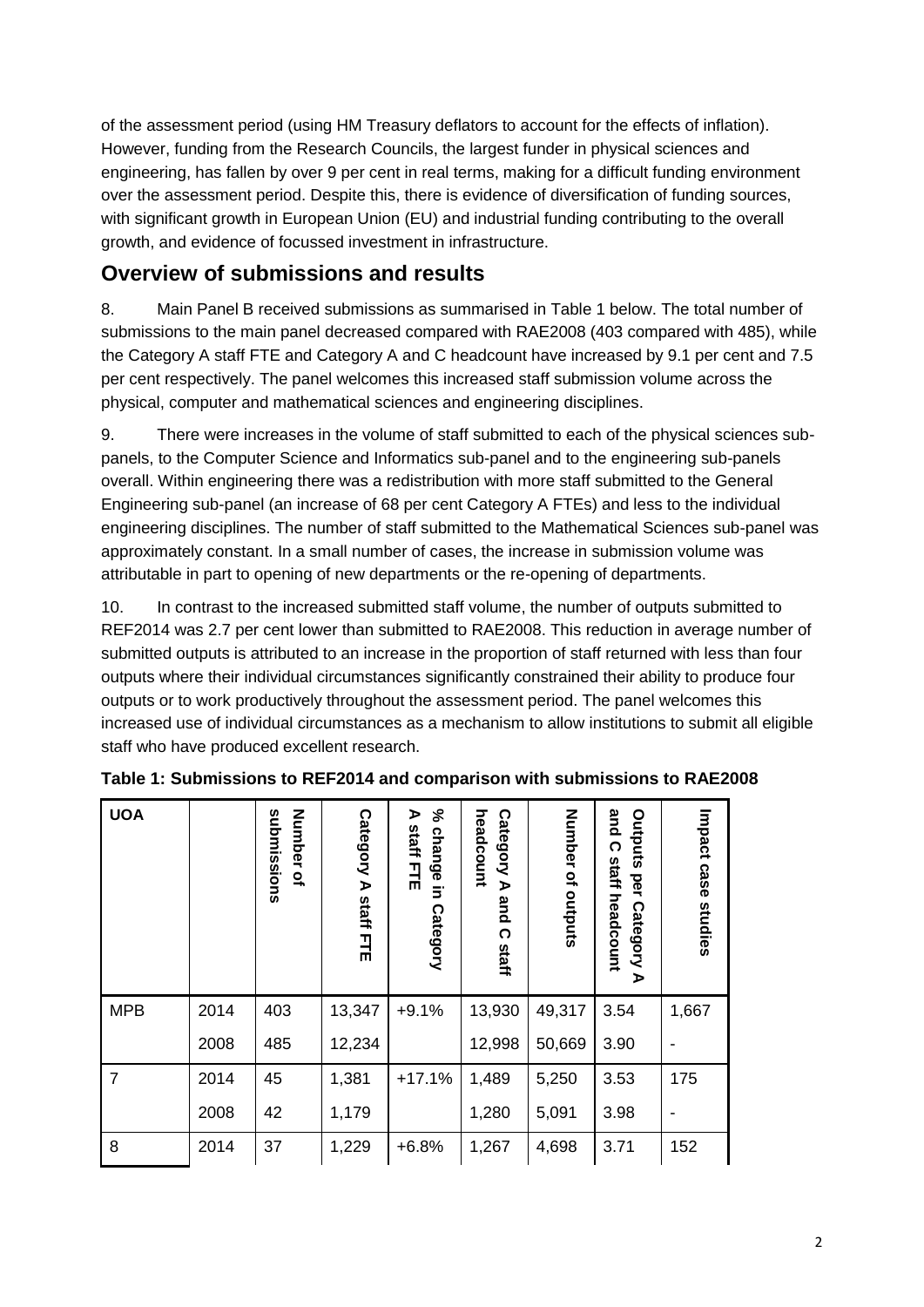| <b>UOA</b> |      | submissions<br>Number of | Category A staff FTE | % change in Category<br>A staff FTE | headcount<br>Category A and C staff | Number of outputs | and C staff headcount<br>Outputs per Category A | Impact case studies |
|------------|------|--------------------------|----------------------|-------------------------------------|-------------------------------------|-------------------|-------------------------------------------------|---------------------|
|            | 2008 | 33                       | 1,151                |                                     | 1,233                               | 4,930             | 4.00                                            |                     |
| 9          | 2014 | 41                       | 1,705                | $+1.1%$                             | 1,774                               | 6,446             | 3.63                                            | 203                 |
|            | 2008 | 42                       | 1,686                |                                     | 1,793                               | 7,156             | 3.99                                            |                     |
| 10         | 2014 | 53                       | 1,931                | $+0.4%$                             | 2,005                               | 6,995             | 3.49                                            | 236                 |
|            | 2008 | 115                      | 1,923                |                                     | 2,029                               | 7,707             | 3.80                                            |                     |
| 11         | 2014 | 89                       | 2,045                | $+11.2%$                            | 2,159                               | 7,665             | 3.55                                            | 280                 |
|            | 2008 | 81                       | 1,839                |                                     | 1,910                               | 7,491             | 3.92                                            |                     |
| 12         | 2014 | 25                       | 1,153                | $-9.5%$                             | 1,193                               | 4,154             | 3.48                                            | 138                 |
|            | 2008 | 43                       | 1,274                |                                     | 1,348                               | 5,222             | 3.87                                            |                     |
| 13         | 2014 | 37                       | 1,071                | $-11.9%$                            | 1,113                               | 4,028             | 3.62                                            | 141                 |
|            | 2008 | 54                       | 1,216                |                                     | 1,292                               | 4,965             | 3.84                                            |                     |
| 14         | 2014 | 14                       | 391                  | $-23.8%$                            | 418                                 | 1,384             | 3.31                                            | 51                  |
|            | 2008 | 23                       | 513                  |                                     | 544                                 | 2,066             | 3.80                                            |                     |
| 15         | 2014 | 62                       | 2,447                | +68.3%                              | 2,555                               | 8,697             | 3.40                                            | 291                 |
|            | 2008 | 52                       | 1,454                |                                     | 1,569                               | 6,041             | 3.85                                            |                     |

11. The overall results of the assessment are shown in Table 2 below. This shows the average overall quality profile for each Unit of Assessment (UOA), and for the main panel as a whole. The average is calculated by weighting each submission in the UOA (or main panel) by the number of Category A staff FTE in each submission. This method is also used to calculate the FTE-weighted average sub-profiles in Tables 5, 7 and 8 below.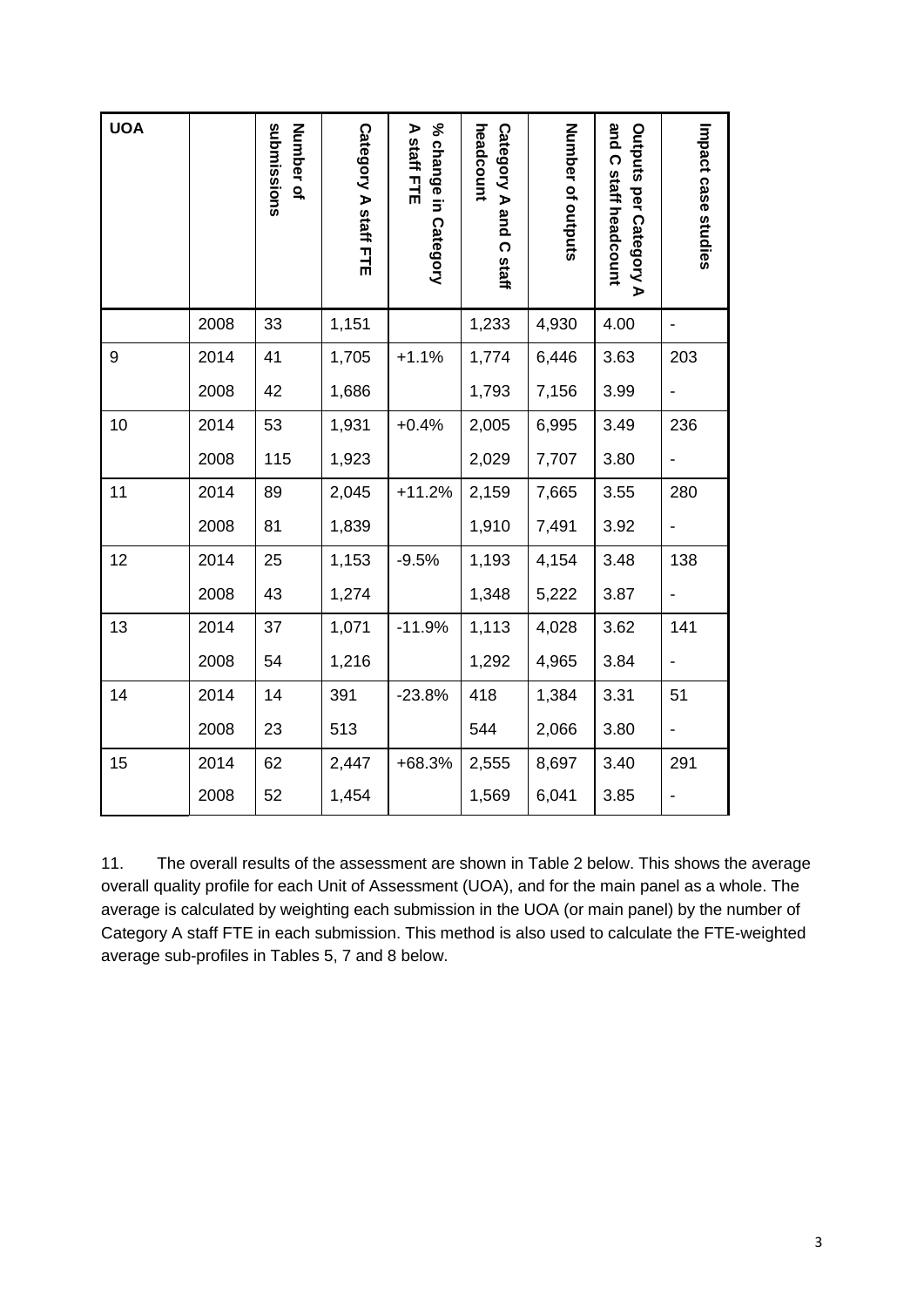|                |                                                                                     | Average percentage of research activity<br>judged to meet the standard for: |      |       |                |              |  |  |
|----------------|-------------------------------------------------------------------------------------|-----------------------------------------------------------------------------|------|-------|----------------|--------------|--|--|
| <b>UOA</b>     | <b>Name</b>                                                                         | $4*$                                                                        | $3*$ | $2^*$ | $1*$           | $\mathbf U$  |  |  |
|                | Main Panel B                                                                        | 26                                                                          | 57   | 15    | $\overline{2}$ | 0            |  |  |
| $\overline{7}$ | Earth Systems and<br><b>Environmental Science</b>                                   | 24                                                                          | 59   | 15    | $\overline{2}$ | 0            |  |  |
| 8              | Chemistry                                                                           | 28                                                                          | 63   | 9     | $\Omega$       | $\Omega$     |  |  |
| 9              | Physics                                                                             | 28                                                                          | 60   | 11    | 1              | $\Omega$     |  |  |
| 10             | <b>Mathematical Sciences</b>                                                        | 29                                                                          | 55   | 15    | 1              | $\Omega$     |  |  |
| 11             | Computer Science and<br><b>Informatics</b>                                          | 26                                                                          | 44   | 24    | 5              | $\mathbf{1}$ |  |  |
| 12             | Aeronautical, Mechanical,<br>Chemical and Manufacturing<br>Engineering              | 25                                                                          | 57   | 17    | 1              | 0            |  |  |
| 13             | <b>Electrical and Electronic</b><br>Engineering, Metallurgy and<br><b>Materials</b> | 25                                                                          | 62   | 11    | $\overline{2}$ | 0            |  |  |
| 14             | <b>Civil and Construction</b><br>Engineering                                        | 24                                                                          | 56   | 16    | 3              | $\mathbf 1$  |  |  |
| 15             | <b>General Engineering</b>                                                          | 26                                                                          | 56   | 16    | 2              | 0            |  |  |

#### **Table 2: Overall quality profiles (Category A FTE-weighted averages)**

12. Overall, for both the main panel as a whole and for individual UOAs within the main panel, there has been an increase in quality compared with RAE2008. The panel believes that there are a number of factors contributing to this increase, including a significant improvement in the quality of submitted research outputs, the introduction of impact in the assessment, which was found to be impressive across all panels, and a more structured assessment of environment, which has meant that results are not directly comparable with the RAE. Further discussion of the output, impact and environment profiles is included in the sections on each below.

### **Panel working methods**

13. In all aspects of the assessment process, Main Panel B and its sub-panels adhered to the published assessment criteria and working methods set out in the Assessment Framework and Guidance on Submissions (REF02.2011) and the Panel Criteria and Working Methods (REF01.2012). At each stage of the assessment process, sub-panels made recommendations to the main panel on the outcomes of assessment and all results were approved by the main panel as a whole.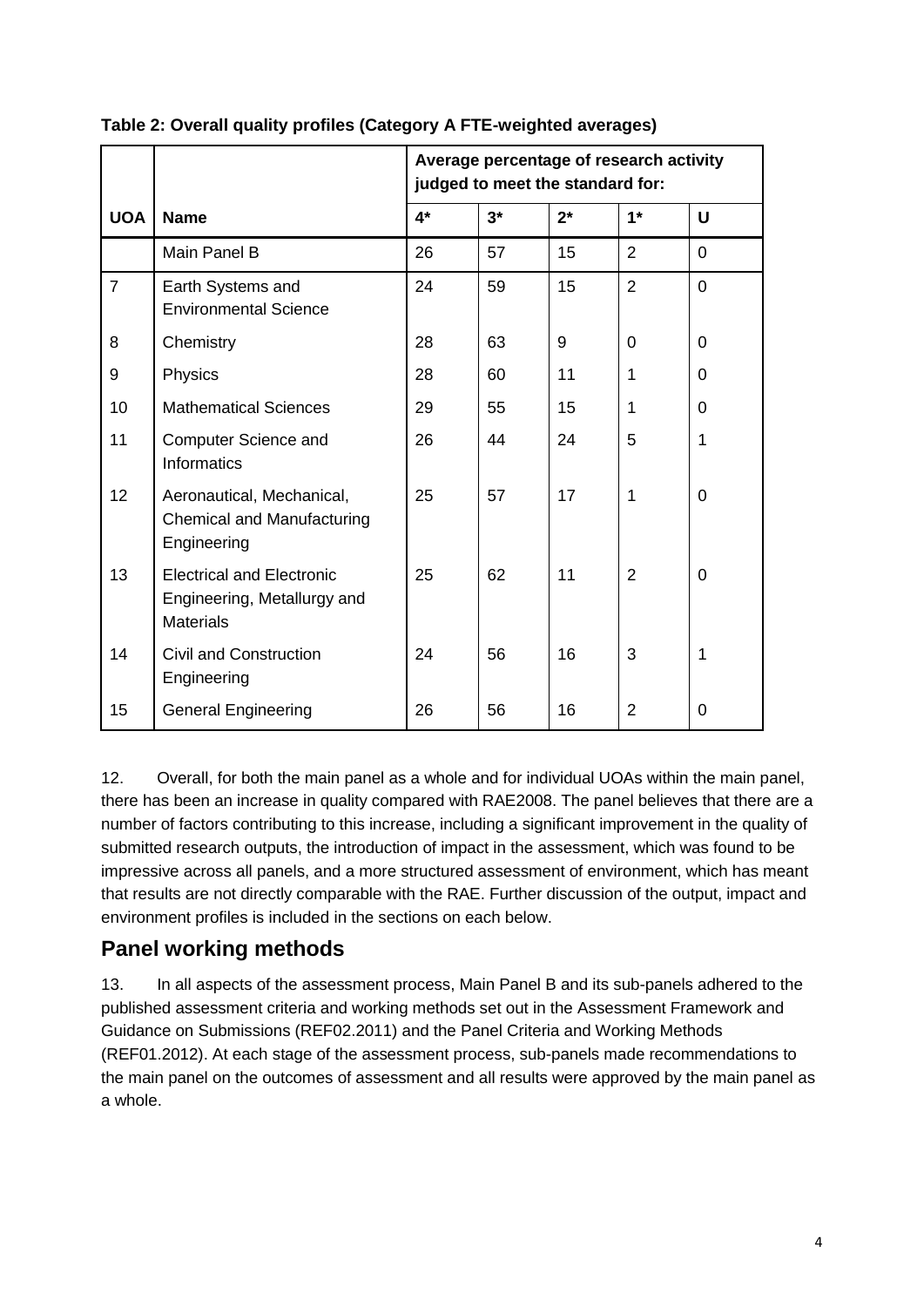#### **Main panel working methods**

14. In particular, the main panel had a key role in ensuring cross sub-panel consistency in assessment standards, employing a range of mechanisms to support this.

15. Main panel calibration exercises were undertaken for outputs and for impact case studies and templates. In all cases, the main panel calibration sample included items from all Main Panel B sub-panels. These items were then also included in subsequent sub-panel calibration exercises, which included additional larger sub-panel specific calibration samples. Detailed discussion at main panel allowed sub-panel chairs to explore in detail the application of assessment criteria and standards, drawing on the input of international members, particularly in relation to outputs, and main panel user members, particularly in relation to impact items. This experience, together with agreed main panel advice, then supported the sub-panel calibration exercises.

16. As this was the first time that an assessment of impact had been included, an impact case study calibration exercise was also carried out across the four main panels.

17. It should be noted that the assessments resulting from calibration exercises were disregarded following completion of the calibration exercises and these items subsequently allocated in the normal way to panellists for assessment.

18. Main Panel B had six international members who brought expertise which covered the range of Main Panel B disciplines. A number of them had expertise which spanned several subpanels. International members contributed fully to the work of the main panel and took a particular role in ensuring the international comparability of assessment standards for outputs, as well as having an oversight of the management and governance of the overall assessment process. They participated in a number of sub-panel meetings dealing with the calibration and assessment of outputs and provided input to the handling of grade boundaries for outputs assessment.

19. The international members expressed their confidence in the assessment process. They were impressed by its robustness, credibility and comparability across disciplines and its effectiveness in dealing with disciplinary differences. They noted the effectiveness of the calibration process but felt that perhaps more time could have been spent on calibration. They noted that the exercise was well managed with effective governance of the process.

20. Main Panel B had three user members who brought expertise in a number of relevant industry and government areas. Main panel user members contributed fully to the work of the main panel and took a particular role in the assessment of impact. Each main panel user member participated in the meetings of several sub-panels when dealing with the assessment of impact, and they were therefore able to provide valuable input to the consistency of assessment across subpanels. They also provided input to the handling of grade boundaries for impact assessment.

21. The main panel user members observed the assessment process to be robust and found that working across a range of sub-panels was effective. They considered that calibration exercises were very important and their effectiveness might be enhanced in future exercises by the use of larger calibration samples.

22. The main panel was supported by a secretariat consisting of three panel advisers. Each adviser was also responsible for guiding the work of a cluster of three of the nine sub-panels, and the sharing of the advisers across sub-panels proved very beneficial in helping to ensure consistency of assessment processes across the sub-panels.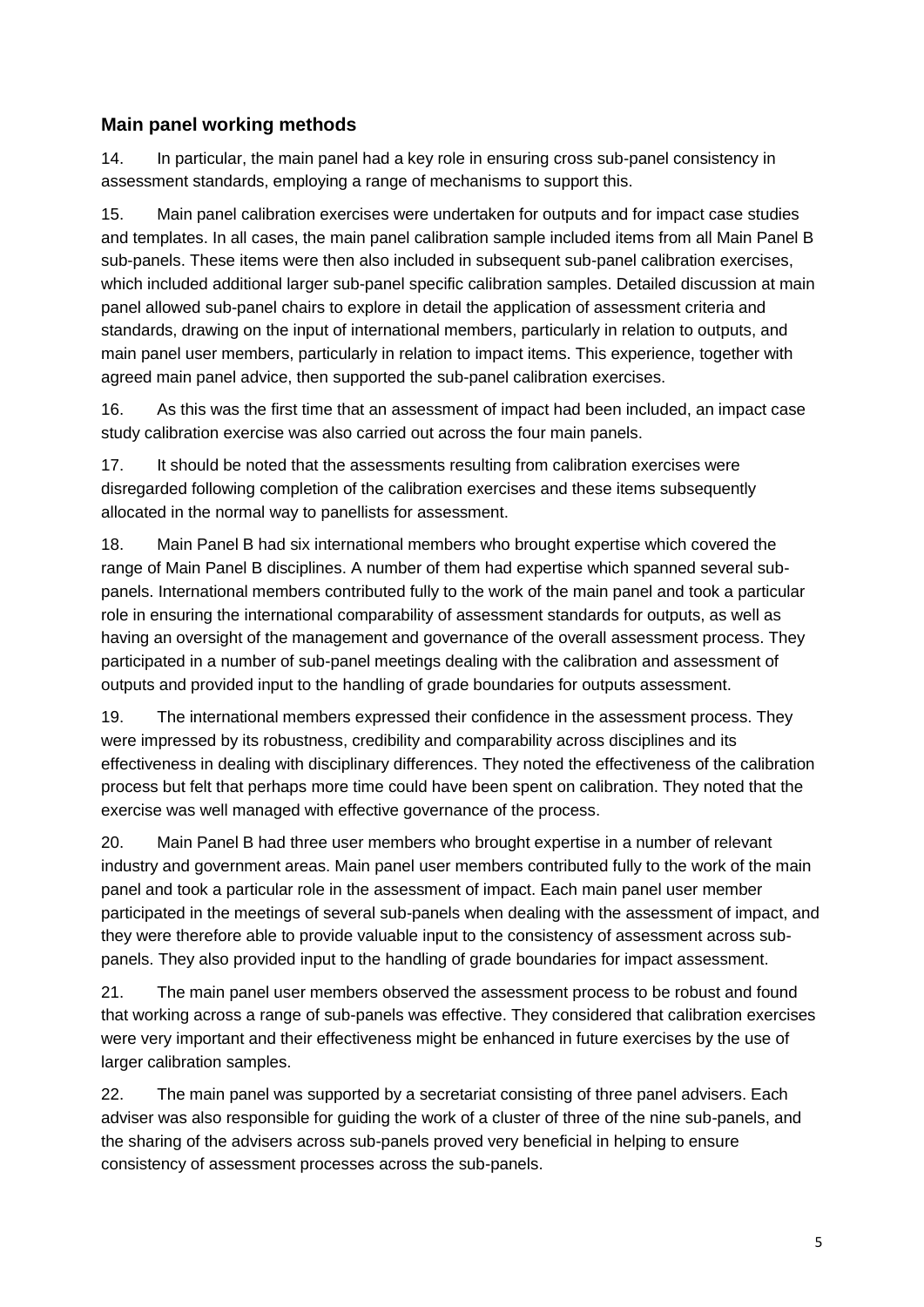23. The main panel chair also attended a number of sub-panel meetings to observe their work and to check for consistency of approach and assessment standards.

24. The main panel reviewed the assessment outcomes emerging from the sub-panels' work. This was undertaken on an ongoing basis as work was completed by sub-panels to allow consistency of assessment to be monitored. All sub-panels made recommendations to the main panel on sub-profiles and overall profile for each HEI in their submissions, with the main panel collectively approving these results.

25. The main panel members believe that these working methods led to consistent standards being applied across all sub-panels in the main panel.

#### **Sub-panel working methods**

26. As noted in the discussion of main panel working methods above, sub-panels undertook calibration exercises for outputs, impact case studies and templates, with these exercises following on from the main panel calibration exercises and including the items from the specific sub-panel which had been considered in the main panel exercise. Output assessors were fully involved in output calibration and impact assessors were fully involved in impact calibration. In addition, some main panel international members contributed to output calibration and main panel user members contributed to impact calibration, in both cases, working across a number of sub-panels. In addition sub-panels undertook an exercise to discuss the approach to environment assessment ahead of undertaking this task. As noted previously, the assessments resulting from all calibration exercises were disregarded following completion of the calibration exercises and these items allocated in the normal way to panellists for assessment.

27. As set out in the criteria and working methods document, sub-panel chairs, consulting with deputy chairs and other panellists as appropriate, allocated work to sub-panel members and assessors with appropriate expertise, taking account of any conflicts of interest. Research groups, where given in the submission, helped in this allocation. Output assessors and impact assessors worked in the same way as panel members in relation to the assessment of outputs and impact respectively, including workload and contribution to the sub-panels' recommendations. All sub-panel memberships also included full panel members identified as user members because they came from industrial, government or similar environments rather than the academic community. While in some cases, depending on expertise, these members had either zero or reduced output workloads, they contributed fully to the assessment of impact and environment, and to the work of the panel overall. Their participation and commitment was appreciated by sub-panels.

28. Only a very small number of outputs for which double-weighting was requested were submitted to Main Panel B sub-panels. These were considered first by the panellists to whom they had been allocated for assessment, who judged the merit of the case made for double-weighting based on the criteria. Recommendations were made to, and considered by the relevant sub-panel as a whole. Only once a decision about double-weighting had been made, was the quality of the output, and if appropriate, the reserve output, assessed. Of the 18 outputs submitted with requests for double-weighting, 14 were judged to meet the criteria. Table 3 below provides a summary of double-weighting requests and outcomes by sub-panel.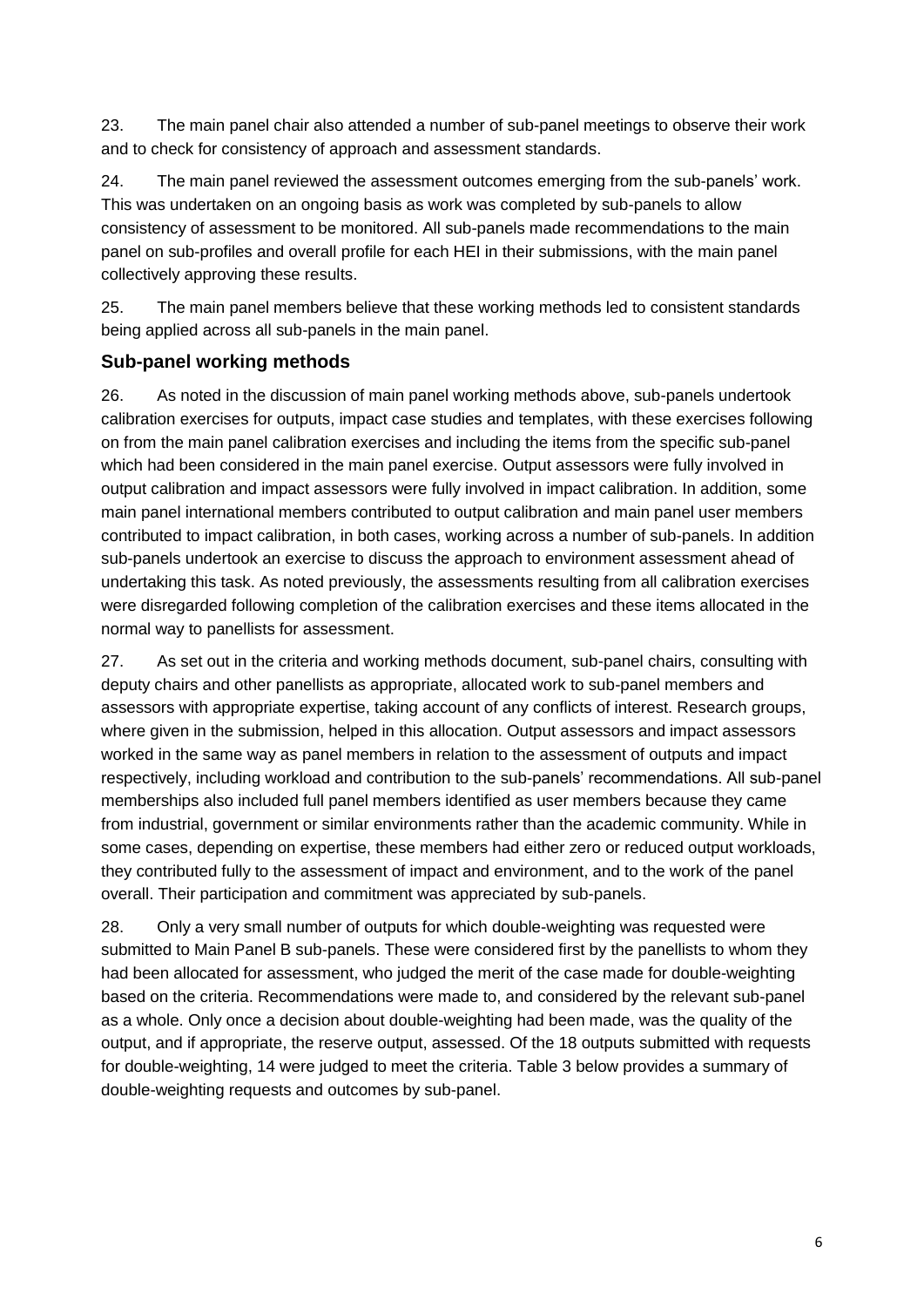| <b>UOA</b>     | <b>Name</b>                                                                         | Double-weightings<br>requested | Double-weightings<br>accepted |
|----------------|-------------------------------------------------------------------------------------|--------------------------------|-------------------------------|
|                | Main Panel B                                                                        | 18                             | 14                            |
| $\overline{7}$ | Earth Systems and<br><b>Environmental Science</b>                                   | 6                              | 6                             |
| 8              | Chemistry                                                                           | 0                              | 0                             |
| 9              | Physics                                                                             | $\overline{4}$                 | $\overline{2}$                |
| 10             | <b>Mathematical Sciences</b>                                                        | 3                              | $\overline{2}$                |
| 11             | Computer Science and<br>Informatics                                                 | $\overline{4}$                 | 3                             |
| 12             | Aeronautical, Mechanical,<br>Chemical and Manufacturing<br>Engineering              | $\Omega$                       | $\mathbf 0$                   |
| 13             | <b>Electrical and Electronic</b><br>Engineering, Metallurgy and<br><b>Materials</b> | 0                              | $\mathbf 0$                   |
| 14             | <b>Civil and Construction</b><br>Engineering                                        | 0                              | $\mathbf 0$                   |
| 15             | <b>General Engineering</b>                                                          | 1                              | 1                             |

#### **Table 3: Double-weighting requests and outcomes**

#### **Cross-referrals and work that spans UOA boundaries**

29. Table 4 below provides a summary of the cross-referrals in and out of Main Panel B subpanels, including a breakdown of cross-referrals within the main panel sub-panels and to/from other main panel sub-panels.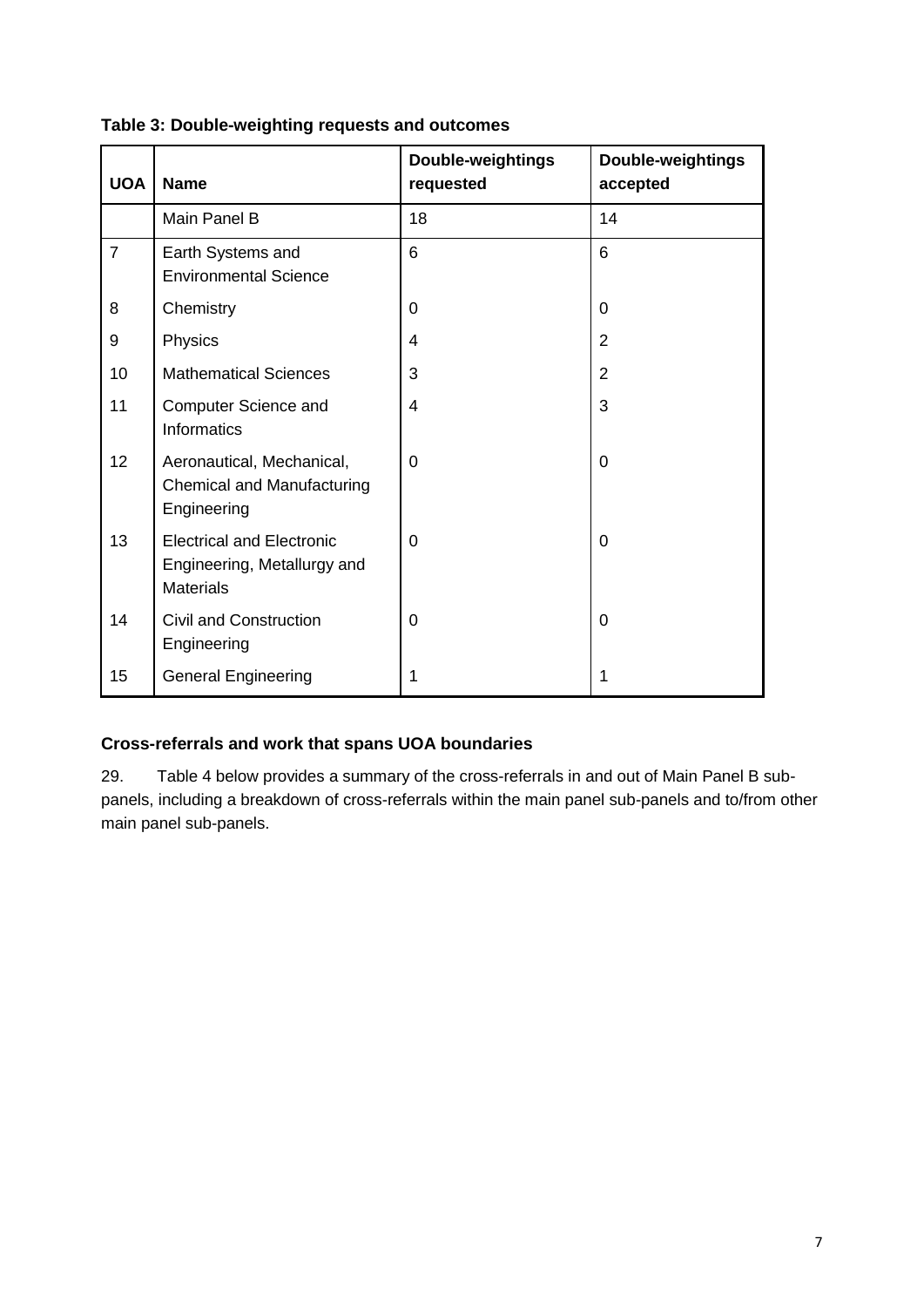| <b>UOA</b>     | <b>Name</b>                                                                         |                                              | <b>Cross-referrals out</b>                    |                     |                                                             | <b>Cross-referrals in</b>                                    |                 |  |  |
|----------------|-------------------------------------------------------------------------------------|----------------------------------------------|-----------------------------------------------|---------------------|-------------------------------------------------------------|--------------------------------------------------------------|-----------------|--|--|
|                |                                                                                     | <b>Within</b><br><b>Main</b><br><b>Panel</b> | <b>Outside</b><br><b>Main</b><br><b>Panel</b> | <b>Total</b><br>out | <b>From</b><br><b>Within</b><br><b>Main</b><br><b>Panel</b> | <b>From</b><br><b>Outside</b><br><b>Main</b><br><b>Panel</b> | <b>Total in</b> |  |  |
|                | Main Panel B                                                                        | 621                                          | 460                                           | 1,081               | 621                                                         | 609                                                          | 1,230           |  |  |
| $\overline{7}$ | Earth Systems and<br><b>Environmental Science</b>                                   | 101                                          | 318                                           | 419                 | 285                                                         | 119                                                          | 404             |  |  |
| 8              | Chemistry                                                                           | 12                                           | $\overline{7}$                                | 19                  | 23                                                          | 70                                                           | 93              |  |  |
| 9              | Physics                                                                             | 118                                          | 34                                            | 152                 | 243                                                         | 8                                                            | 251             |  |  |
| 10             | <b>Mathematical Sciences</b>                                                        | 175                                          | 14                                            | 189                 | 41                                                          | 99                                                           | 140             |  |  |
| 11             | <b>Computer Science and</b><br>Informatics                                          | 0                                            | 25                                            | 25                  | 12                                                          | 119                                                          | 131             |  |  |
| 12             | Aeronautical, Mechanical,<br><b>Chemical and Manufacturing</b><br>Engineering       | 178                                          | $\mathbf 0$                                   | 178                 | 3                                                           | 88                                                           | 91              |  |  |
| 13             | <b>Electrical and Electronic</b><br>Engineering, Metallurgy and<br><b>Materials</b> | 27                                           | 30                                            | 57                  | 6                                                           | 24                                                           | 30              |  |  |
| 14             | <b>Civil and Construction</b><br>Engineering                                        | 0                                            | 1                                             | 1                   | $\overline{7}$                                              | 52                                                           | 59              |  |  |
| 15             | <b>General Engineering</b>                                                          | 10                                           | 31                                            | 41                  | 1                                                           | 30                                                           | 31              |  |  |

**Table 4: Cross-referrals into and out of Main Panel B**

30. Sub-panels in Main Panel B cross-referred a total of 1081 outputs to other sub-panels, comprising 2.2 per cent of the total outputs submitted. They accepted a similar number, 1230, of incoming requests from other sub-panels, covering a wide range of outputs falling within their remits.

31. The sub-panels were confident that their expertise was sufficient to assess the vast majority of the outputs received and cross-referrals were only requested when they were on or beyond the boundaries of their subject scope. In making these judgements, sub-panels took note of institutions' requests for sub-panels to consider cross-referral, but the decision on cross-referral rested with the sub-panel irrespective of whether such requests had been made or not. In a small number of cases, it appeared that institutions had chosen to structure their submissions in a way that required significant groups of outputs to be cross-referred to other panels.

32. More detailed discussion of cross-referral arrangements is included in sub-panel sections of this report, where appropriate.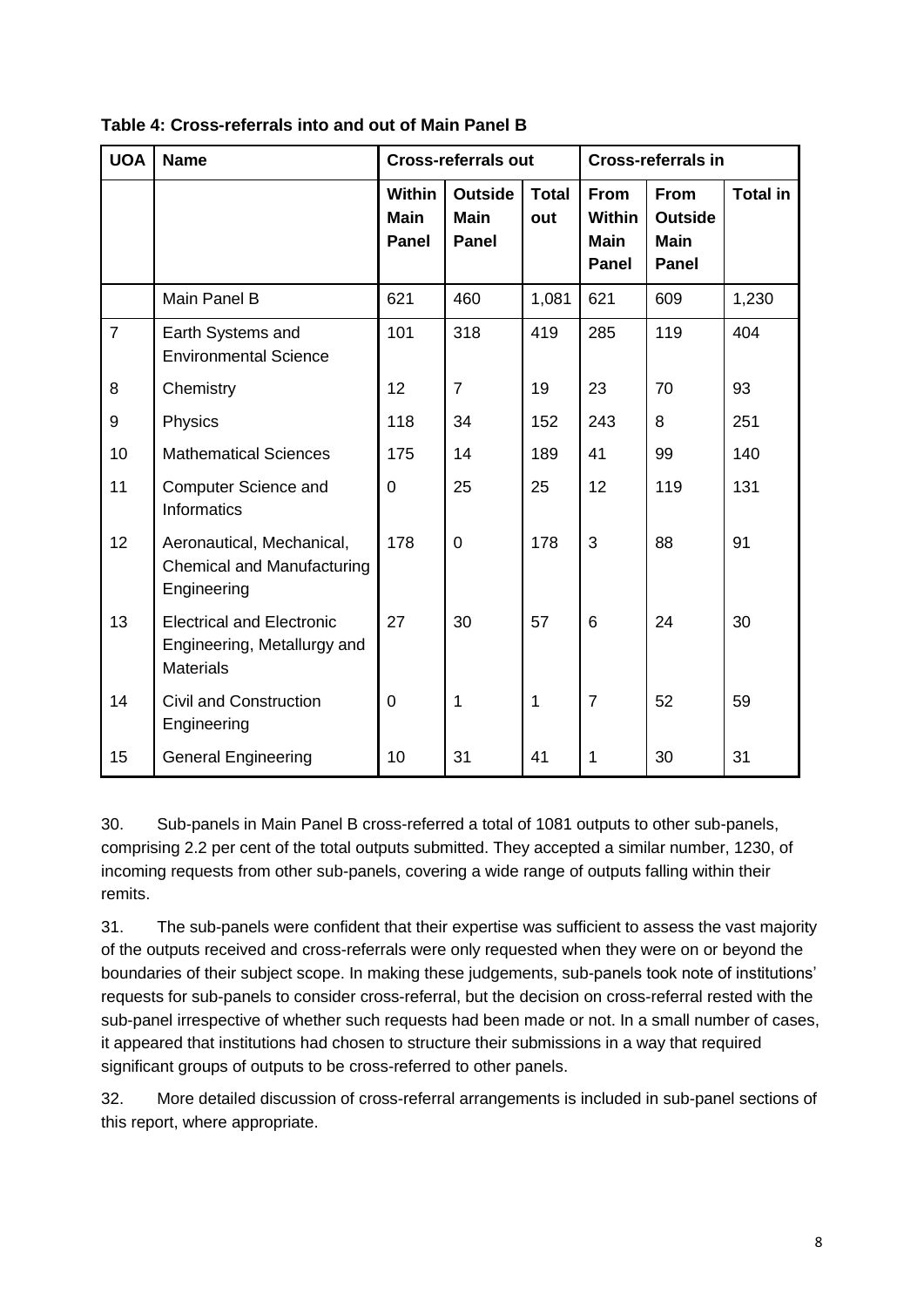#### **Scoring schemes**

#### **Outputs**

33. Each output was assessed against the criteria of originality, significance and rigour and given an integer score on the scale 0-4, corresponding to the starred level descriptors set out in Annex A of Assessment Framework and Guidance on Submissions. Sub-panels' working methods included mechanisms to identify outputs where the quality fell on the borderline between assessment scores, and to enable careful consideration of appropriate scores in these cases.

#### **Impact**

34. In developing the impact sub-profiles, all the sub-panels used the same method of assigning star levels to case studies and impact templates. Each case study and each impact template was graded on a nine point scale consisting of integer and half-integer scores from 0-4, with the integer scores corresponding to the starred level descriptors for the impact sub-profile. Half-integer scores of 0.5, 1.5, 2.5 or 3.5 were assigned to case studies and impact templates that were judged to be on the borderline between two of the starred levels.

35. A case study/template with a half-integer score contributed to the impact sub-profile by assigning half of its grade to each of the two starred levels that the borderline grade fell between. For example, if there were four case studies in the submission, each case study contributed 20 per cent to the impact sub-profile (the impact template contributed the remaining 20 per cent). If one of the case studies was graded as 3.5, it contributed 10 per cent at 4\* and 10 per cent at 3\* to the impact sub-profile.

#### **Environment**

36. In developing the environment sub-profiles, all the sub-panels used the same method of assigning star levels to the submitted material. Each section of the environment template was graded on a nine point scale consisting of integer and half-integer scores from 0-4, with the integer scores corresponding to the starred level descriptors for the environment sub-profile. Half-integer scores of 0.5, 1.5, 2.5, or 3.5 were assigned to sections of the environment template that were judged to be on the borderline between two of the starred levels.

37. A section of the environment template with a half-integer score contributed to the environment sub-profile by assigning half of its grade to each of the two starred levels that the borderline grade fell between. For example, in Main Panel B the strategy section was weighted as contributing 20 per cent to the environment sub-profile. A score of 2.5 for this section therefore contributed 10 per cent of 3\* and 10 per cent of 2\* to the sub-profile.

### **Overview of research outputs**

38. Table 5 below gives the overall FTE volume weighted output sub-profiles for the main panel and each of its sub-panels. These results show an improvement in the quality of outputs compared with RAE2008. Sub-panels and the main panel consider that the quality of UK research in physical, computer and mathematical sciences and engineering has been stronger in the REF assessment period than it was during the equivalent assessment period for RAE2008, due to a number of factors such as investment by HEIs and improvement in output quality generally (an improvement supported by international comparative bibliometric data –

[www.ref.ac.uk/results/analysis/comparisonwith2008raeresults\)](http://www.ref.ac.uk/results/analysis/comparisonwith2008raeresults)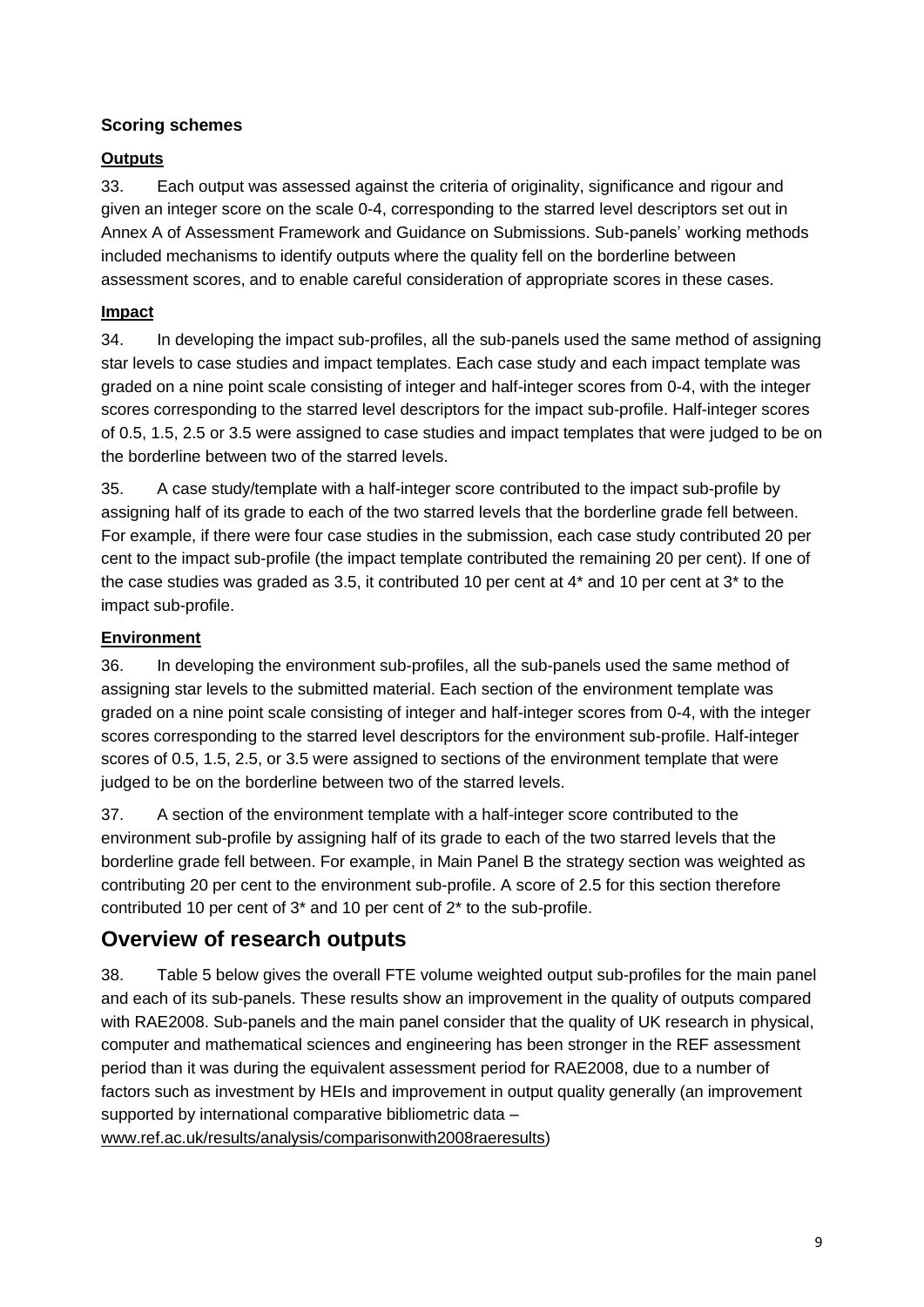|                |                                                                                     | Average percentage of research activity<br>judged to meet the standard for: |      |       |      |     |  |  |  |
|----------------|-------------------------------------------------------------------------------------|-----------------------------------------------------------------------------|------|-------|------|-----|--|--|--|
| <b>UOA</b>     | <b>Name</b>                                                                         | $4*$                                                                        | $3*$ | $2^*$ | $1*$ | U   |  |  |  |
|                | Main Panel B                                                                        | 20.1                                                                        | 61.4 | 16.7  | 1.5  | 0.3 |  |  |  |
| $\overline{7}$ | Earth Systems and<br><b>Environmental Science</b>                                   | 18.2                                                                        | 60.7 | 18.9  | 2.0  | 0.2 |  |  |  |
| 8              | Chemistry                                                                           | 22.1                                                                        | 69.4 | 8.1   | 0.2  | 0.2 |  |  |  |
| 9              | Physics                                                                             | 21.3                                                                        | 66.6 | 11.3  | 0.5  | 0.3 |  |  |  |
| 10             | <b>Mathematical Sciences</b>                                                        | 22.7                                                                        | 59.7 | 16.8  | 0.6  | 0.2 |  |  |  |
| 11             | Computer Science and<br><b>Informatics</b>                                          | 22.1                                                                        | 47.1 | 25.8  | 4.8  | 0.2 |  |  |  |
| 12             | Aeronautical, Mechanical,<br>Chemical and Manufacturing<br>Engineering              | 18.0                                                                        | 60.4 | 20.7  | 0.8  | 0.1 |  |  |  |
| 13             | <b>Electrical and Electronic</b><br>Engineering, Metallurgy and<br><b>Materials</b> | 19.7                                                                        | 677  | 11.3  | 1.1  | 0.2 |  |  |  |
| 14             | <b>Civil and Construction</b><br>Engineering                                        | 18.1                                                                        | 58.0 | 19.3  | 4.3  | 0.3 |  |  |  |
| 15             | <b>General Engineering</b>                                                          | 17.2                                                                        | 65.8 | 15.5  | 1.0  | 0.5 |  |  |  |

**Table 5: FTE volume weighted sub-profiles for the main panel and sub-panels**

39. Many of the sub-panels were pleased to note an increase in the number of outputs arising from interdisciplinary research and from collaborative working across units within and across HEIs both in the UK and with international partners. Interdisciplinary work now represents a significant proportion of the outputs submitted to Main Panel B and sub-panels received many examples of excellent interdisciplinary research. As noted above in relation to cross-referrals, the sub-panels had appropriate membership and processes to enable them to assess robustly the majority of interdisciplinary work within the sub-panel to which it had been submitted. Cross-referral was however used when necessary.

40. HEIs were encouraged to allocate submitted staff and/or outputs to research groups within their submissions. For future exercises, the main panel recommends that consideration is given to making this mandatory rather than optional, to assist with the allocation of outputs for assessment and to enable more specific feedback to institutions on performance.

41. Citation data, provided from the Scopus database, were used by sub-panels 7, 8, 9 and 11. For sub-panels 7, 8 and 9, it was noted that there could be variability in the quality and usefulness of the data at sub-discipline level. As set out in the criteria document, for these sub-panels, panellists used their academic judgement to evaluate the outputs and only used citation data when appropriate to inform the assessment of the academic significance of outputs. Sub-panel 11 had initially advised that it would use Google Scholar data in addition to Scopus but, as announced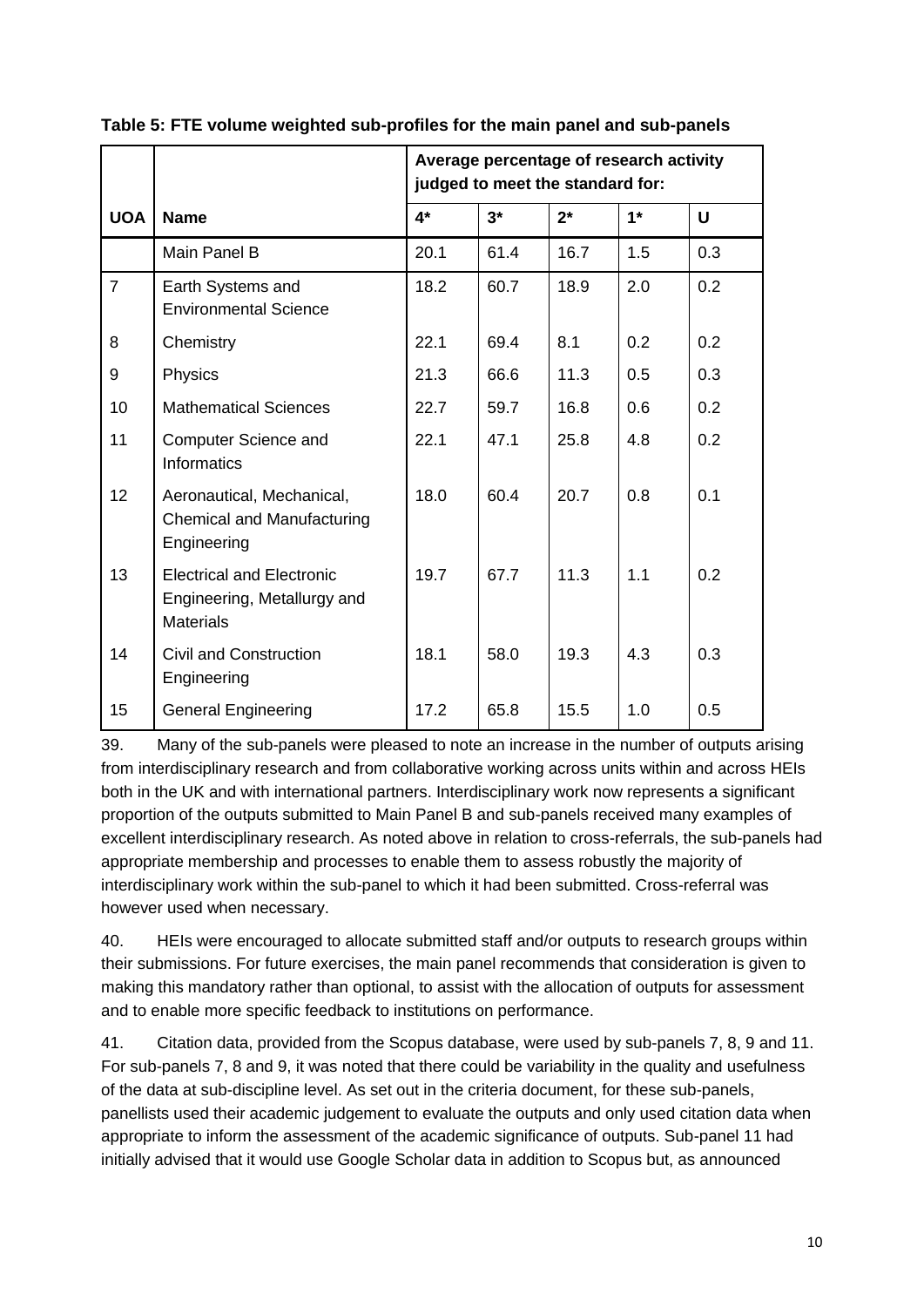before the submission date, copyright constraints on Google Scholar data meant that with regret this proved not to be feasible. This sub-panel made some very limited use of the Scopus data.

42. Sub-panels 11, 12, 13, 14 and 15 made use of the information (100 words) that institutions were invited to submit about the significance of outputs, not evident from the output itself. Where used appropriately, this provided useful information that was very helpful in assessing the significance of outputs. However, these sub-panels were disappointed that not all institutions made effective use of this part of the submission and some HEIs actually used it in ways that were explicitly disallowed in the Main Panel B published guidance.

43. Sub-panel 9 collected information about author contribution for outputs with more than 10 co-authors. With larger numbers of co-authors becoming more prevalent across many Main Panel B disciplines, the main panel recommends that consideration be given to adopting a similar approach across all physical science and engineering disciplines for future exercises.

44. For review articles submitted as research outputs, the main panel's criteria document invited the submission of textual commentary identifying the original research or new insights reported. This information was not provided for all review articles submitted. The main panel recommends that consideration be given to this requirement being mandatory for future exercises.

45. As noted in the section on Panel Working Methods, Main Panel B international members made important contributions to the assessment of outputs.

46. Table 6 below shows a breakdown of outputs types within each UOA, and for the main panel as a whole.

|                  | <b>UOA</b>                           |              | $\overline{7}$                                                 | 8              | 9       | 10                    | 11                                  | 12                                                                     | 13                                                                                     | 14                                       | 15                         |
|------------------|--------------------------------------|--------------|----------------------------------------------------------------|----------------|---------|-----------------------|-------------------------------------|------------------------------------------------------------------------|----------------------------------------------------------------------------------------|------------------------------------------|----------------------------|
| <b>Type Code</b> | <b>Output type</b>                   | Main Panel B | <b>Environmental Science</b><br>Earth<br><b>Systems</b><br>and | Chemistry      | Physics | Mathematical Sciences | Informatics<br>Computer Science and | Engineering<br>Chemical and Manufacturing<br>Aeronautıcal, Mechanıcal, | <b>Materials</b><br>Engineering, Metallurgy and<br>Electrical and<br><b>Electronic</b> | Engineering<br>Civil and<br>Construction | <b>General Engineering</b> |
| A, B, C          | <b>Books and</b><br>book<br>chapters | 335          | 46                                                             | 1              | 5       | 84                    | 149                                 | 11                                                                     | 3                                                                                      | 12                                       | 24                         |
| D                | <b>Journal</b><br>article            | 46,540       | 5,195                                                          | 4,688          | 6,376   | 6,731                 | 5,555                               | 4,110                                                                  | 3,984                                                                                  | 1,348                                    | 8,553                      |
| Е                | Conference<br>contribution           | 2,099        | $\overline{4}$                                                 | $\overline{c}$ | 17      | 17                    | 1,902                               | 24                                                                     | 28                                                                                     | 16                                       | 89                         |
| U                | Working<br>paper                     | 176          | 0                                                              | 0              | 38      | 134                   | $\sqrt{3}$                          | $\mathbf 0$                                                            | 0                                                                                      | $\mathbf 0$                              | $\mathbf{1}$               |

#### **Table 6: Breakdown of types of outputs**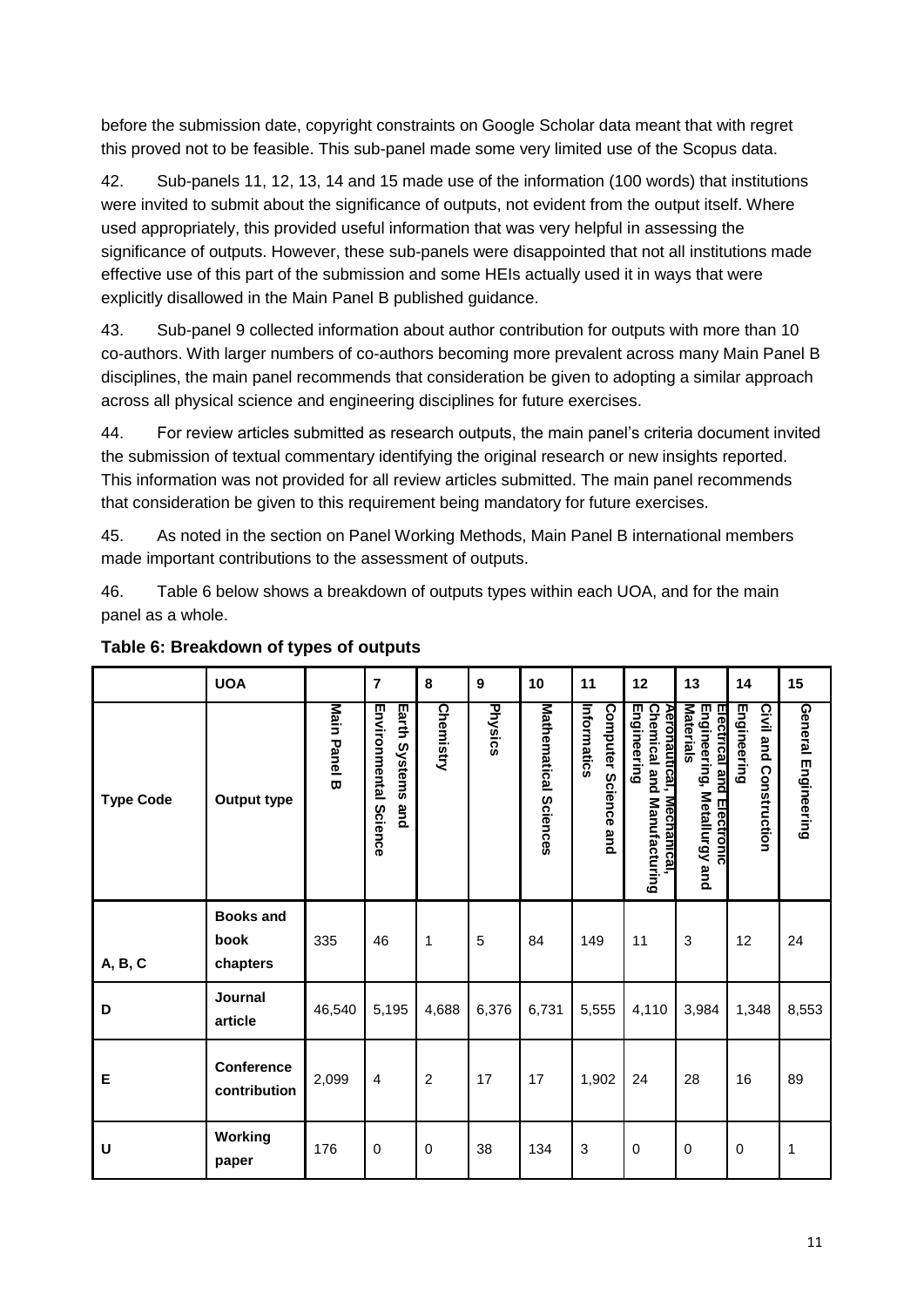|                        | <b>UOA</b>                                               |              | $\overline{7}$                                    | 8                       | $\boldsymbol{9}$        | 10                    | 11                                  | 12                                                                     | 13                                                                    | 14                                           | 15                         |
|------------------------|----------------------------------------------------------|--------------|---------------------------------------------------|-------------------------|-------------------------|-----------------------|-------------------------------------|------------------------------------------------------------------------|-----------------------------------------------------------------------|----------------------------------------------|----------------------------|
| <b>Type Code</b>       | <b>Output type</b>                                       | Main Panel B | <b>Environmental Science</b><br>Earth Systems and | Chemistry               | Physics                 | Mathematical Sciences | Computer Science and<br>Informatics | Chemical and Manufacturing<br>Engineering<br>Aeronautical, Mechanical, | Materials<br>Engineering, Metallurgy and<br>Electrical and Electronic | <b>Civil and Construction</b><br>Engineering | <b>General Engineering</b> |
| F                      | Patent/<br>published<br>patent<br>application            | 56           | 3                                                 | 3                       | 6                       | 0                     | 12                                  | $\overline{2}$                                                         | 10                                                                    | $\mathbf 0$                                  | 20                         |
| N,O                    | <b>Research</b><br>reports                               | 39           | $\overline{c}$                                    | 0                       | $\overline{\mathbf{4}}$ | $\mathsf 0$           | 11                                  | 6                                                                      | 1                                                                     | 7                                            | 8                          |
| G,H,Q,S                | Software,<br>website<br>content,<br>research<br>datasets | 27           | $\mathbf 0$                                       | $\overline{\mathbf{4}}$ | $\pmb{0}$               | 8                     | 12                                  | $\mathsf{O}\xspace$                                                    | $\overline{c}$                                                        | $\mathbf{1}$                                 | $\mathbf 0$                |
| I, J, K, L, M, P, R, T | Other types                                              | 45           | 0                                                 | $\pmb{0}$               | $\pmb{0}$               | 21                    | 21                                  | $\mathbf{1}$                                                           | 0                                                                     | $\mathbf 0$                                  | $\overline{c}$             |
|                        | <b>Grand total</b>                                       | 49,317       | 5,250                                             | 4,698                   | 6,446                   | 6,995                 | 7,665                               | 4,154                                                                  | 4,028                                                                 | 1,384                                        | 8,697                      |

*Note: Where the sub-panel agreed a double-weighting these outputs count twice and where a reserve was not scored it is not included in these numbers.*

### **Overview of impact**

47. Table 7 below gives the overall FTE volume weighted impact sub-profiles for the main panel and each of its sub-panels. Sub-panels received many examples of outstanding impact. Sub-panels were pleased by the wide range of types of impact received, including impacts on the economy, public policy and services, society, culture and creativity, health, security, products, practitioners and professional services, and the environment. Across all sub-panels a number of case studies were submitted based on public engagement activity. The sub-panels were impressed by the high degree of reach and significance of many of the examples of impact submitted. Further comments on the ranges and types of impact are given in the sub-panel sections of this report.

|            |             | Average percentage of research activity<br>judged to meet the standard for: |       |    |    |  |  |
|------------|-------------|-----------------------------------------------------------------------------|-------|----|----|--|--|
| <b>UOA</b> | <b>Name</b> | 4*                                                                          | $3^*$ | つ* | 4* |  |  |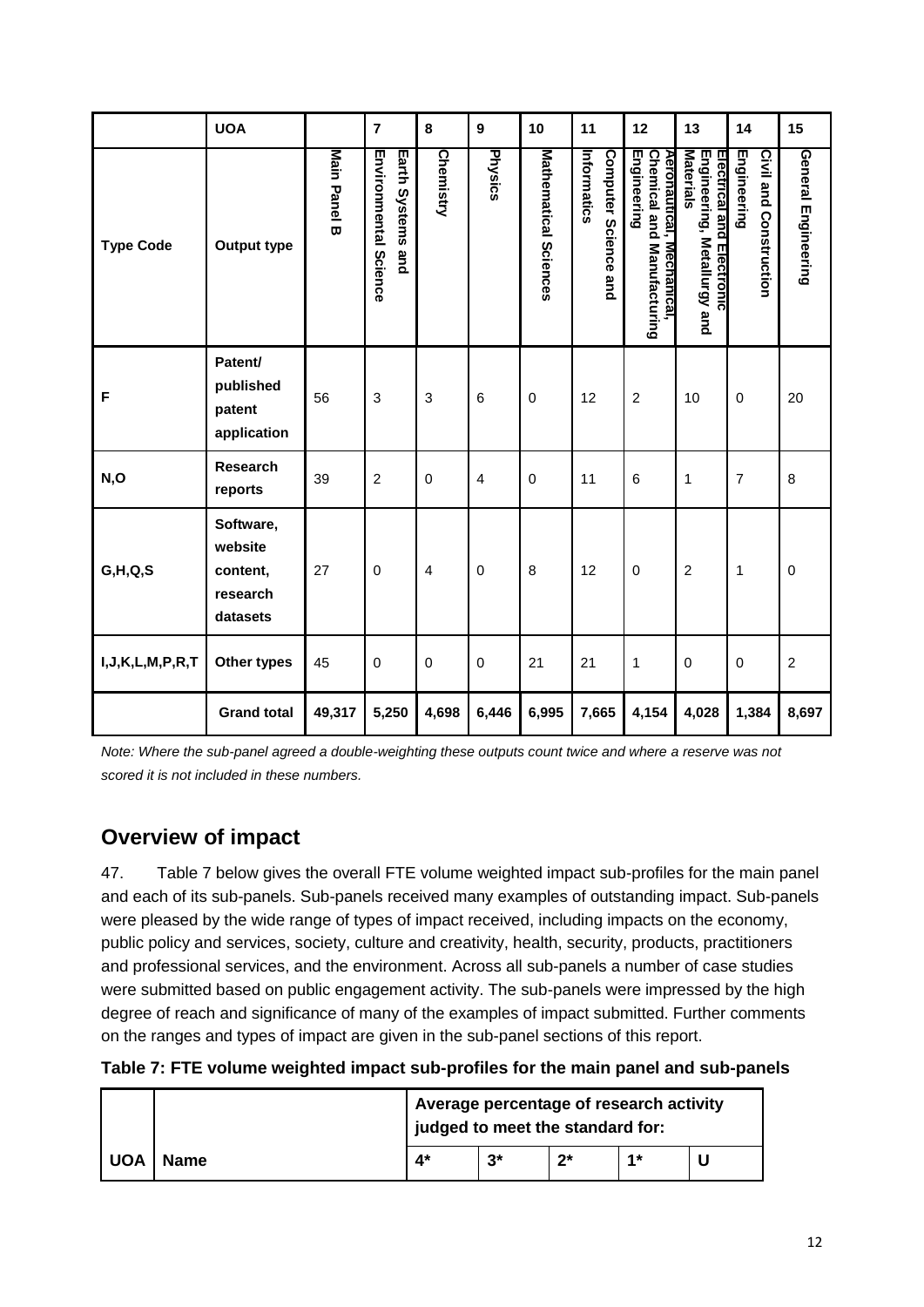|                |                                                                                     | Average percentage of research activity<br>judged to meet the standard for: |      |       |      |              |  |  |  |
|----------------|-------------------------------------------------------------------------------------|-----------------------------------------------------------------------------|------|-------|------|--------------|--|--|--|
| <b>UOA</b>     | <b>Name</b>                                                                         | $4*$                                                                        | $3*$ | $2^*$ | $1*$ | $\mathsf{U}$ |  |  |  |
|                | Main Panel B                                                                        | 37.8                                                                        | 45.7 | 13.3  | 2.3  | 0.9          |  |  |  |
| $\overline{7}$ | Earth Systems and<br><b>Environmental Science</b>                                   | 36.2                                                                        | 53.8 | 9.1   | 0.4  | 0.5          |  |  |  |
| 8              | Chemistry                                                                           | 39.6                                                                        | 52.6 | 7.5   | 0.3  | 0.0          |  |  |  |
| 9              | Physics                                                                             | 37.0                                                                        | 46.5 | 15.2  | 1.1  | 0.2          |  |  |  |
| 10             | <b>Mathematical Sciences</b>                                                        | 35.9                                                                        | 46.6 | 14.1  | 2.3  | 1.1          |  |  |  |
| 11             | Computer Science and<br><b>Informatics</b>                                          | 36.9                                                                        | 38.0 | 15.0  | 7.8  | 2.3          |  |  |  |
| 12             | Aeronautical, Mechanical,<br>Chemical and Manufacturing<br>Engineering              | 38.4                                                                        | 47.0 | 13.9  | 0.7  | 0.0          |  |  |  |
| 13             | <b>Electrical and Electronic</b><br>Engineering, Metallurgy and<br><b>Materials</b> | 36.5                                                                        | 49.0 | 12.1  | 1.6  | 0.8          |  |  |  |
| 14             | Civil and Construction<br>Engineering                                               | 33.9                                                                        | 52.5 | 11.4  | 0.0  | 2.2          |  |  |  |
| 15             | <b>General Engineering</b>                                                          | 41.6                                                                        | 39.8 | 15.5  | 2.3  | 0.8          |  |  |  |

48. While some research was planned to produce the impacts reported in the case study, a significant proportion of impact was observed not to have been predicted or planned when the research was undertaken. The panel recognises that it is good to create an environment that supports and promotes impact, but considers that it is also important to continue to recognise that research can lead to unanticipated impacts.

49. Sub-panels were pleased that the arrangements for the submission of information relating to impact and the arrangements for its assessment enabled them to undertake robust assessment. They considered that case studies in the format required were an effective way of assessing impact, and that the volume of case studies relative to submitted FTEs was appropriate. They also considered that the 2\* threshold for the quality of the underpinning research was appropriate, and it was notable that only a very small proportion of case studies were assessed as not meeting this threshold. With the exception of specific comments in the sub-panel reports for sub-panels 8 (Chemistry), 9 (Physics) and 10 (Mathematical Sciences), sub-panels feel that the 25 year period prior to the beginning of the assessment period for underpinning research was appropriate. Due to the nature of their disciplines, sub-panels 9 and 10 are of the view that a longer time period for underpinning research would be appropriate, while Sub-panel 8 would welcome a longer time period for impact in the pharmaceutical area.

50. In terms of the submitted case studies, sub-panels observed that the best case studies made a clear case for the links between the underpinning research and the impact claimed and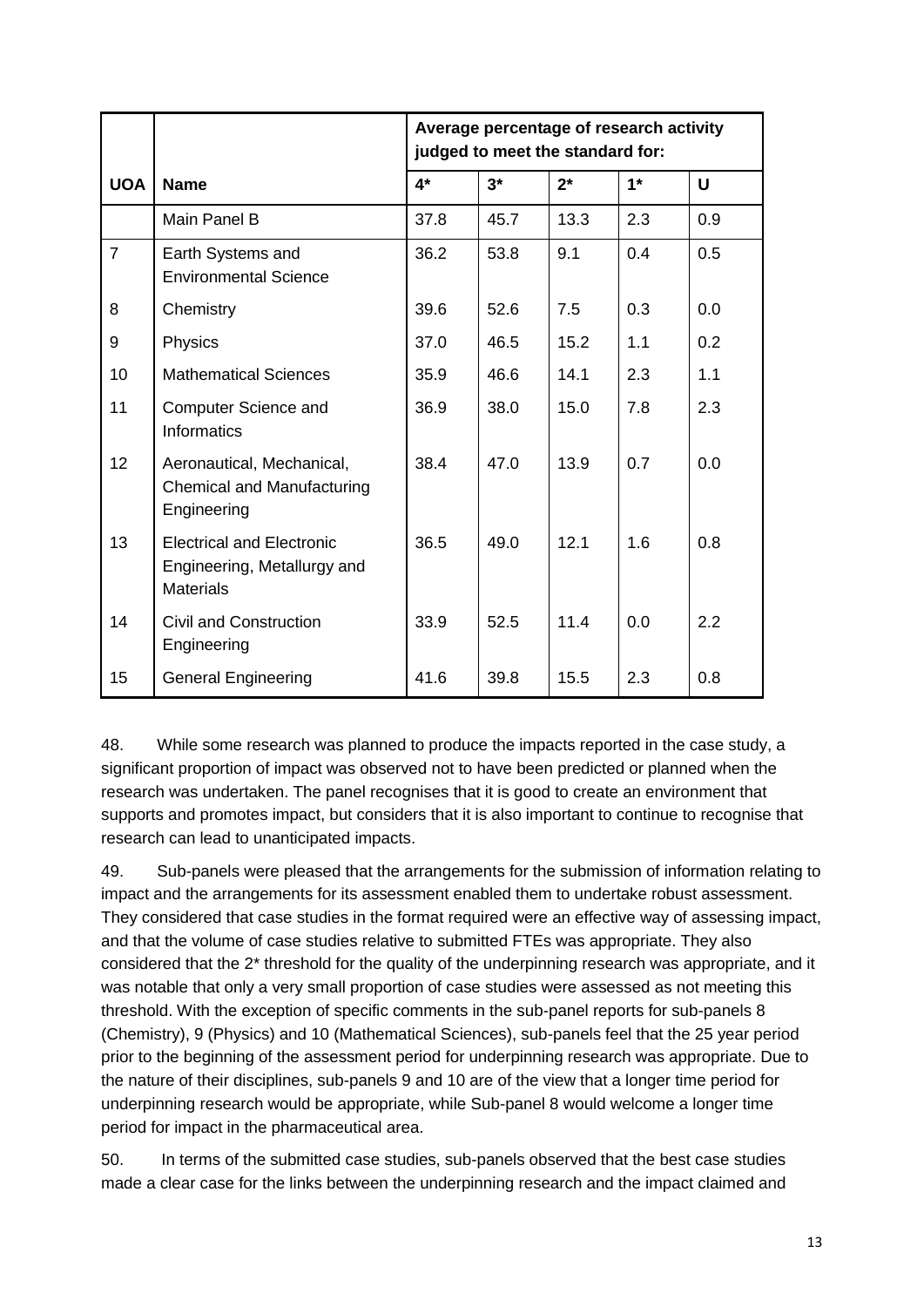provided quantitative evidence of the reach and significance of the impact in the assessment period. Some case studies included a description of anticipated future impact, which was not eligible for assessment.

51. As described above**,** users of research played an important part in the assessment of impact in a number of ways at both main and sub-panel level.

52. In relation to the future assessment of impact, the main panel has the following observations:

- The information requested in the impact template would be more appropriately combined with the environment template; the panel expects impact to be embedded in research activity, underpinning all aspects of the research environment, and should not be artificially isolated as a separate enterprise.
- Notwithstanding this, the 20 per cent weighting for Impact is considered to be appropriate and should be retained, thereby slightly increasing the weighting on the impact case studies.
- The Funding Councils will need to give consideration to the approach to the submission of impact submitted to REF2014 that has continued through the next assessment period and where the underpinning research is still within the eligible period for inclusion of the impact.
- The submissions data suggest that some institutions may have limited the number of staff submitted to the REF in accordance with the number of case studies available to them. Approximately 30 per cent of submissions received to Main Panel B were within 1.0 FTE of the threshold for an additional case study. This may be something which needs to be considered in future exercises.

### **Overview of research environment**

53. Table 8 below gives the overall FTE volume weighted environment sub-profiles for the main panel and each of its sub-panels. Overall the quality of the environment submissions presented was found to be high, with evidence that many units have exciting and stimulating environments in which to carry out research.

|                |                                                   | Average percentage of research activity<br>judged to meet the standard for: |       |       |      |     |  |  |  |
|----------------|---------------------------------------------------|-----------------------------------------------------------------------------|-------|-------|------|-----|--|--|--|
| <b>UOA</b>     | <b>Name</b>                                       | 4*                                                                          | $3^*$ | $2^*$ | $1*$ | U   |  |  |  |
|                | Main Panel B                                      | 38.1                                                                        | 47.4  | 12.6  | 1.9  | 0.0 |  |  |  |
| $\overline{7}$ | Earth Systems and<br><b>Environmental Science</b> | 31.2                                                                        | 60.0  | 8.3   | 0.5  | 0.0 |  |  |  |
| 8              | Chemistry                                         | 38.0                                                                        | 49.2  | 12.1  | 0.7  | 0.0 |  |  |  |
| 9              | Physics                                           | 44.0                                                                        | 48.5  | 7.3   | 0.2  | 0.0 |  |  |  |
| 10             | <b>Mathematical Sciences</b>                      | 44.2                                                                        | 47.4  | 8.1   | 0.3  | 0.0 |  |  |  |
| 11             | <b>Computer Science and</b>                       | 27.4                                                                        | 42.5  | 23.5  | 6.5  | 0.1 |  |  |  |

#### **Table 8: FTE volume weighted environment sub-profiles for the main panel and subpanels**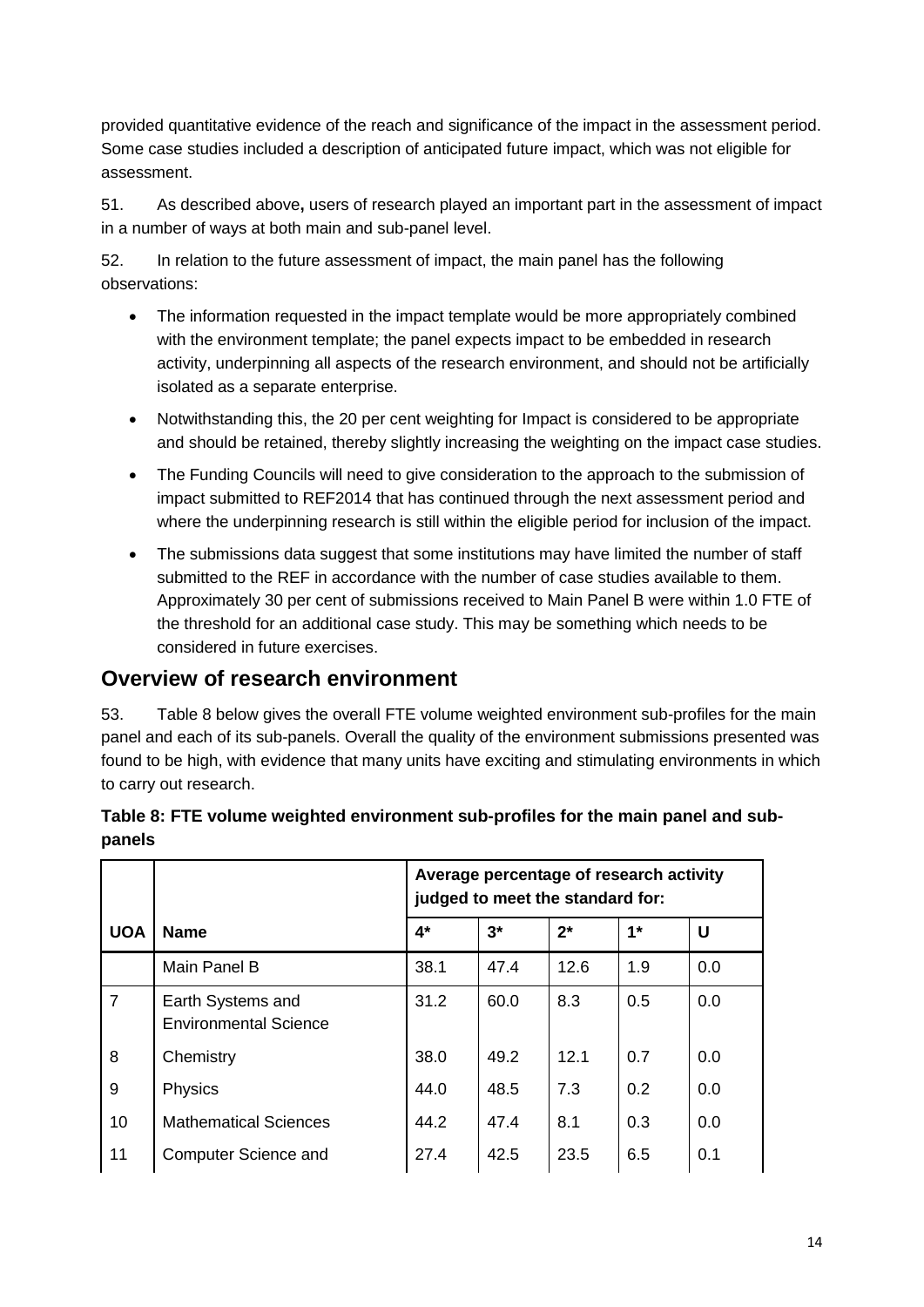|                 |                                                                                     | Average percentage of research activity<br>judged to meet the standard for: |      |       |      |     |  |  |  |
|-----------------|-------------------------------------------------------------------------------------|-----------------------------------------------------------------------------|------|-------|------|-----|--|--|--|
| <b>UOA</b>      | <b>Name</b>                                                                         | 4*                                                                          | $3*$ | $2^*$ | $1*$ | U   |  |  |  |
|                 | Informatics                                                                         |                                                                             |      |       |      |     |  |  |  |
| 12 <sup>°</sup> | Aeronautical, Mechanical,<br>Chemical and Manufacturing<br>Engineering              | 36.8                                                                        | 55.0 | 6.4   | 1.6  | 0.2 |  |  |  |
| 13              | <b>Electrical and Electronic</b><br>Engineering, Metallurgy and<br><b>Materials</b> | 30.7                                                                        | 53.7 | 13.9  | 1.7  | 0.0 |  |  |  |
| 14              | Civil and Construction<br>Engineering                                               | 35.1                                                                        | 56.5 | 7.9   | 0.5  | 0.0 |  |  |  |
| 15              | <b>General Engineering</b>                                                          | 46.5                                                                        | 34.9 | 16.4  | 2.2  | 0.0 |  |  |  |

54. Many submissions have detailed outstanding achievements since RAE2008 and some have well-articulated strategies with clear implementation plans. However, the sub-panels were disappointed that many strategies focused only on current practice and did not give the requested update on progress since RAE2008. Perhaps more importantly, a number also did not include specific goals in support of their strategic aims and details of how these would be taken forward.

55. There was clear evidence of investment in human capital, with significant numbers of early career researchers included in many submissions. Overall approximately 20 per cent of staff submitted to Main Panel B were early career researchers and this is encouraging for the continued vitality and sustainability of the physical, computer and mathematical sciences and engineering research base in the UK. Training and career development support, particularly for early career staff, appears to be much more widely embedded in staffing strategies and there was evidence of the implementation of the Concordat to support the career development of researchers.

56. Some institutions improved their outputs profile by the appointment on a 0.2 FTE basis of staff from elsewhere. In the view of the panel this tactic was considered non-sustainable and detrimental to the research environment.

57. The sub-panels noted that many submissions gave information on how they supported equality and diversity. There were a number of examples of best practice and notable examples of the achievement by units of diversity awards such as Athena SWAN. Some submissions did however focus on HEI wide policies and procedures, and the sub-panels wold have liked to have seen more about how these units were implementing them locally, and evidence of the benefits they had brought to the unit. The panel also considered that it is important to be aware that, although gender issues are very important in the science, technology, engineering and mathematics subjects, other forms of diversity and groups with protected characteristics also need to be supported.

58. Table 9 below gives a brief summary of the data submitted in the REF4a, 4b and 4c that was used to inform the assessment of the 'People' and 'Income and Infrastructure' sections of the Environment template.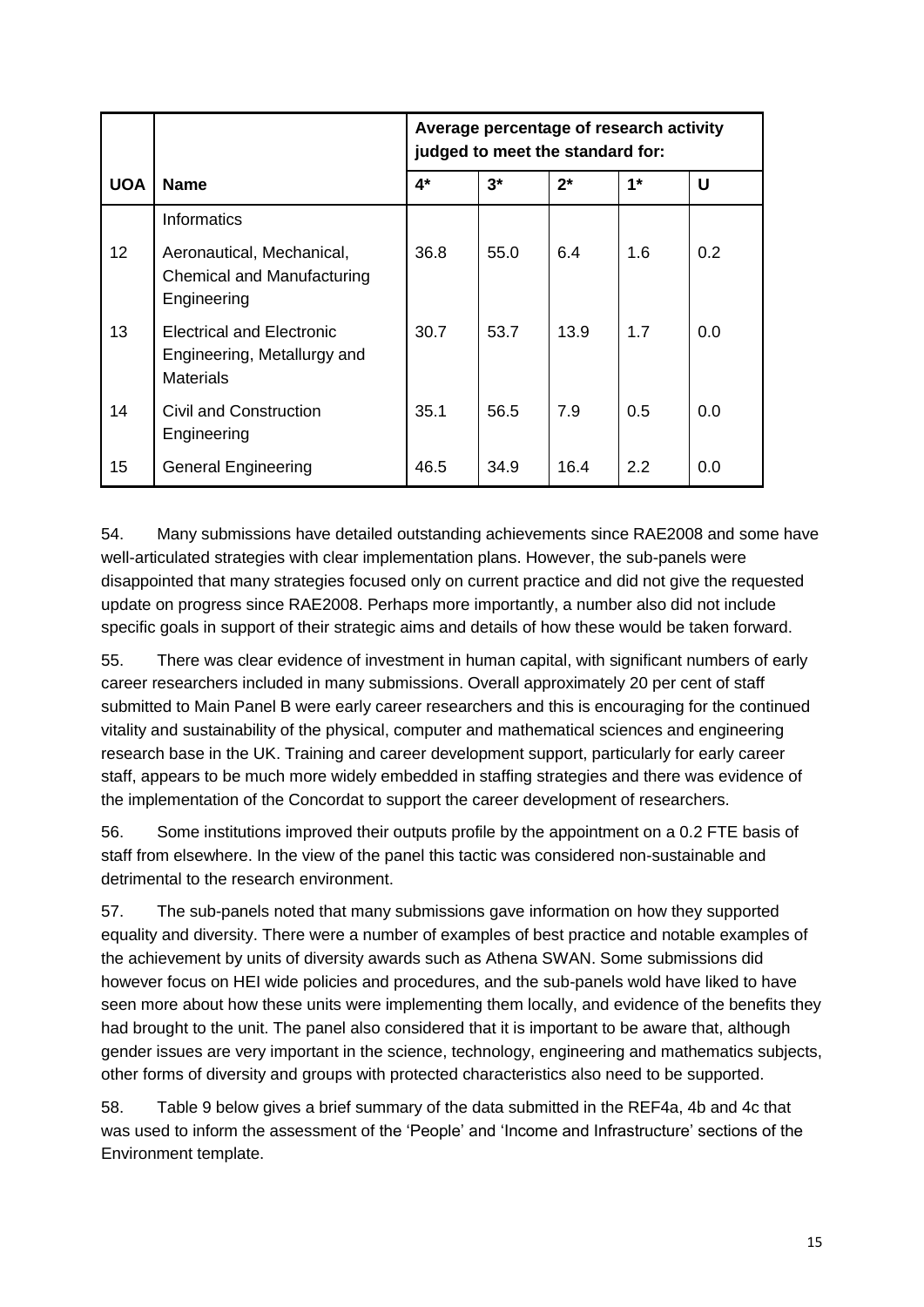| <b>UO</b><br>A | <b>Name</b>                                                                | Category<br>A and C<br>staff head<br>count | Category<br>A Staff<br><b>FTE</b> | <b>Total</b><br><b>Doctoral</b><br><b>Degrees</b><br><b>Awarded</b><br>in REF<br>period | <b>Total</b><br>research<br>income<br>for REF<br>period<br>$(E000)^*$ |
|----------------|----------------------------------------------------------------------------|--------------------------------------------|-----------------------------------|-----------------------------------------------------------------------------------------|-----------------------------------------------------------------------|
|                | Main Panel B                                                               | 13,930                                     | 13,347                            | 31,028                                                                                  | 7,233,563                                                             |
| $\overline{7}$ | Earth Systems and Environmental<br><b>Sciences</b>                         | 1,489                                      | 1,381                             | 2,472                                                                                   | 757,081                                                               |
| 8              | Chemistry                                                                  | 1,267                                      | 1,229                             | 4,734                                                                                   | 931,246                                                               |
| 9              | Physics                                                                    | 1,774                                      | 1,705                             | 3,580                                                                                   | 1,312,892                                                             |
| 10             | <b>Mathematical Sciences</b>                                               | 2,005                                      | 1,931                             | 2,515                                                                                   | 353,765                                                               |
| 11             | <b>Computer Science and Informatics</b>                                    | 2,159                                      | 2,045                             | 4,174                                                                                   | 789,752                                                               |
| 12             | Aeronautical, Mechanical, Chemical and<br><b>Manufacturing Engineering</b> | 1,193                                      | 1,153                             | 3,534                                                                                   | 835,589                                                               |
| 13             | Electrical and Electronic Engineering,<br>Metallurgy and Materials         | 1,113                                      | 1,071                             | 3,742                                                                                   | 811,943                                                               |
| 14             | Civil and Construction Engineering                                         | 418                                        | 391                               | 829                                                                                     | 173,350                                                               |
| 15             | <b>General Engineering</b>                                                 | 2,555                                      | 2,447                             | 5,448                                                                                   | 1,267,944                                                             |

#### **Table 9: Summary of environment data for Main Panel B**

\**Notes:*

*1. Income figures have been adjusted to reflect 2012-13 prices; the 'deflators' used to adjust to base year 2012-13 are based on HM Treasury's gross domestic product deflator.*

*2. This table does not include income-in-kind from the BIS Research Councils.*

59. The rise in the volume of staff submitted has been accompanied by a significant increase in the number of postgraduate research students, as evidenced by a rise in the number of research doctoral degree awards of 23.5 per cent overall during the assessment period. Some sub-panels showed very marked increases. A feature during this period has been the expansion of doctoral training centres, including a number with industrial partners, as a model for the training of postgraduate research students. The sub-panels also noted there has been an increased emphasis on training in research methods and in transferable skills.

| Table 10: Trend in research doctoral degrees awarded over the REF period |  |  |  |  |
|--------------------------------------------------------------------------|--|--|--|--|
|                                                                          |  |  |  |  |

|             |                         | Doctoral degrees awarded |         |         |             |                                                                                  |                                                                    |  |
|-------------|-------------------------|--------------------------|---------|---------|-------------|----------------------------------------------------------------------------------|--------------------------------------------------------------------|--|
| UOA<br>Name | 20<br>o<br>ōō<br>o<br>ō | 20<br>ලි<br>0            | 20<br>◓ | 20<br>N | ၓ<br>N<br>ω | ω<br>യ<br>ခဲ့<br>ഥ<br>ᢛ<br>N<br>-<br>Ō<br>ōō<br>r<br>င္စ<br>P<br>$\vec{a}$<br>Ö. | $\boldsymbol{\sigma}$<br>œ<br>ၷ<br>అ<br>ω<br>ω<br>ဖ<br>ᢛ<br>መ<br>൨ |  |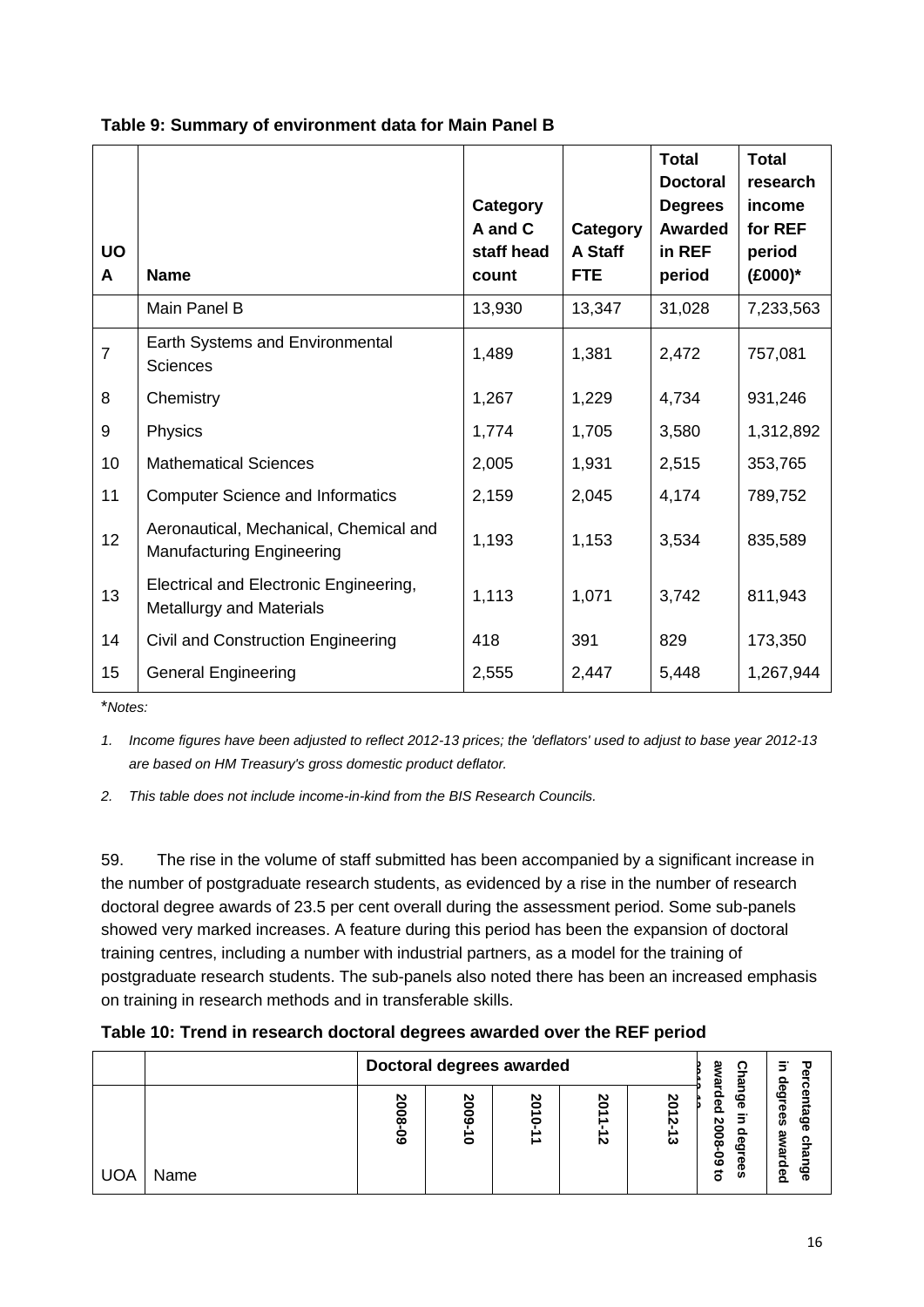|                |                                                                               |         | Doctoral degrees awarded |         |         |         |                                         |                                         |
|----------------|-------------------------------------------------------------------------------|---------|--------------------------|---------|---------|---------|-----------------------------------------|-----------------------------------------|
| <b>UOA</b>     | Name                                                                          | 2008-09 | 2009-10                  | 2010-11 | 2011-12 | 2012-13 | awarded 2008-09 to<br>Change in degrees | in degrees awarded<br>Percentage change |
|                | Main Panel B                                                                  | 5,550   | 6,113                    | 6,204   | 6,304   | 6,856   | 13056                                   | 23.5%                                   |
| $\overline{7}$ | Earth Systems and<br><b>Environmental Sciences</b>                            | 448     | 485                      | 463     | 469     | 607     | 159                                     | 35.4%                                   |
| 8              | Chemistry                                                                     | 837     | 990                      | 929     | 932     | 1,047   | 210                                     | 25.1%                                   |
| 9              | Physics                                                                       | 633     | 690                      | 730     | 749     | 779     | 147                                     | 23.2%                                   |
| 10             | <b>Mathematical Sciences</b>                                                  | 398     | 498                      | 520     | 499     | 600     | 202                                     | 50.6%                                   |
| 11             | Computer Science and<br>Informatics                                           | 728     | 814                      | 829     | 864     | 939     | 212                                     | 29.1%                                   |
| 12             | Aeronautical, Mechanical,<br>Chemical and<br><b>Manufacturing Engineering</b> | 669     | 687                      | 729     | 731     | 719     | 50                                      | 7.5%                                    |
| 13             | <b>Electrical and Electronic</b><br>Engineering, Metallurgy<br>and Materials  | 734     | 738                      | 696     | 791     | 783     | 48.7                                    | 6.6%                                    |
| 14             | <b>Civil and Construction</b><br>Engineering                                  | 145     | 163                      | 155     | 176     | 190     | 45                                      | 30.7%                                   |
| 15             | <b>General Engineering</b>                                                    | 959     | 1,050                    | 1,154   | 1,094   | 1,192   | 233                                     | 24.3%                                   |

60. Despite the difficult funding environment of the last six years, where the Research Council science budget has remained flat (and therefore reduced in real terms) and capital funding has been reduced, there is evidence of clear targeted investment in research infrastructure, with demonstrable benefits to research. Table 11 below shows that annual external research income as reported in the REF4b (excluding in-kind income from BIS Research Councils) has risen in real terms by 9.1 per cent over the period (using HM Treasury deflators to account for the effects of inflation). However, performance in terms of research income varies considerably across the Main Panel B sub-panels. In contrast, in-kind income from BIS Research Councils, as reported in REF 4c has fallen in real terms by 16 per cent (see Table 13).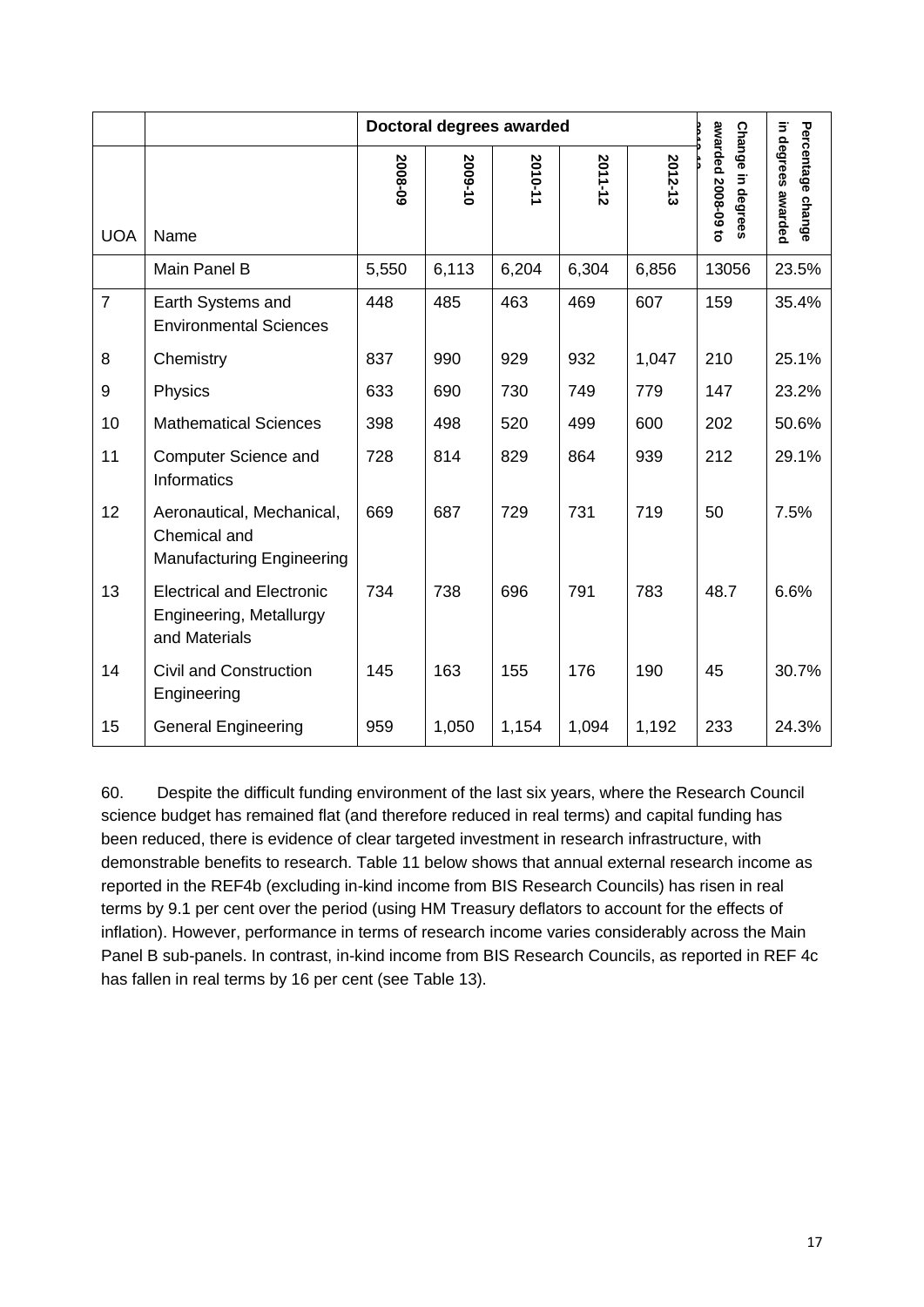|                |                                                                                           | Total external research income (£000)<br>in 2012-13 prices | ນກາດ      |           |           |           |                                           |                                                          |
|----------------|-------------------------------------------------------------------------------------------|------------------------------------------------------------|-----------|-----------|-----------|-----------|-------------------------------------------|----------------------------------------------------------|
| <b>UOA</b>     | Name                                                                                      | 2008-09                                                    | 2009-10   | 2010-11   | 2011-12   | 2012-13   | 2008-09 to 2012-13 (£<br>Change in income | income 2008-09 to<br>Percentage change<br>$\overline{5}$ |
|                | Main Panel B                                                                              | 1,405,321                                                  | 1,414,323 | 1,440,016 | 1,441,129 | 1,532,773 | 127,452                                   | 9.1%                                                     |
| $\overline{7}$ | Earth Systems<br>and<br>Environmental<br>Sciences                                         | 138,902                                                    | 149,602   | 151,699   | 153,943   | 162,934   | 24,032                                    | 17.3%                                                    |
| 8              | Chemistry                                                                                 | 190,524                                                    | 184,151   | 180,516   | 178,473   | 197,581   | 7,057                                     | 3.7%                                                     |
| 9              | Physics                                                                                   | 270,282                                                    | 268,575   | 260,894   | 252,712   | 260,429   | $-9,854$                                  | $-3.6%$                                                  |
| 10             | Mathematical<br>Sciences                                                                  | 62,803                                                     | 69,287    | 71,208    | 73,649    | 76,817    | 14,014                                    | 22.3%                                                    |
| 11             | Computer<br>Science and<br>Informatics                                                    | 161,667                                                    | 158,343   | 157,577   | 153,579   | 158,585   | $-3,082$                                  | $-1.9%$                                                  |
| 12             | Aeronautical,<br>Mechanical,<br>Chemical and<br>Manufacturing<br>Engineering              | 152,600                                                    | 155,426   | 164,998   | 174,189   | 188,375   | 35,775                                    | 23.4%                                                    |
| 13             | <b>Electrical and</b><br>Electronic<br>Engineering,<br>Metallurgy and<br><b>Materials</b> | 161,635                                                    | 159,404   | 160,700   | 158,840   | 171,364   | 9,729                                     | 6.0%                                                     |
| 14             | Civil and<br>Construction<br>Engineering                                                  | 33,967                                                     | 34,235    | 35,870    | 33,630    | 35,649    | 1,682                                     | 5.0%                                                     |
| 15             | General<br>Engineering                                                                    | 232,940                                                    | 235,300   | 256,553   | 262,113   | 281,038   | 127,452                                   | 20.6%                                                    |

#### **Table 11: Trend in total external income by sub-panel over the REF period**

*Note: these figures have been adjusted to reflect 2012-13 prices; the 'deflators' used to adjust to base year 2012-13 are based on HM Treasury's gross domestic product deflator. This table does not include income-in-kind from the BIS Research Councils.*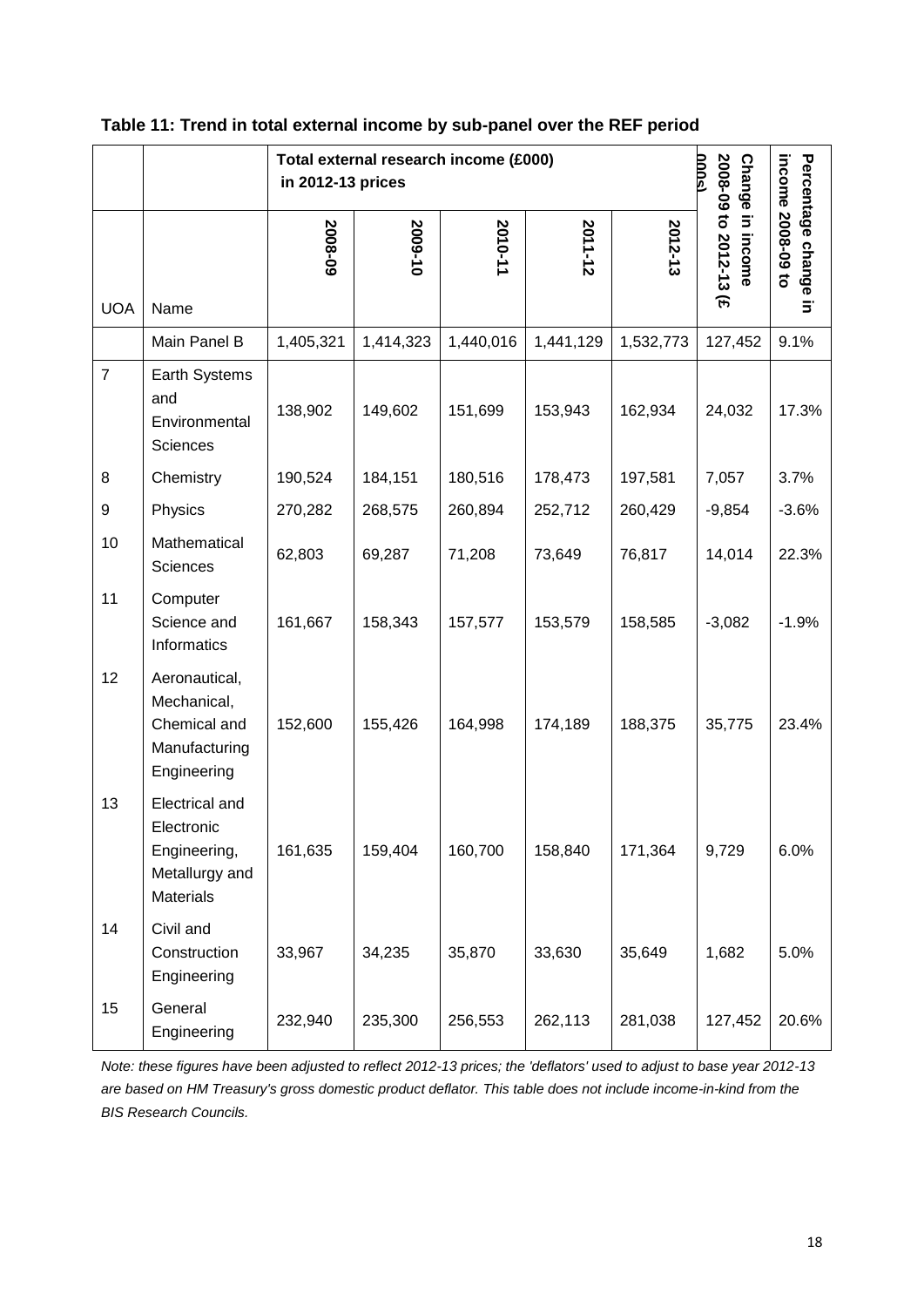61. Figure 1 and Tables 12 and 13 show further breakdowns of external research income in Main Panel B as follows:

- Figure 1 shows the trend broken down by source of income over the RAE2008 and REF2014 periods, using data as reported by HEIs to the Higher Education Statistics Agency (HESA);
- Table 12 shows the trend by source in more detail for the REF period, using data reported to REF2014 in the REF4b form;
- Table 13 shows the total value of external funding during the REF period broken down by both sub-panel and by source, together with the percentage change between the first and last years of the REF assessment period.

**Figure 1: Trend in external income for Main Panel B subjects reported to HESA by UK HEIs, by source, figures adjusted to 2012-13 prices**





|                     | Total external research income (£000) by funding<br>source in 2012-13 prices | <b>09 to</b><br>F<br>Chal<br>န္စ | Percen<br>ట               |                                                  |
|---------------------|------------------------------------------------------------------------------|----------------------------------|---------------------------|--------------------------------------------------|
|                     | 2008-09                                                                      | 2009-10                          | 2012-13<br>5<br>ō<br>2008 | ncome 2008-09 to 2012-<br>tage<br>char<br>nge in |
| <b>BIS Research</b> | 736,438                                                                      | $-75,331$                        | $-9.3%$                   |                                                  |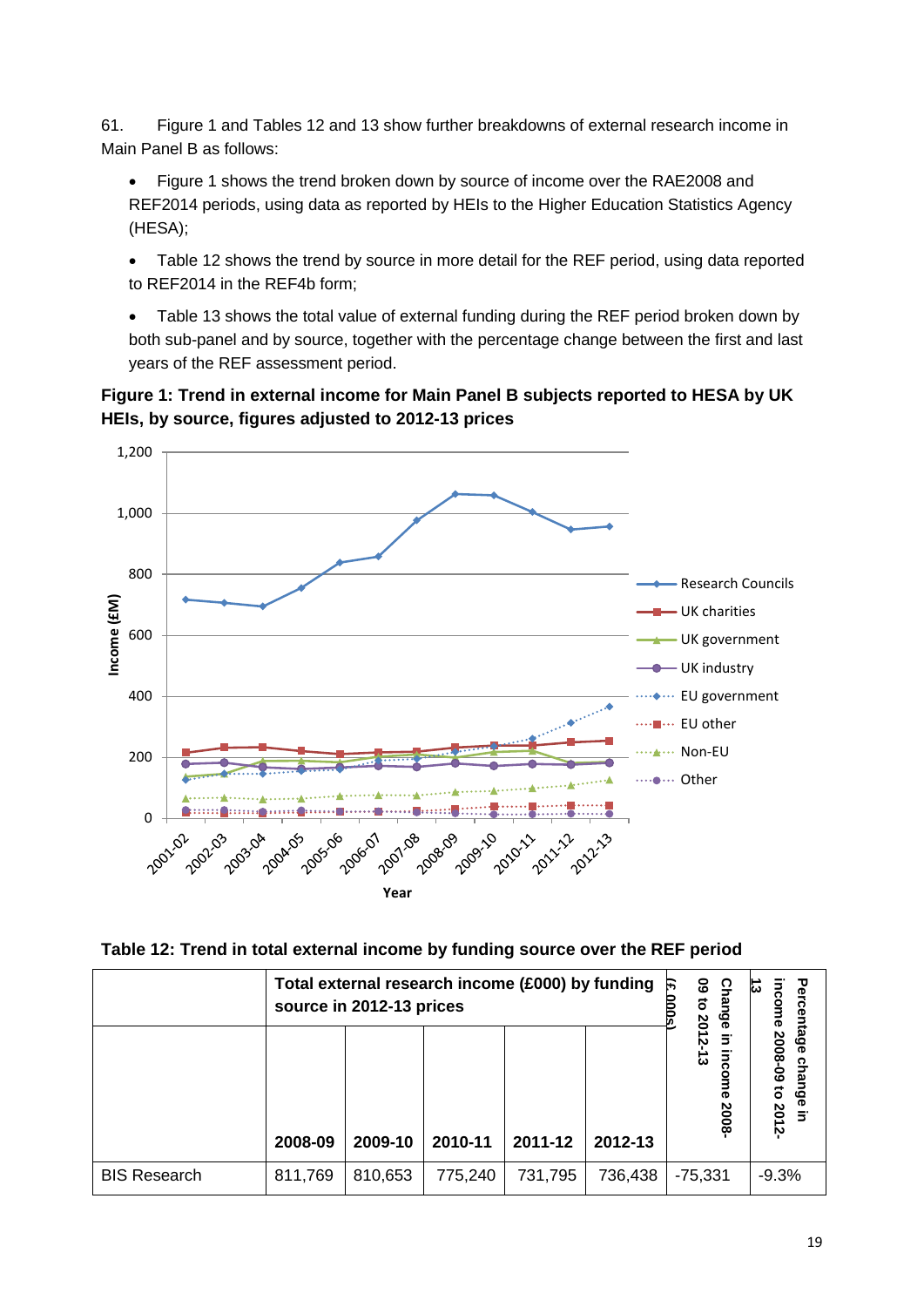|                                                                                                     |         | source in 2012-13 prices | Total external research income (£000) by funding |         |         | 09 to 2012-13<br>F<br>ooos | 님                                               |  |
|-----------------------------------------------------------------------------------------------------|---------|--------------------------|--------------------------------------------------|---------|---------|----------------------------|-------------------------------------------------|--|
|                                                                                                     | 2008-09 | 2009-10                  | 2010-11                                          | 2011-12 | 2012-13 | Change in income 2008-     | income 2008-09 to 2012-<br>Percentage change in |  |
| Councils, Royal<br>Society, British<br>Academy and Royal<br>Society of Edinburgh                    |         |                          |                                                  |         |         |                            |                                                 |  |
| Income-in-kind from<br><b>BIS Research</b><br>Councils                                              | 308,881 | 320,478                  | 309,011                                          | 294,243 | 259,394 | $-49,487$                  | $-16.0%$                                        |  |
| UK-based charities<br>(open competitive<br>process)                                                 | 35,601  | 43,268                   | 44,800                                           | 49,100  | 56,768  | 21,167                     | 59.5%                                           |  |
| <b>UK-based charities</b><br>(other)                                                                | 7,539   | 6,483                    | 5,482                                            | 6,947   | 7,609   | 70                         | 0.9%                                            |  |
| <b>UK</b> central<br>government bodies,<br>local authorities,<br>health and hospital<br>authorities | 146,890 | 148,199                  | 162,215                                          | 139,717 | 148,351 | 1,461                      | 1.0%                                            |  |
| UK industry,<br>commerce and public<br>corporations                                                 | 142,057 | 132,048                  | 141,914                                          | 146,062 | 153,855 | 11,798                     | 8.3%                                            |  |
| EU government<br>bodies                                                                             | 170,929 | 178,244                  | 207,026                                          | 252,367 | 294,184 | 123,255                    | 72.1%                                           |  |
| <b>EU-based charities</b><br>(open competitive<br>process)                                          | 365     | 609                      | 874                                              | 1,077   | 1,506   | 1,141                      | 312.8%                                          |  |
| EU industry,<br>commerce and public<br>corporations                                                 | 13,365  | 17,523                   | 18,413                                           | 22,572  | 20,474  | 7,108                      | 53.2%                                           |  |
| EU other                                                                                            | 7,492   | 10,133                   | 8,910                                            | 8,707   | 9,091   | 1,600                      | 21.4%                                           |  |
| Non-EU based<br>charities (open<br>competitive process)                                             | 9,779   | 4,791                    | 5,399                                            | 4,905   | 6,098   | $-3,680$                   | $-37.6%$                                        |  |
| Non-EU industry,                                                                                    | 31,814  | 34,438                   | 39,182                                           | 44,284  | 58,472  | 26,658                     | 83.8%                                           |  |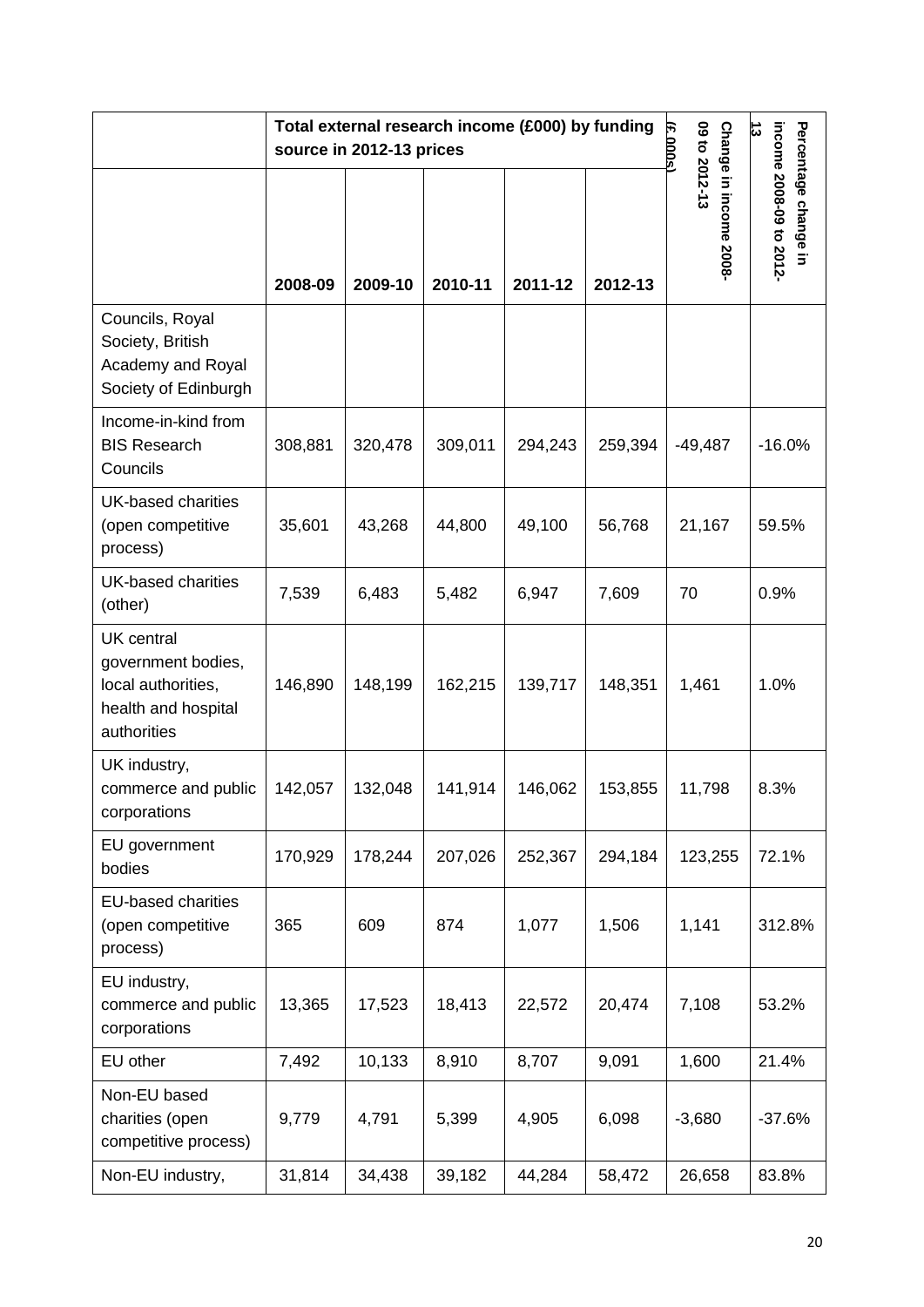|                                     |         | Total external research income (£000) by funding<br>source in 2012-13 prices | <u>င</u><br>দ্ধ<br><b>Change</b> | Percen<br>income<br>ದ |         |                                                |                                     |  |  |
|-------------------------------------|---------|------------------------------------------------------------------------------|----------------------------------|-----------------------|---------|------------------------------------------------|-------------------------------------|--|--|
|                                     | 2008-09 | 2009-10                                                                      | 2010-11                          | 2011-12               | 2012-13 | to 2012-13<br>$\overline{5}$<br>income<br>2008 | htage<br>2008-09 to 2012-<br>change |  |  |
| commerce and public<br>corporations |         |                                                                              |                                  |                       |         |                                                |                                     |  |  |
| Non-EU other                        | 12,113  | 70.3%                                                                        |                                  |                       |         |                                                |                                     |  |  |
| Other sources                       | 10,490  | 8,962                                                                        | 7,901                            | 7,667                 | 10,582  | 92                                             | 0.9%                                |  |  |

*Note: these figures have been adjusted to reflect 2012-13 prices; the 'deflators' used to adjust to base year 2012-13 are based on HM Treasury's gross domestic product deflator.*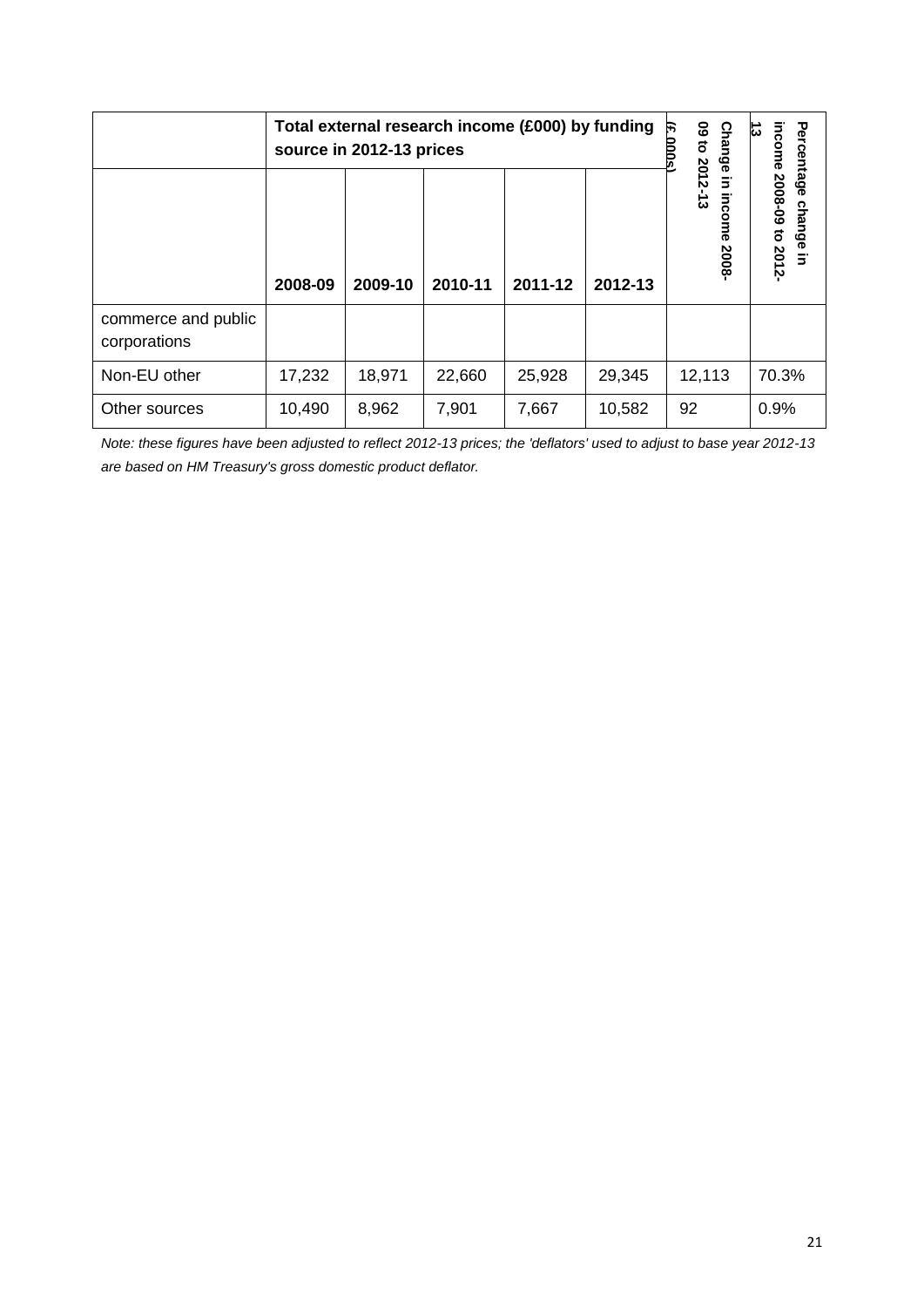|                                                            |                | Total income in assessment period (£000) and % change from 2008-9 to 2012-13 |           |          |          |          |          |          |          |            |
|------------------------------------------------------------|----------------|------------------------------------------------------------------------------|-----------|----------|----------|----------|----------|----------|----------|------------|
| <b>Funding source</b>                                      | $\overline{7}$ | 8                                                                            | 9         | 10       | 11       | 12       | 13       | 14       | 15       | <b>MPB</b> |
| <b>BIS Research Councils, Royal</b>                        | 396,123        | 546,753                                                                      | 1,011,358 | 234,103  | 395,769  | 306,138  | 397,790  | 82,415   | 495,445  | 3,865,895  |
| Society, British Academy and<br>Royal Society of Edinburgh | $-3.0%$        | $-12.8%$                                                                     | $-12.1%$  | 3.0%     | $-12.4%$ | $-8.6%$  | $-6.5%$  | $-3.3%$  | $-10.2%$ | $-9.3%$    |
| Income-in-kind from BIS Research                           | 85,347         | 118,238                                                                      | 1,181,178 | 160      | 1,877    | 32,795   | 33,432   | 664      | 38,317   | 1,492,007  |
| Councils                                                   | $-37.7%$       | $-38.8%$                                                                     | $-10.8%$  | 108.9%   | $-15.4%$ | $-29.6%$ | $-34.3%$ | $-19.7%$ | $-19.2%$ | $-16.0%$   |
| UK-based charities (open                                   | 25,081         | 63,949                                                                       | 20,533    | 16,987   | 19,784   | 14,400   | 16,415   | 2,592    | 49,796   | 229,537    |
| competitive process)                                       | 18.6%          | 35.5%                                                                        | 34.4%     | 14.2%    | 45.7%    | 53.0%    | 82.3%    | 43.1%    | 194.7%   | 59.5%      |
| UK-based charities (other)                                 | 3,916          | 4,639                                                                        | 2,684     | 1,661    | 738      | 6,450    | 3,932    | 1,785    | 8,257    | 34,060     |
|                                                            | 55.7%          | $-55.5%$                                                                     | 72.7%     | $-62.5%$ | 103.7%   | 16.5%    | $-71.8%$ | 272.2%   | 63.2%    | 0.9%       |
| UK central government bodies,                              | 81,254         | 54,755                                                                       | 55,689    | 16,513   | 73,081   | 125,621  | 110,951  | 25,168   | 202,338  | 745,372    |
| local authorities, health and<br>hospital authorities      | 0.3%           | $-28.1%$                                                                     | $-1.1%$   | 31.6%    | $-17.7%$ | 40.2%    | $-12.0%$ | $-27.4%$ | 7.9%     | 1.0%       |
| UK industry, commerce and public                           | 57,750         | 65,211                                                                       | 28,939    | 14,794   | 48,365   | 176,086  | 97,902   | 27,158   | 199,731  | 715,936    |
| corporations                                               | 14.8%          | $-8.9%$                                                                      | 0.8%      | 27.0%    | $-25.8%$ | 11.9%    | 13.6%    | 32.5%    | 14.4%    | 8.3%       |
| EU government bodies                                       | 119,688        | 130,377                                                                      | 146,182   | 37,185   | 210,002  | 109,281  | 131,686  | 23,886   | 194,462  | 1,102,750  |
|                                                            | 108.8%         | 112.5%                                                                       | 60.7%     | 203.9%   | 19.4%    | 78.0%    | 56.3%    | 28.6%    | 108.7%   | 72.1%      |
| EU-based charities (open                                   | 1,136          | 787                                                                          | 366       | 139      | 143      | 526      | 137      | 239      | 958      | 4,431      |
| competitive process)                                       | 141.0%         | 201.9%                                                                       | $-4.1%$   | 654.8%   | $-89.2%$ | 10034%   |          | 233.5%   | 440.8%   | 312.8%     |
| EU industry, commerce and public                           | 7,928          | 12,726                                                                       | 3,324     | 1,894    | 4,015    | 20,596   | 19,427   | 2,657    | 19,779   | 92,347     |

### **Table 13: Total external income broken down by sub-panel and by source**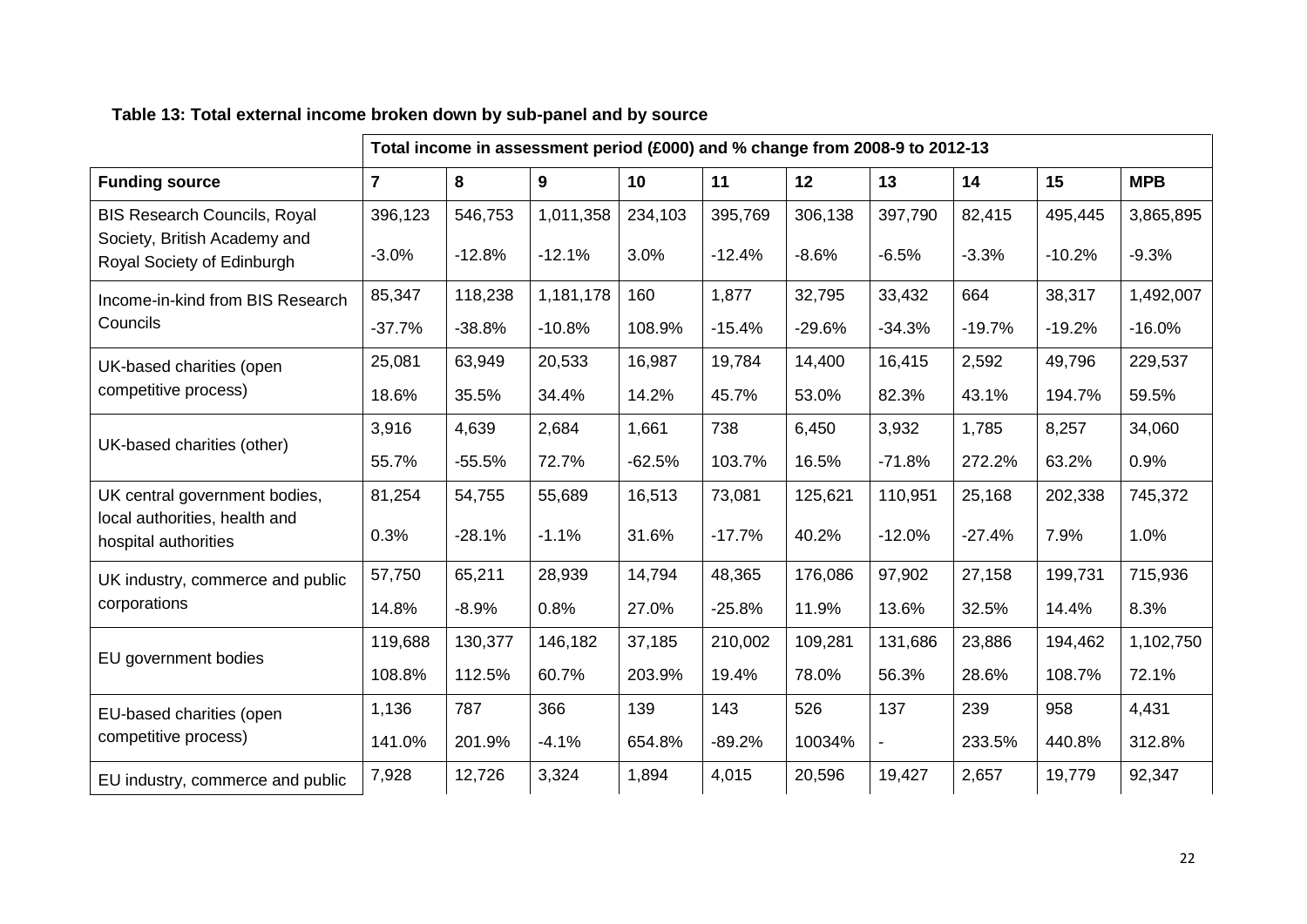|                               |                |          | Total income in assessment period (£000) and % change from 2008-9 to 2012-13 |          |         |          |          |          |          |            |
|-------------------------------|----------------|----------|------------------------------------------------------------------------------|----------|---------|----------|----------|----------|----------|------------|
| <b>Funding source</b>         | $\overline{7}$ | 8        | 9                                                                            | 10       | 11      | 12       | 13       | 14       | 15       | <b>MPB</b> |
| corporations                  | 290.6%         | 50.4%    | 84.3%                                                                        | 709.0%   | 13.4%   | 53.2%    | 23.1%    | $-44.2%$ | 23.2%    | 53.2%      |
| EU other                      | 10,397         | 2,604    | 7,335                                                                        | 1,966    | 4,612   | 2,685    | 5,524    | 2,014    | 7,197    | 44,333     |
|                               | 10.1%          | $-29.9%$ | $-29.7%$                                                                     | $-55.9%$ | 1.6%    | 160.7%   | 5.1%     | -4238%   | 156.8%   | 21.4%      |
| Non-EU based charities (open  | 4,012          | 6,897    | 2,761                                                                        | 2,516    | 2,042   | 3,865    | 715      | 187      | 7,977    | 30,972     |
| competitive process)          | $-12.8%$       | $-74.1%$ | 41.0%                                                                        | 405.0%   | $-6.4%$ | $-59.9%$ | $-60.4%$ | $-29.4%$ | $-45.9%$ | 37.6%      |
| Non-EU industry, commerce and | 28,609         | 25,123   | 10,453                                                                       | 2,663    | 15,156  | 56,020   | 12,431   | 1,665    | 56,069   | 208,190    |
| public corporations           | 10.2%          | 137.6%   | $-25.4%$                                                                     | 14.2%    | 71.5%   | 203.3%   | 31.2%    | 12.1%    | 91.9%    | 83.8%      |
| Non-EU other                  | 12,700         | 11,576   | 18,285                                                                       | 22,420   | 9,534   | 9,696    | 10,778   | 2,142    | 17,006   | 114,136    |
|                               | 111.9%         | 188.3%   | 63.8%                                                                        | 50.9%    | 157.3%  | 58.0%    | 40.2%    | 40.3%    | 35.4%    | 70.3%      |
|                               | 8,488          | 5,849    | 4,984                                                                        | 923      | 6,511   | 4,225    | 4,255    | 1,442    | 8,928    | 45,602     |
| Other sources                 | 52.9%          | $-36.5%$ | $-50.5%$                                                                     | $-8.8%$  | 96.7%   | $-17.4%$ | $-39.8%$ | $-28.9%$ | 14.5%    | 0.9%       |

*Note: these figures have been adjusted to reflect 2012-13 prices; the 'deflators' used to adjust to base year 2012-13 are based on HM Treasury's gross domestic product deflator.*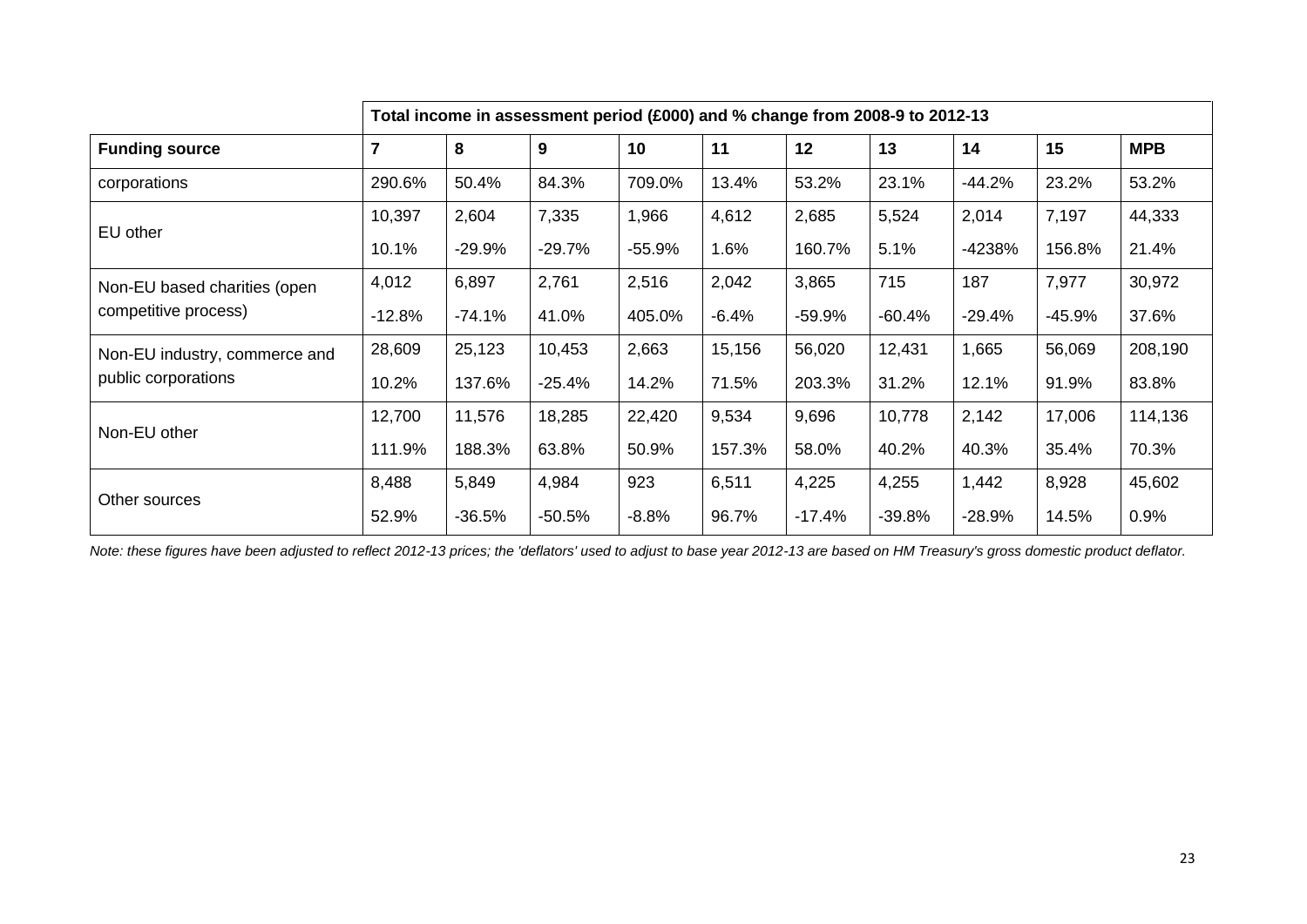62. These data demonstrate that the BIS Research Councils remain the largest and most important source of funding for UK research for all Main Panel B sub-panels. However, annual funding from the Research Councils has fallen by over 9 per cent in real terms over the assessment period and HEIs are clearly diversifying the sources of their funding with a significant proportion of funding in all sub-panels now sourced from UK and EU government bodies and UK and international industry.

63. All sub-panels demonstrated a significant increase in funding from EU and non-EU sources, demonstrating the growing internationalisation of the UK's science, technology and engineering research activity. Significantly, all of the engineering sub-panels demonstrated an increase in funding from industry over the REF assessment period with a large percentage growth in funding from non-EU industry. While this is valuable funding for institutions it does raise concern about jeopardising the ability to achieve economic impact from the research within the UK.

64. Sub-panels reported an increase in interdisciplinary working and more collaborative research, both within academia and with external partners. Industrial involvement and take-up is healthy in the engineering disciplines. UK science is benefitting from major international collaborations and access to national and international facilities.

### **Sub-panel reports**

65. Detailed subject-specific comments from the nine sub-panels of Main Panel B follow.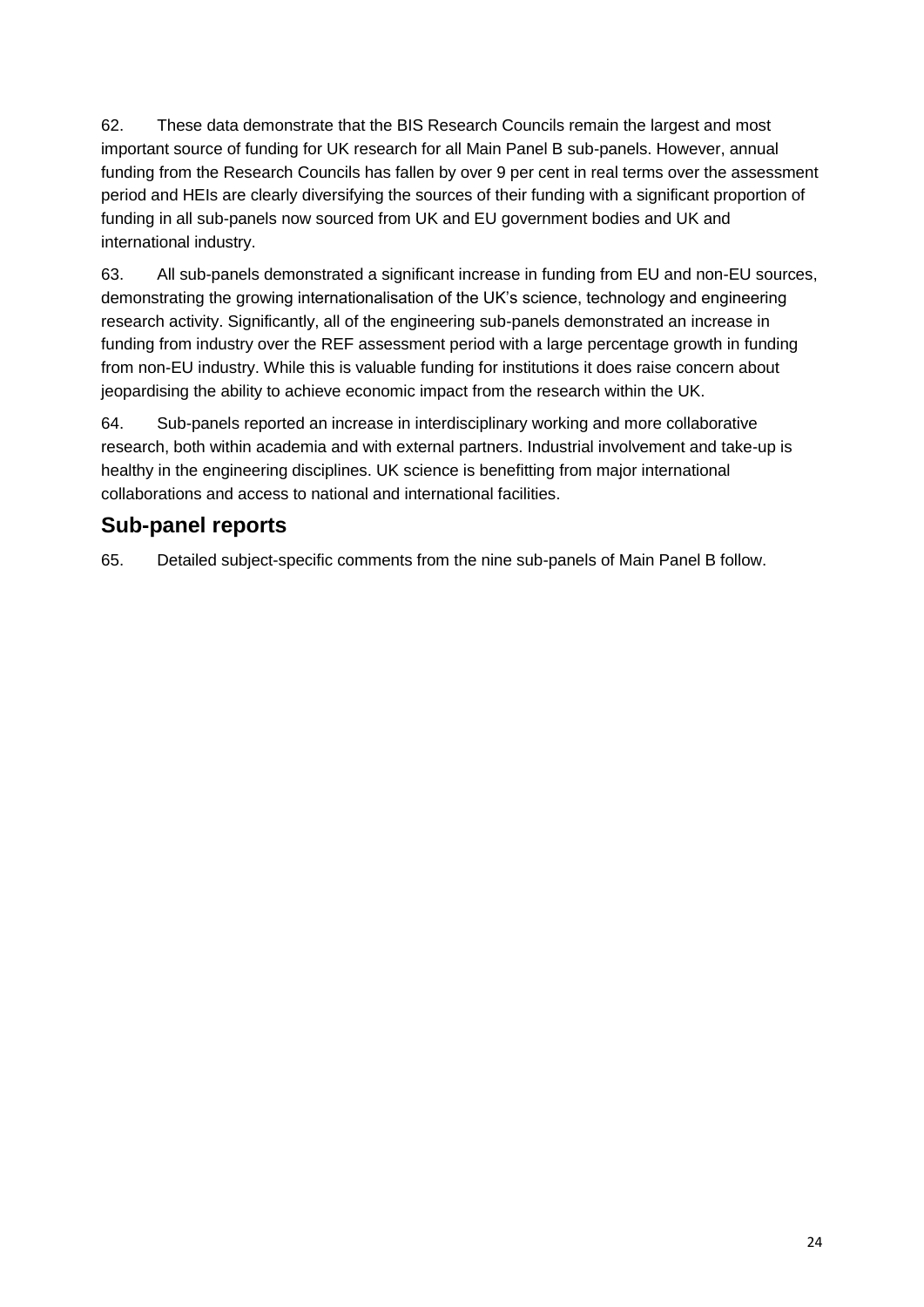# <span id="page-25-0"></span>**UOA 7: Earth Systems and Environmental Sciences**

#### **Summary of Submissions**

| <b>UOA</b>                                                    | <b>Earth Systems and Environmental</b><br>Science |       |                 |  |  |  |
|---------------------------------------------------------------|---------------------------------------------------|-------|-----------------|--|--|--|
|                                                               | 2014                                              | 2008  | %<br>difference |  |  |  |
| <b>Number of submissions</b>                                  | 45                                                | 42    | $+7.1%$         |  |  |  |
| <b>Category A staff FTE</b>                                   | 1,381                                             | 1,179 | $+17.1%$        |  |  |  |
| <b>Category A and C staff</b><br>headcount                    | 1,489                                             | 1,280 | $+16.3%$        |  |  |  |
| <b>Number of outputs</b>                                      | 5,250                                             | 5,091 | $+3.1%$         |  |  |  |
| <b>Outputs per Category A and</b><br><b>C</b> staff headcount | 3.53                                              |       |                 |  |  |  |
| <b>Impact case studies</b>                                    | 175                                               |       |                 |  |  |  |

|                | $%4*$ | $%3*$ | $% 2*$ | $%1*$ | $%$ u/c |
|----------------|-------|-------|--------|-------|---------|
| <b>Overall</b> | 24    | 59    | 15     | 2     | 0       |
| Outputs        | 18.2  | 60.7  | 18.9   | 2.0   | 0.2     |
| Impact         | 36.2  | 53.8  | 9.1    | 0.4   | 0.5     |
| Environment    | 31.2  | 60.0  | 8.3    | 0.5   | 0       |

1. Unit of Assessment 7 received 45 submissions, comprising a headcount of 1489 Category A and C individuals; Category A staff FTE totalled 1381. In 2008, 42 submissions were received by the Earth Systems and Environmental Sciences panel (panel 17) with 1280 FTE Category A and C individuals. Although there has been a slight increase in the number of institutions making submissions to UOA 7, there has been a significant increase in the number of individuals being submitted. This suggests an expansion in the depth and breadth of the field, with some institutions making larger submissions. The average change in size for the 34 HEIs that had submitted to the Earth Systems and Environmental Sciences panel in 2008 was an increase of 3 FTE (standard deviation 9 FTE).

2. As noted in previous research assessment exercises, the scientific understanding of the Earth and the environment is literally of global significance. As such, it is the subject of fundamental research that generates applications of immense value to a very wide variety of economically and socially vital industries, as well as providing essential information to guide governments and policy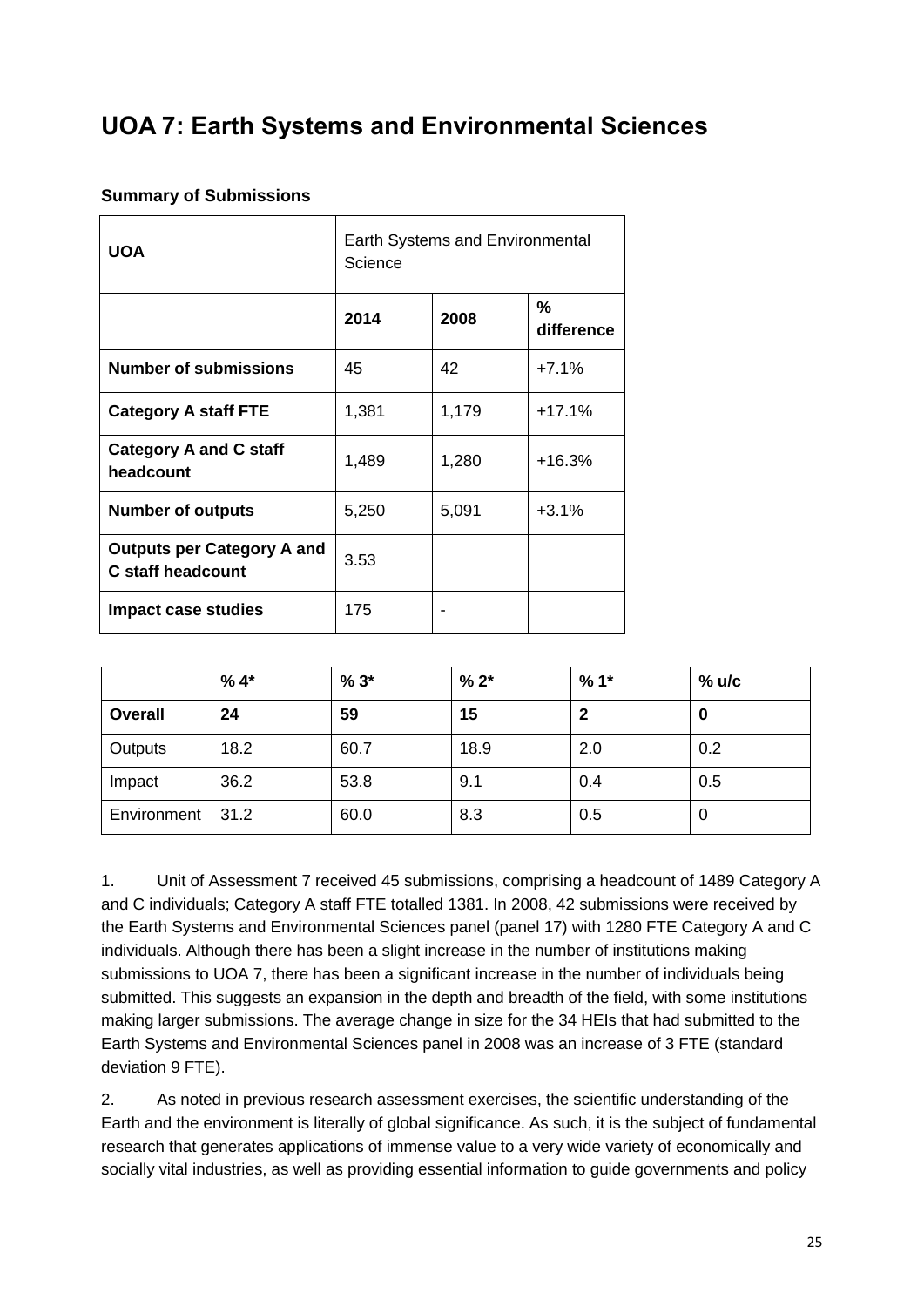formers, but it also gives insights into our planet that are deeply fascinating to the public and the media. The health of Earth Systems and Environmental Sciences research in our universities is therefore essential to the well-being and success of the UK as whole.

3. Many of the trends in the sector detected in the RAE2008 have continued, both with changes in the academic structure of UK universities, but also from the increasing benefits seen from the investments made in infrastructure to support excellent research in Earth Systems and Environmental Sciences. Many academic departments in this area are now much more multidisciplinary than they were historically, and the submissions included research that ranged from Environmental Public Health, Geography, Plant Science, Zoology, Ecology and Environmental Chemistry through to Meteorology, Oceanography, Geology, Geophysics, Geochemistry, and Geobiology to Planetary Astronomy and Archaeology. Sub-panel (SP) 7 was involved with many out-going cross-referrals with most going to the Geography sub-panel. At least one substantial submission was cross-referred into SP 7 from another sub-panel, and some Environmental Science submitted to other cognate sub-panels was cross-referred into SP 7.

4. It is the sub-panel's impression that the overall state of the UK Earth Systems and Environmental Science research base is very strong indeed, and that the investment in staff and infrastructure in this area over the assessment period has paid dividends, in the quality of the outputs published, but also in the significance and importance of the impacts generated. It is the sub-panel's expectation that as a discipline UK Earth Systems and Environmental Sciences can continue to be world-leading, as long as internationally competitive investments in infrastructure and support are sustained. If they are, then there can be no doubt that not only will the UK economy benefit further (as it has already from the impacts from past research), but that UK and global society will benefit too, as UK HEI scientists are working on the major environmental challenges that face this generation and which will also face generations yet to come.

### **Outputs**

5. As had also been found in RAE2008, the sub-panel noted that the overall quality of research outputs from this review exercise had improved relative to the previous exercise, with a marked increase in the proportion of outputs of international standard compared to outputs of national standard. The vast majority of outputs were judged to be of high international calibre (78.9 per cent 4\* and 3\*) with 18.2 per cent assessed as world-leading (4\*). A large majority of institutions presented evidence that they are carrying out some world-leading science, with clusters of internationally competitive groups. In a number of institutions there is, however, a world-leading presence across a very broad spectrum of Earth Systems and Environmental Sciences, and there can be no doubt that the UK has a number of internationally significant centres of scholarly excellence in these disciplines. This continued improvement of the output profiles of UK HEIs may reflect the response of the community to RAE2008, significant new investment in infrastructure during the assessment period, or in some cases very selective REF staff submission criteria. However, some institutions improved their outputs profile by the appointment on a 0.2 FTE basis of established or recently retired staff from elsewhere. This tactic was considered by the sub-panel as non-sustainable, and it was felt that such behaviour would not help the discipline in the long run.

6. Within the wide spectrum of Earth Systems and Environmental Sciences, there are a number of sub-discipline themes to comment upon:

a. In geoscience (geology, geophysics, geochemistry, geobiology and mineralogy) the sub-panel noted that there was a strong and active research base over many HEIs across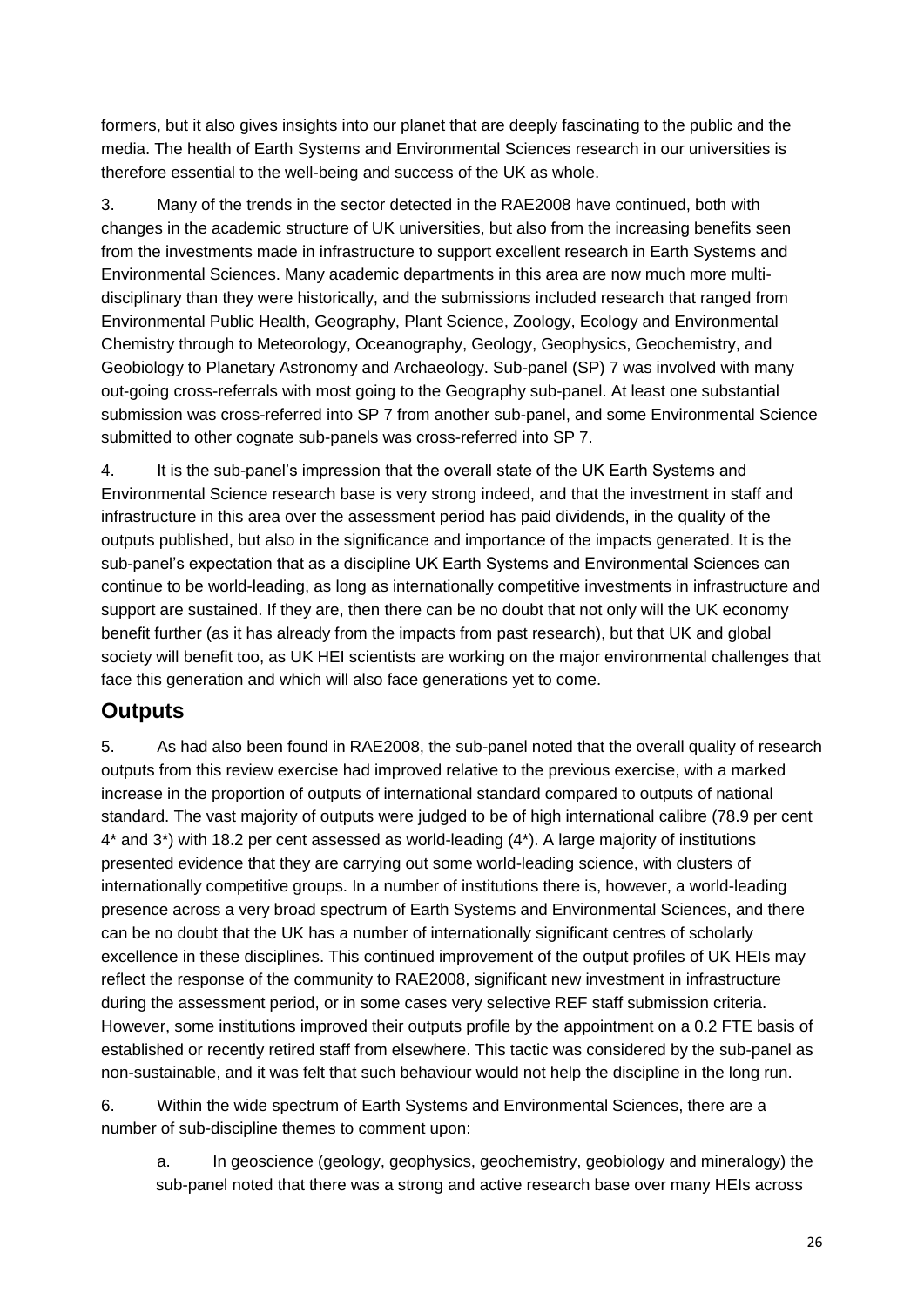the UK. There was very impressive work being done in large-scale tectonics and seismology, and since RAE2008 there had been a significant increase in the amount of world-class volcanology, much underpinned by technological advances in seismology and geochemistry, and driven by the need to be able to predict events. Leading research on the geochemistry of igneous rocks has moved to micro-analytical research focusing on timescales, kinetics and diffusion, with a similar move in low temperature geochemistry and mineralogy. While past strengths such as metamorphic petrology and experimental petrology are becoming rarer, ultra-high pressure research on deep Earth materials, linked with planetary seismology and theoretical mineral physics, is world-leading. Overall, the benefits of technology are very apparent. Geophysics outputs were particularly strong and more widely distributed across HEIs than previously. Other geoscience strengths included marine geology, geohazards, and Earth observation. Palaeontology remains strong in some HEIs, but is less widely spread than previously and overall there is an increasing emphasis on vertebrate palaeontology. Palaeoceanography and palaeoclimatology research is widespread, often multi-disciplinary, and very highly graded, but depends on access to technology, collaborative data and exploration teams such as the International Ocean Drilling Program. The overall quality of interdisciplinary geoscience research work has improved since RAE2008 with, for example, increasing links between geoscience and ecology. In contrast, hydrogeology appears to be in decline and there is concern at the apparent loss of national expertise, though we note that some work may not have been submitted or referred to SP 7.

b. In the ocean science sub-discipline the sub-panel felt that there had been a marked increase in the quality of research submitted relative to RAE2008. This was driven in part by recent investments in very expensive infrastructure (e.g. two major NERC ships in the last 8 years), as well as new buildings, analytical equipment (including micro-sensor technology), and high-performance computing. The improvement was also driven by enhanced collaboration, both nationally (e.g. in Ocean Acidification and RAPID) and internationally, where the UK plays a major part in big field projects such as the Atlantic Meridional Transect, the Surface Ocean - Lower Atmosphere Study, Crozet, and International Ocean Discovery Program and in international organisations such as the Scientific Committee on Oceanic Research and the International Geosphere-Biosphere Programme. Research in ocean science is making major contributions in the basic disciplines and across diverse fields (e.g. offshore hydrocarbons and energy; atmospheric  $O<sub>3</sub>$  and halocarbons; plastics in the ocean; exploring the deep; and public engagement). HEIs are working well with the large UK research institutes. Particular strengths lie in climate and climate related research (underpinned by long time series studies), marine biogeochemistry, biology, geophysics, and palaeoceanography/climatology, but concerns exist over physical oceanography and marine analytical chemistry.

c. In the sub-discipline of atmospheric science, the overall volume of submitted research has increased since the last exercise. Output quality remains high. Areas of particular strength included palaeoclimate, carbon cycle and aerosol science, and there has been notable growth in areas of organic aerosols and geoengineering. There was, however, a smaller proportion in this assessment than in those of the past of high quality outputs in traditional areas such as weather systems and atmospheric dynamics. Multi-author largescale international collaborative papers in support of, for example, the Intergovernmental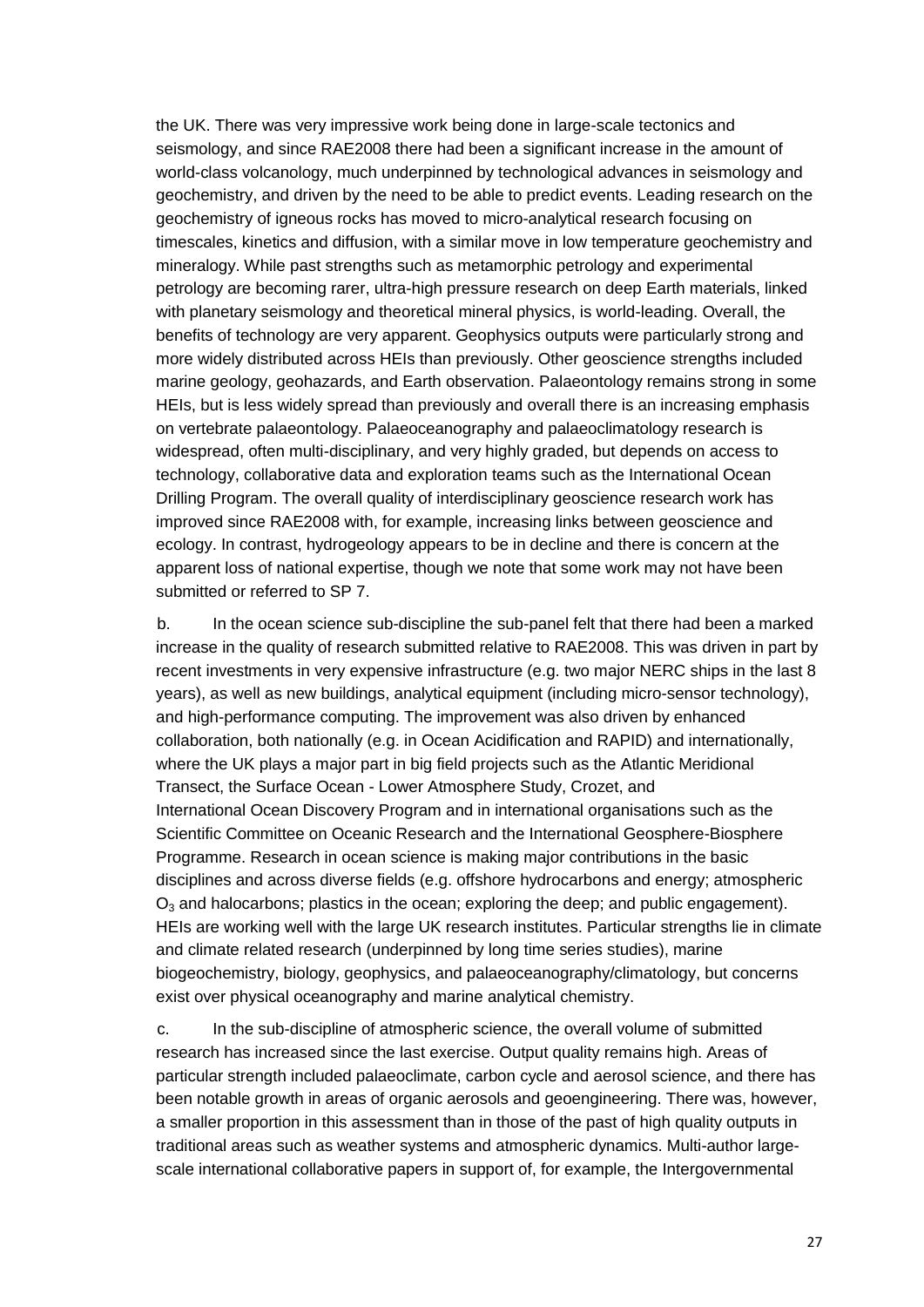Panel on Climate Change process, were often highly cited. The panel noted the overall high volume of numerical modelling studies, which however needs to be balanced in the future by appropriate observational science if the long-term health of the sub-discipline is to be maintained. Such areas include instrument developments (both in situ and remote sensing), field campaigns, laboratory measurements and observations required to support the maintenance of long-term datasets.

d. In the sub-discipline of ecology, the sub-panel received many more submissions than previously, including from disciplines like whole-organism biology and microbiology, which were previously submitted to other panels. This is a reflection of how the environmental sciences and academic departments are now becoming much more interdisciplinary and that single disciplinary studies continue to be important. Again it is felt that investment in infrastructure and resources has led UK universities into a globally competitive position. Soil ecology and microbial ecology are developing well, integrated into biogeochemistry, often related to agriculture and biological sciences. This is healthy and such multidisciplinarity should be encouraged.

#### **Impact**

7. The sub-panel was particularly impressed by the quality and diversity of the impact presented, 90 per cent of which was judged to be outstanding or very considerable. Many case studies showed very significant contributions to the UK economy, while there were also numerous excellent examples of impact on environmental protection, understanding climate change, and public policy development, as well as those that showed significant public engagement or that resulted in significant media productions. There was very clear evidence of research that was 'blue skies' at the point of funding but that later yielded very strong impact focused on real world problems, despite impact not having been a HEFCE requirement at the time the research programmes were developed or were published. That unexpected outstanding and very considerable impacts resulted, often many years later, from 'blue skies' research programmes was very clear.

8. The geoscience impact case studies were exceptionally strong with many delivering significant financial benefits, especially in the resource and the hazard sectors. There were some excellent impact case studies in the atmospheric science areas, reflecting the long-term engagement of this research community with users and with policy makers (e.g. Intergovernmental Panel on Climate Change, and in air quality and ozone assessments). A particularly good recent example of fast-response impact from atmospheric scientists relates to the Icelandic volcano in 2010, and its lasting impact on the management of airspace. There were a number of excellent but distinct case studies on this event. Major impacts from ocean research were prominent in influencing public policy in coastal flooding, and in the development of climate, pollution and habitat directives. There were major strengths in impact case studies in microbial ecology, marine ecology, conservation biology and land management. New technologies are serving the atmospheric science research community well but many are being taken through to commercialisation outside of the UK (even though the underlying research is often based in the UK). Where there has been investment in community infrastructure and facilities (e.g. Facility for Airborne Atmospheric Measurements, Chilbolton Radar, research ships, supercomputers) high quality science and impact is being produced. It is important that this type of investment is maintained.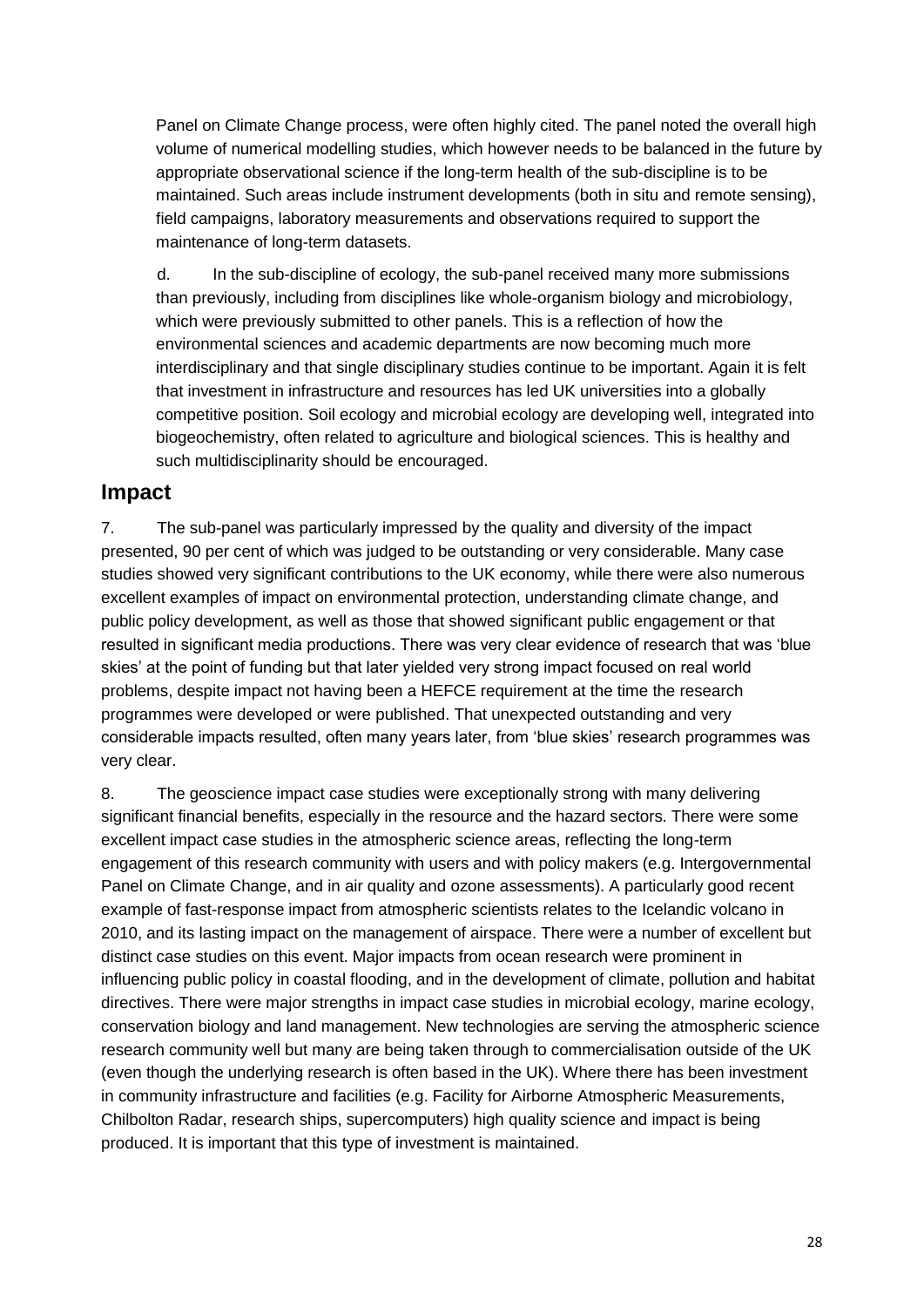### **Research Environment**

9. There was a great deal of international collaboration and overall the sub-panel was of the view that the UK Earth Systems and Environmental Sciences research base was of very high quality and internationally held in high esteem. Being internationally leading triggers a virtuous circle, as international researchers are increasing drawn to the leading UK Earth Systems and Environmental Sciences HEIs, which in turn increases their international competitiveness. The number of international authors and co-authors on the outputs seen by the sub-panel was significant.

10. The overall assessment of the quality of research within the UOA 7 submissions is consistent with recent metrics analysis showing the high international standing of UK Environmental Sciences (see: 'International Comparative Performance of the UK Research Base – 2013: A report prepared by Elsevier for the UK's Department of Business, Innovation and Skills (BIS)'). This study shows that UK Environmental Sciences has the highest field-weighted citation impact of all the subdisciplines considered, and that it has strengthened significantly between 2008 and 2012.

11. There are generally positive signs on the focus universities have expressed on developing and supporting early career researchers, widening diversity, engaging with Athena SWAN and enhancing PhD student training. The sub-panel noted the pattern of concentration of Research Councils UK (RCUK) PhD funding into a restricted number of institutions and consortia as a significant recent change.

12. Although adequate research income is necessary for a unit to produce internationally significant research, it did not follow that large income was correlated with a high standing in research.

13. The sub-panel noted that a number of specialist areas were less prominent in the REF submissions than in previous submissions (e.g. metamorphic petrology, mineralogy, structural geology, hydrogeology, biostratigraphy, physical oceanography, marine analytical chemistry) and seem to be dropping out of the UK university research agenda. The UK economy relies heavily on well-qualified and trained research scientists. These trends are therefore particularly concerning since many of these specialties remain essential for industry, income generation and economic growth, and for ensuring that the next generation of the workforce is suitably skilled.

14. The size of the submissions to UOA 7 varied very considerably. The units with over 80 per cent of research graded as being internationally excellent or world-leading generally ranged in size from 20 to 80 FTE, but it was not axiomatic that the research of a large unit would be of the highest quality. A coherent environment and associated infrastructure were important factors in research quality, but with widespread variation in specialties and collaborations, many moderate and medium-sized units performed just as highly as much larger units. A small number of universities were in the position to establish an effective collaboration with a non-HEI research institute, which had a very positive overall effect on the research they submitted.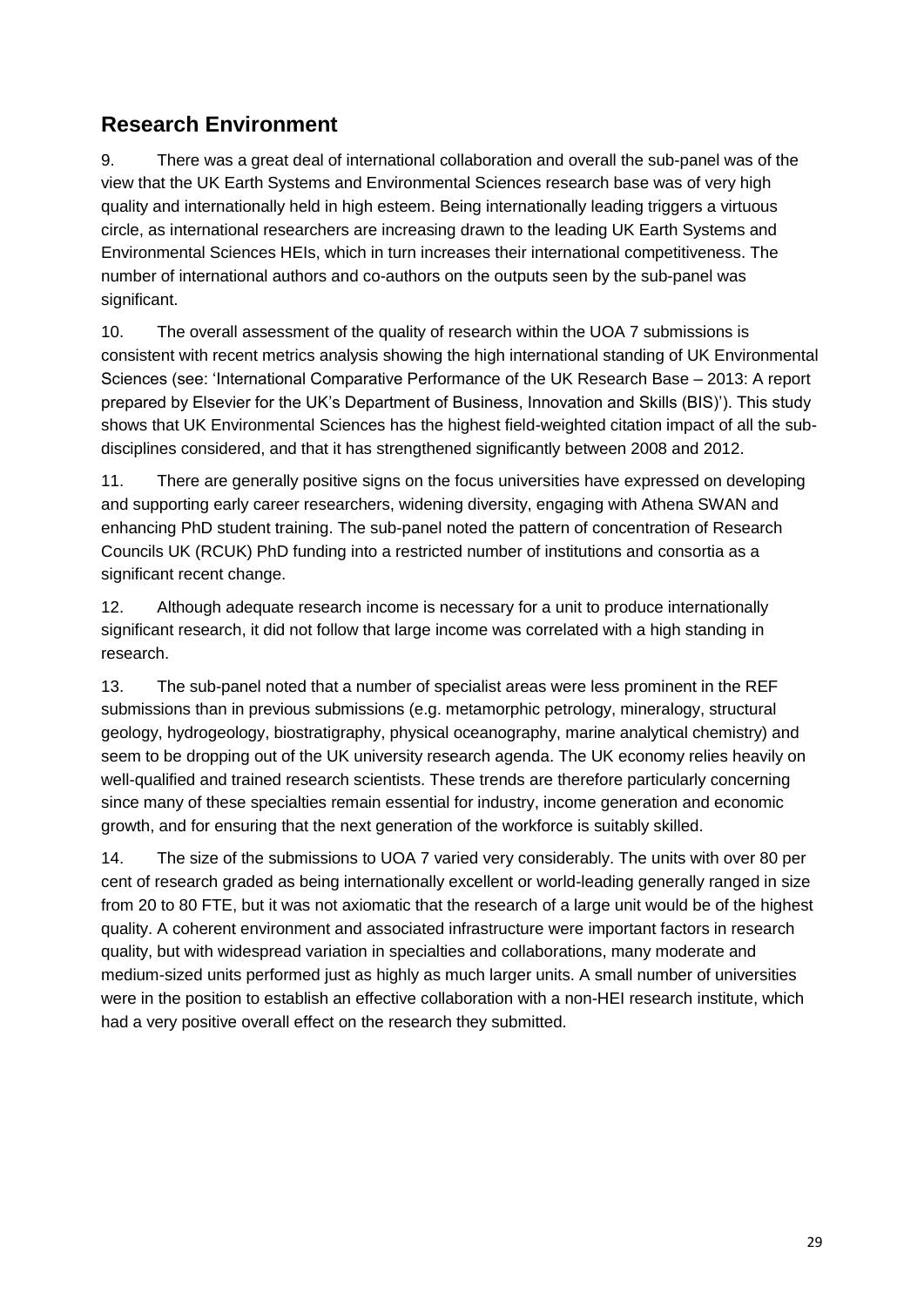# <span id="page-30-0"></span>**UOA 8: Chemistry**

#### **Summary of submissions**

| <b>UOA</b>                                             | <b>Chemistry</b> |       |              |  |  |
|--------------------------------------------------------|------------------|-------|--------------|--|--|
|                                                        | 2014             | 2008  | % difference |  |  |
| <b>Number of submissions</b>                           | 37               | 33    | $+12.1%$     |  |  |
| <b>Category A staff FTE</b>                            | 1,229            | 1,151 | $+6.8%$      |  |  |
| <b>Category A and C staff</b><br>headcount             | 1,267            | 1,233 | $+2.8%$      |  |  |
| <b>Number of outputs</b>                               | 4,698            | 4,930 | $-4.7\%$     |  |  |
| <b>Outputs per Category A</b><br>and C staff headcount | 3.71             |       |              |  |  |
| <b>Impact case studies</b>                             | 152              |       |              |  |  |

| Category A FTE Volume weighted profiles for UOA 8 |                                          |      |      |     |     |  |  |  |
|---------------------------------------------------|------------------------------------------|------|------|-----|-----|--|--|--|
| <b>Profile Type</b>                               | $%1*$<br>$%4*$<br>% U<br>$%3*$<br>$% 2*$ |      |      |     |     |  |  |  |
| Overall                                           | 28                                       | 63   | 9    | 0   | 0   |  |  |  |
| Output                                            | 22.1                                     | 69.4 | 8.1  | 0.2 | 0.2 |  |  |  |
| <b>Impact</b>                                     | 39.6                                     | 52.6 | 7.5  | 0.3 | 0.0 |  |  |  |
| <b>Environment</b>                                | 38.0                                     | 49.2 | 12.1 | 0.7 | 0.0 |  |  |  |

1. The submissions to UOA 8 showed the success of UK Chemistry during the assessment period with a very significant strengthening since RAE2008. There was a welcome increase in the number of submissions to the UOA: four more than made to RAE2008, with an overall increase in FTE of staff submitted of 6.8 per cent. The submissions contained many examples of research of world-leading quality; while the impact component clearly demonstrated and exemplified the substantial reach and significance of research in Chemistry for the economy and society.

2. The submission showed the wide range of the current discipline and its key role in interdisciplinary areas involving interactions with biomedical, materials and environmental sciences and with physics. This strength in interdisciplinarity is fostered by the health of core areas of the discipline. It was also evident from the submission that the discipline is also vital for a wide range of economic activity and is of crucial importance to many areas of manufacturing industry, as well as to environmental and societal well-being.

3. The discipline has seen much needed investments in infrastructure and staffing, which are promoting the excellence and international competitiveness of UK Chemistry. Of particular note is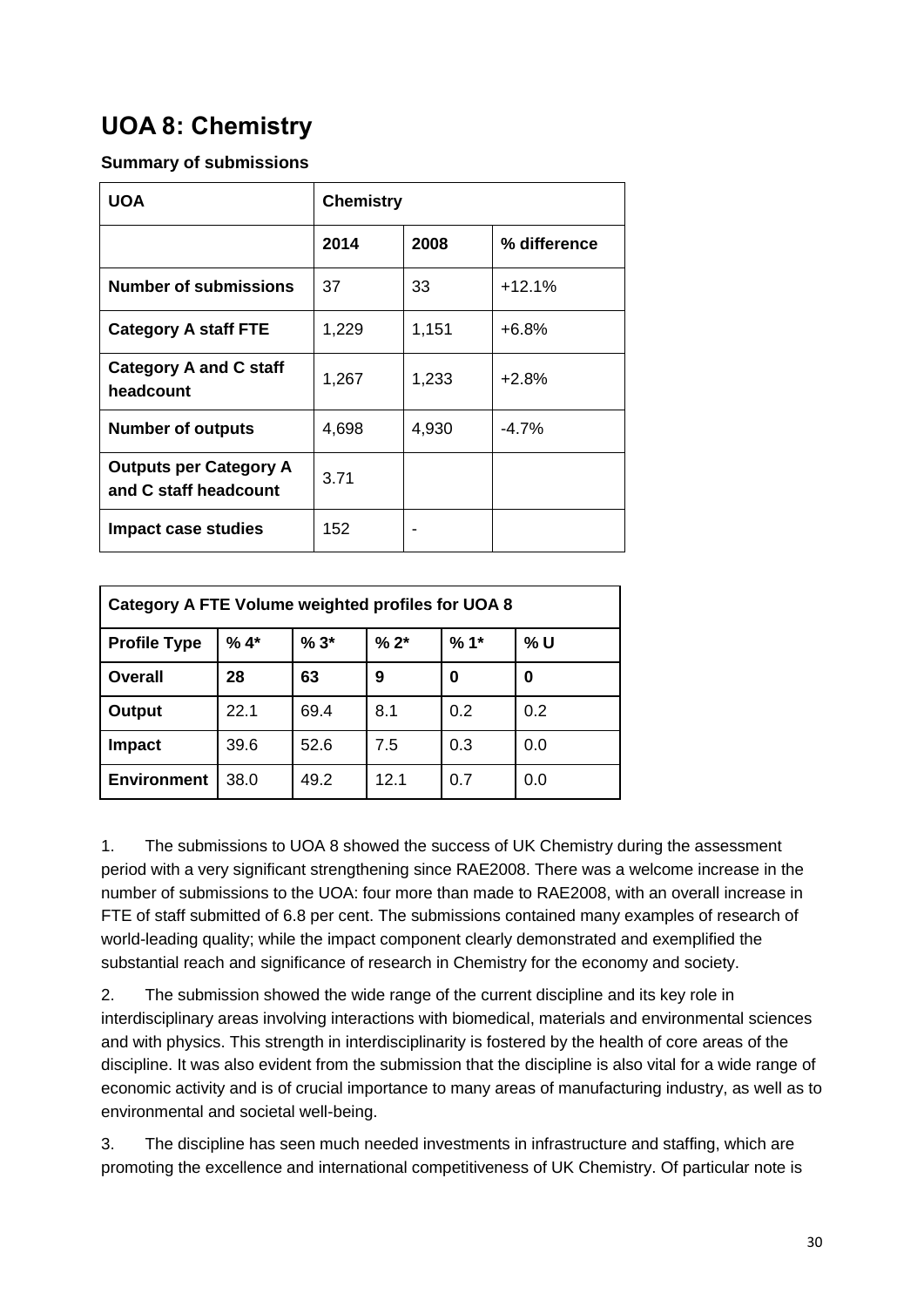the large number of appointments of early career staff, which was apparent from the submission. This influx of talented individuals will play a major role in sustaining and developing the strength and health of the discipline.

4. UK Chemistry has responded well to the challenges of the funding environment, by diversifying funding sources, including a substantial increase in EU based support. The real terms decline in support from RCUK sources is, however, a matter of considerable concern and the strength of the discipline as evidenced by the submission will require adequate levels of funding to maintain and further develop its high international profile.

5. Overall, the sub-panel considered that the submission demonstrated clearly the success and vitality of the discipline during the assessment period and showed its crucial role in the UK economy and society.

### **Outputs**

6. The sub-panel noted a very high quality of outputs submitted. Despite the overall increase in the staff FTE submitted compared with RAE2008, there has been a drop in the number of outputs submitted of 4.7 per cent, indicating that HEIs have been more selective in their submissions and have taken greater advantage of the arrangements concerning individual staff circumstances that allow a reduction in the number of outputs to be submitted. Compared with RAE2008, the quality of the UOA as a whole has improved significantly, reflecting the general strengthening and investment in the discipline over the recent years; although the greater selectivity in some submissions may have contributed. The percentage of 4<sup>\*</sup> outputs increased by 7 per cent to 22.1 per cent, while the decline in the proportion of 2\* outputs, from 38.7 per cent to 8.1 per cent was particularly pronounced.

7. A further notable trend was the growth in the number of 'duplicate' outputs, i.e. outputs which were submitted by more than one institution, of which 264 were submitted to UOA 8. This trend is at least in part attributable to the growth of collaborative work discussed below.

8. The sub-panel highlighted particular strengths in chemical biology, materials chemistry, catalytic science, nanoscience, computational chemistry, synthetic organic chemistry, supramolecular chemistry and magnetic resonance spectroscopy. It is important, however, to note that these and other areas of strength identified are built on an exceptional strength in the UK of the underpinning fundamental core areas of the discipline as evidenced by the submitted outputs.

9. As noted, synthetic organic chemistry remains strong, although, as expected, there were fewer outputs in the area, owing to the growth in chemical biology and medicinal chemistry. It is essential, however, that the core strength in synthesis is maintained as this underpins and is critical to high quality outputs in several other, including interdisciplinary, fields. The area of green' (sustainable) chemistry is growing rapidly, which it is anticipated will continue in the future.

10. The submissions made to the UOA also included many world-leading outputs in experimental physical chemistry, including work in reaction dynamics and photophysics, but the sub-panel was concerned that the cost of undertaking internationally leading work is eroding UK competitiveness in some areas of this sub-discipline.

11. The sub-panel noted that few papers were defined as analytical chemistry, with the majority in this field relating to applications rather than technique development.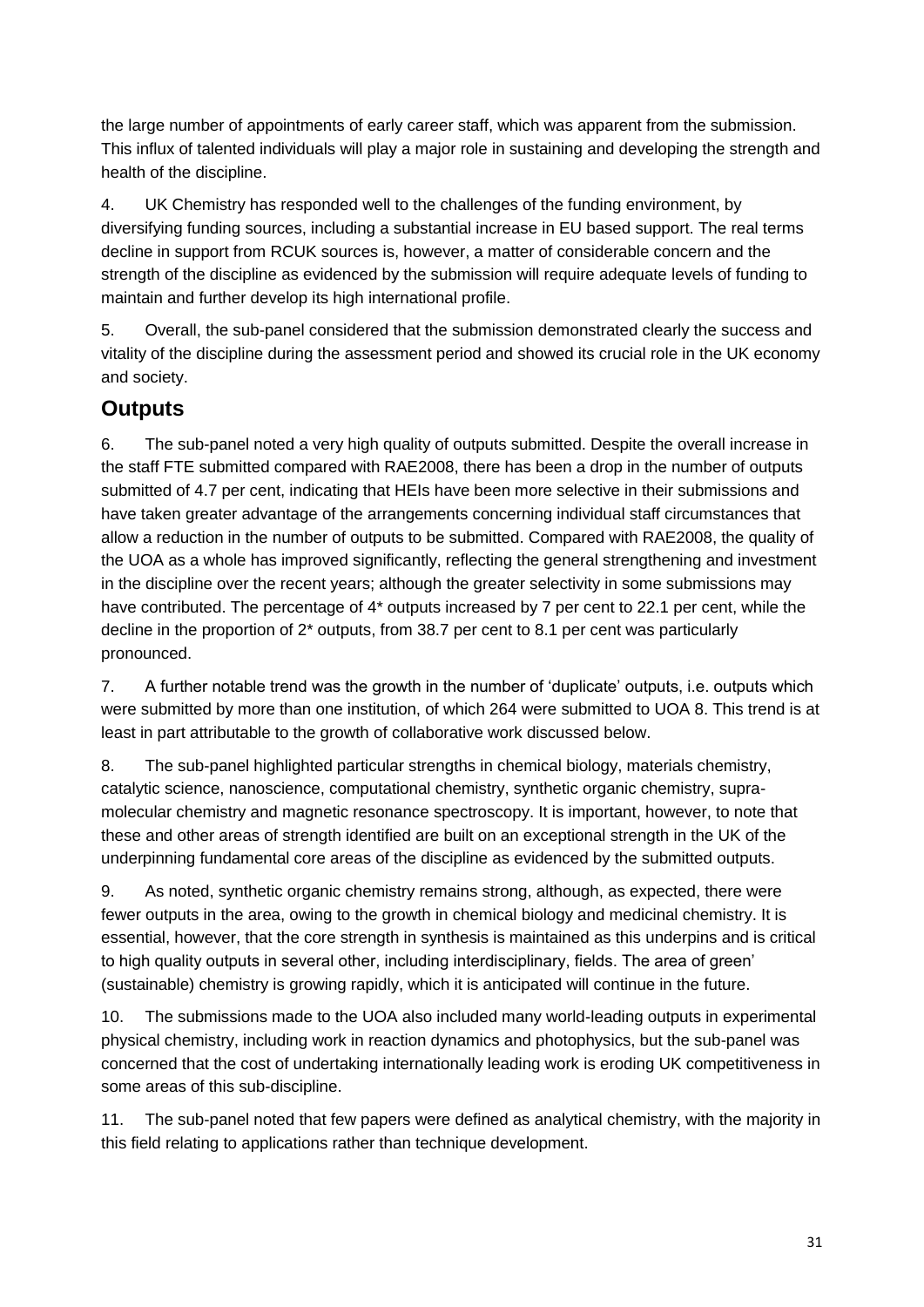12. The submission was clearly strengthened by a large component of collaborative work with national and international partners and the proportion of the submission based on such collaborations had grown during the assessment period. The sub-panel did, however, also note that some outstanding outputs were the work of single research groups. The submission also demonstrated the strong and continuing growth in interdisciplinary science in the submitted units, although many of these remain rooted in and reliant on fundamental chemistry; moreover, chemistry is in many cases clearly the lead discipline that is driving the research agenda. Evidence for these changes is apparent in the number of multi-author papers from large teams, which in many cases resulted in high impact papers using a large number of complementary techniques.

13. In assessing the outputs, although the sub-panel made appropriate use of citation data as one element in the determination of the significance of the output, peer review of the outputs was nevertheless critical to the process. The sub-panel assessed the quality of the submitted outputs without consideration of individual author contribution and would recommend this approach in future assessment exercises. The sub-panel did not request additional information describing the significance of the outputs which was not considered to be useful for this UOA. A small number of outputs were submitted which were predominantly reviews with little original research for which only low scores could be awarded. A small number were unclassified, including two which had been submitted to both RAE2008 and REF2014.

14. Overall the sub-panel considered that the outputs submitted showed a high degree of originality, significance and rigour and demonstrated the health and international competitiveness of UK Chemistry.

#### **Impact**

15. A broad range of impact was submitted, across a number of areas, including economic, environmental, health, social, policy, and public engagement. The sub-panel confirmed that the inclusion of impact in the REF exercise was a very positive development, allowing the discipline to demonstrate much of the reach and significance achieved by UK Chemistry over the last 20 years. The sub-panel, however, considered that there was an even broader range of impacts which had not been captured by the REF criteria, much of which arises from creating capability in the subject that will attract inward investment from other countries. In this context a major contribution to impact is in the training of research students who use their skills to benefit the economy and society in a wide range of different professions – an aspect that is not recognised within the current REF criteria.

16. Amongst the wide range of impact case studies submitted, the sub-panel noted the following features:

a. Economic impact was strongly and clearly exemplified. Research in the discipline is clearly vital for several sectors of UK industry, Chemical biology and organic chemistry have major impacts in the pharmaceuticals sector, while catalytic and materials chemistry provided essential underpinning support for much of the manufacturing sector. The submission also showed the rapid growth in several of these areas of impact which is expected to accelerate in the next assessment period.

b. Several case studies showed direct impact upon health and clinical practice, including diagnostics and treatment.

c. There were a number of strong impacts in the area of environmental science, particularly relating to air quality.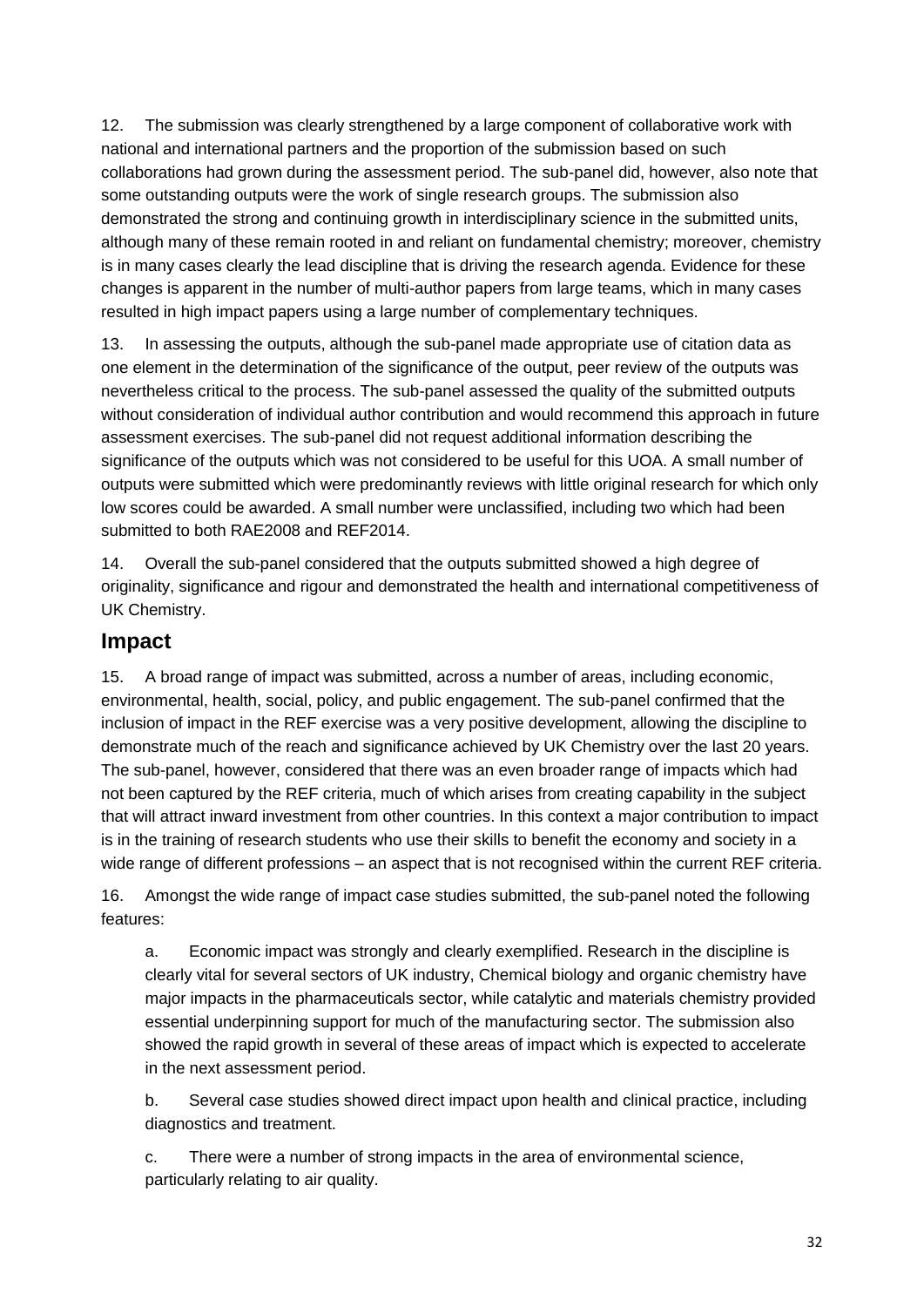d. Societal impact was noted in case studies relating to conservation of heritage where fundamental chemical research was playing an essential role.

e. Several case studies demonstrated highly effective outreach and public engagement helping to promote and exemplify the key role in current society of chemistry in particular and physical sciences in general.

f. Impacts in public policy were noted including, for example, in the development of measures to control atmospheric ozone depleting substances.

17. Many notable and high quality impacts arose from fundamental or 'blue skies' underpinning research; and in many strong case studies it was clear that there had not been a linear path from research to impact, despite the dependency of the impact on the underpinning research. This feature was marked in a number of the more transformational, 'disruptive' impacts. The sub-panel also noted that several strong impacts were based on underpinning interdisciplinary research in which Chemistry was a core component.

18. A number of the impact templates showed a shift in the approach to impact from a purely transactional relationship with third parties to a more strategic engagement. A number of templates also demonstrated investment in resources to manage and develop impact which had clearly been beneficial.

19. Several case studies contained excellent evidence in depth of the impact achieved, but in a number of cases the evidence provided to corroborate claims of impact was insufficient. However, the sub-panel did note the difficulty of obtaining corroborating evidence from some industrial and government sources. Many templates and case studies were very well and clearly written, allowing a full assessment of the impact achieved; but in a small number of templates and case studies, poorer presentation with failure to provide the requested information limited the scores that could be given. There is clearly a need in a number of cases for HEIs to be given more guidance about how to write a successful template and case study.

20. The sub-panel considered that both the 20 per cent weighting of impact and the number of case studies requested from submitting institutions was appropriate. The sub-panel also considered that the assessment process benefited hugely from the contribution of the impact assessors and the main panel user members.

21. Overall the sub-panel considered that the impact submissions had exemplified the very extensive and wide ranging reach and significance of the impact of research in Chemistry from the submitting institutions over recent years.

### **Research environment**

22. After a steady decline in the number of submissions in recent exercises, due to closures of UK chemistry departments, it was pleasing to note an increase in the number of submissions to REF2014 and the re-opening of some departments.

23. The sub-panel noted many strong and coherent overall strategies for research in the submitting units, although in a number of cases, the strategies presented needed a sharper delineation between the description of achievements against the RAE2008 objectives and the forward looking strategy. The high level of collaboration evident, as noted above in the output submissions was a significant strength across the UOA as a whole.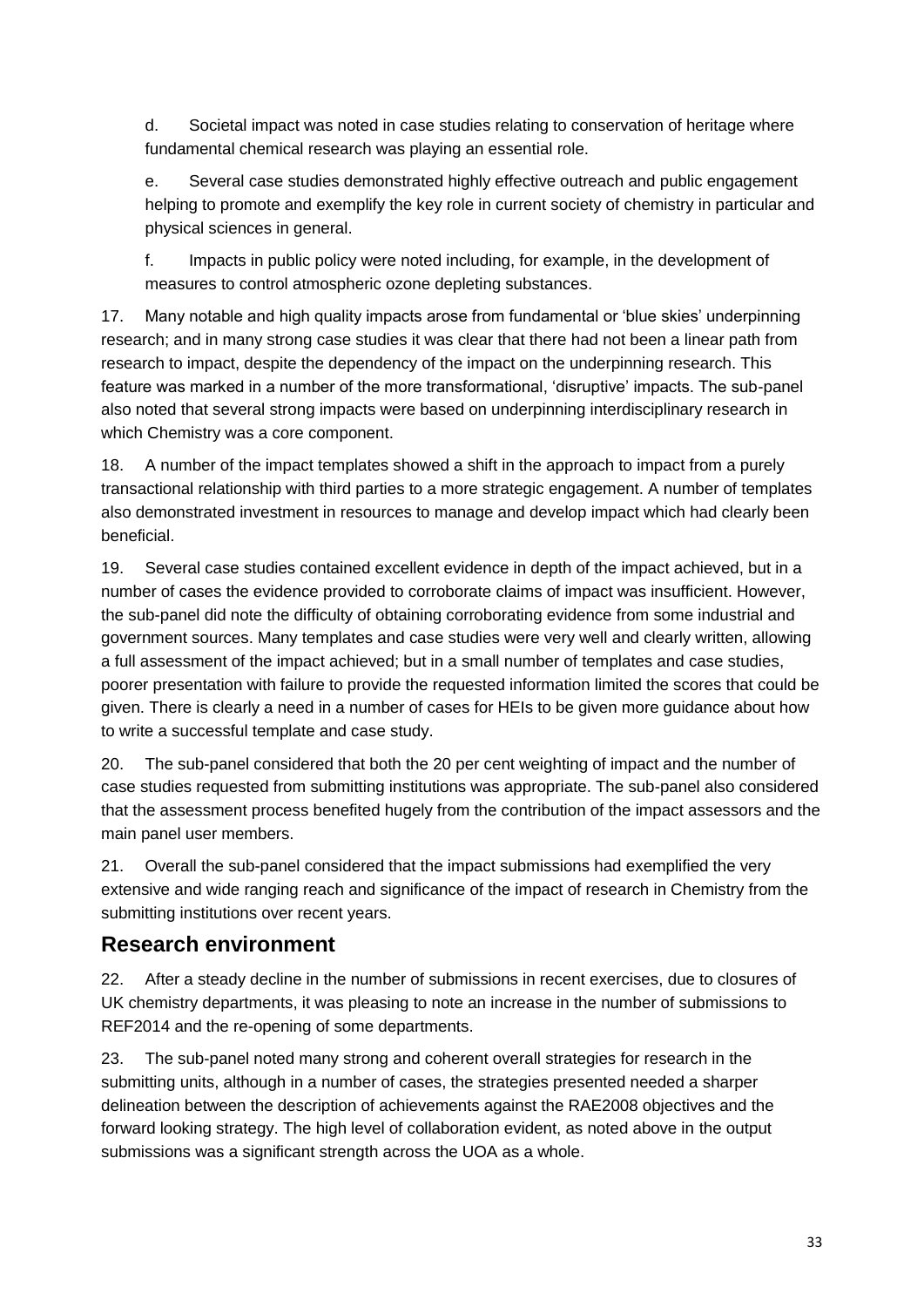24. In the 'people' component of the submissions, the sub-panel was pleased to observe that the great majority of submissions had strengthened their staff complement over the assessment period. The large number of early career researchers was a very positive sign for the health of the discipline and most submissions reported good mechanisms for their support and career development.

25. Overall, the discipline has seen a real terms decline in the level of funding from RCUK sources which has been partially compensated by diversification of funding sources with increases in funding gained from the EU. The sub-panel noted, however, that many HEIs have seen growth in their research income over the period, and a considerable amount of institutional investment was apparent, possibly due in part to the increasing requirements for institutional matched funding in bids to funding agencies, but also indicating the commitment of institutions to the discipline. However, there were large variations in income per FTE and a somewhat polarised income landscape; and the decline in RCUK support is a considerable concern for the future competitiveness of the discipline. The evaluation of infrastructure could have been assisted in some cases by the presentation of more detailed evidence.

26. The submission showed the extensive and effective use made by the UK chemistry community of both experimental and computational central facilities, which are clearly supporting a broad programme of high quality chemistry. The work supported covers the full range of the discipline from its interactions with physics and materials to biology, as well as core chemistry

27. The data requested on PhD enrolments were important and were used in the assessment. The sub-panel was pleased to note that PhD numbers had increased in many submitting units. Overall the submission showed a very healthy increase of 25 per cent in graduating PhD numbers over the assessment period. Most submissions reported good mechanisms for the training and development of PhD students.

28. Diversity awards were mentioned by many submissions, with Athena SWAN at bronze very prominent; the sub-panel anticipated progression to silver and gold for next REF exercise. The best submissions, however, described how they supported diversity rather than just listing their awards.

29. The sub-panel noted that a number of submissions were strengthened by evidence of extensive and effective networks of collaborations, both national and international, with both academic and industrial partners.

30. Overall the sub-panel considered that the environment component demonstrated the very considerable, and in many cases outstanding vitality and sustainability of Chemistry in the UK.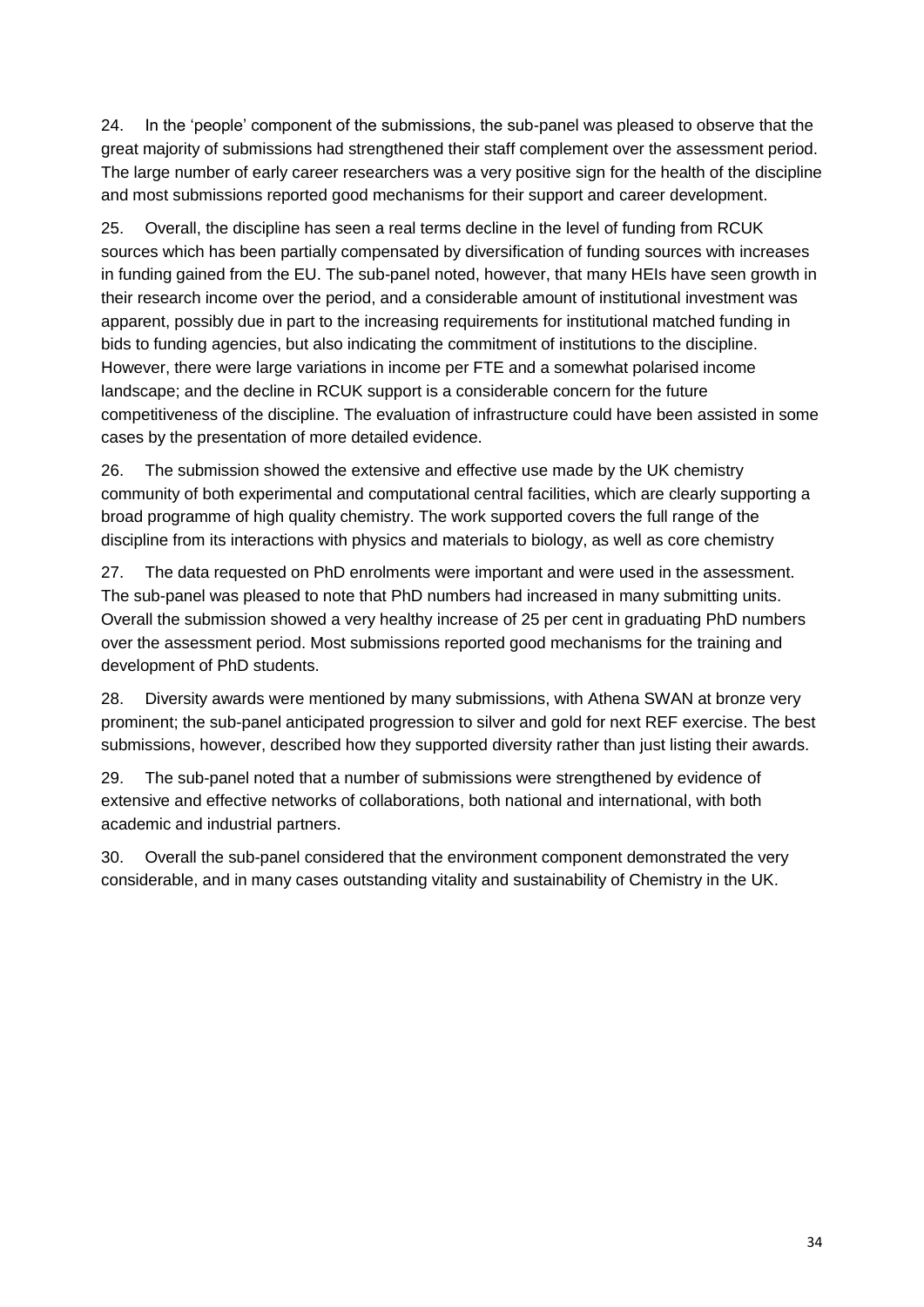# <span id="page-35-0"></span>**UOA 9: Physics**

### **Summary of submissions and results**

### **Submissions**

|                                                        | 2014  | 2008  | %<br>difference |
|--------------------------------------------------------|-------|-------|-----------------|
| <b>Number of submissions</b>                           | 41    | 42    | $-2.4%$         |
| <b>Category A staff FTE</b>                            | 1,705 | 1,686 | $+1.1%$         |
| <b>Category A and C staff</b><br>headcount             | 1,774 | 1,793 | $-1.1\%$        |
| <b>Number of outputs</b>                               | 6,446 | 7,156 | $-9.9%$         |
| <b>Outputs per Category A</b><br>and C staff headcount | 3.63  |       |                 |
| Impact case studies                                    | 203   |       |                 |

#### **Results**

|                    | <b>Average percentage (Category A FTE</b><br>weighted) judged to meet the standard for: |                         |      |     |     |  |  |  |  |  |
|--------------------|-----------------------------------------------------------------------------------------|-------------------------|------|-----|-----|--|--|--|--|--|
|                    | $4^*$                                                                                   | UC<br>$3^*$<br>2*<br>1* |      |     |     |  |  |  |  |  |
| <b>Overall</b>     | 28                                                                                      | 60                      | 11   |     | U   |  |  |  |  |  |
| Output             | 21.3                                                                                    | 66.6                    | 11.3 | 0.5 | 0.3 |  |  |  |  |  |
| <b>Impact</b>      | 37.0                                                                                    | 46.5                    | 15.2 | 1.1 | 0.2 |  |  |  |  |  |
| <b>Environment</b> | 44.0                                                                                    | 48.5                    | 7.3  | 0.2 | U   |  |  |  |  |  |

1. The table above provides a summary of the submissions made to the sub-panel compared with submissions to RAE20008. This shows that while the number of institutions and overall volume of staff submitted are almost unchanged from RAE2008, the volume of outputs submitted has reduced by nearly 10 per cent. This is attributed to the greater use of the arrangements for the submission of staff with individual staff circumstances to REF compared with RAE2008. Although some departments have closed since RAE2008, the sub-panel was pleased to note that new ones have opened and that some of these have made submissions to REF.

2. Overall, the sub-panel considered that the REF exercise showed that the health of physics in the UK is very good. There is a very marked improvement in the standard of outputs compared to RAE2008, with very few outputs scoring below the 3\* (internationally excellent) level. This represents a real improvement in quality. The best outputs often made use of strong collaborative interactions inside and outside the UK – a defining characteristic of the subject, which is almost entirely international in scope and outlook. The award of Nobel prizes for graphene (Geim and Novoselov) and for the discovery of the Higgs boson (Higgs) testify to the international strength of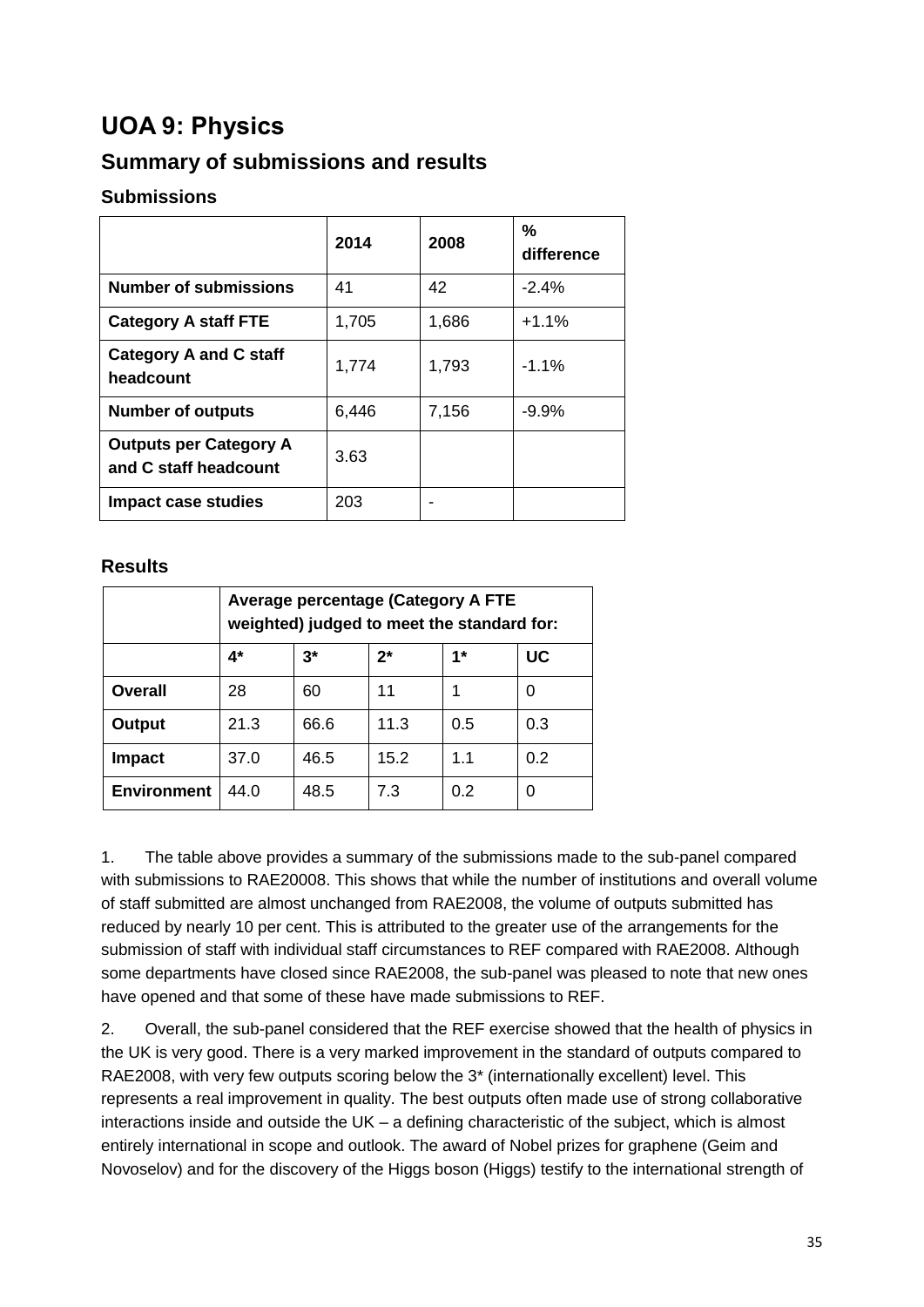the subject in both 'small' and 'big' science. This is also evident from the huge fraction of submitted outputs published in journals that have very small acceptance fractions, such as Nature and Physical Review Letters. The impact resulting from underpinning research in physics is very high across the board, from industrial product development through policy to public outreach. Some aspects of the environment provided by our physics units generate world-class research.

3. A great deal of physics is carried out in an interdisciplinary environment. This has increased since RAE2008. Work in physics is always undertaken in an international context, so that physicists have a very clear perception of the nature of international-standard and world-leading research.

4. It is a characteristic of physics in the UK that there is world-leading research and impact in almost all units regardless of size. The efforts being made to put in place environments conducive to sustaining world-leading research and its exploitation provide a springboard for future success.

### **Outputs**

5. Detailed examination of more than 6,000 outputs across the entire subject gave the sub-panel a rare opportunity to gain a deep perspective into the state of physics research in the UK over the REF assessment period. In terms of subject sub-groupings, the sub-panel observed the following (in no particular order):

a. Astronomy has seen the emergence of exoplanetary astronomy with a leading UK contribution; there is continued excellence in cosmic microwave background studies and simulation of the evolution of the universe; asteroseismology and solar system research remains strong; space instrumentation is an area of UK leadership.

b. Particle physics is at an extraordinarily exciting stage with the discovery of the Higgs boson and increasing insight into the nature of neutrinos – UK scientists have leading roles in international collaborations with a frequency well beyond expectations from the decreasing resources available to them. Particle theory research in the UK continues to rank alongside the world leaders.

c. Nuclear physics had a smaller share of world-leading outputs compared with other areas. This may be due to the failure of the UK to invest in major international facilities in the last 20 years, thus reducing the scope of UK research and influence in this field. There is concern that the small number of theoretical nuclear physicists is sub-critical and that this weakens the theoretical underpinning of the subject.

d. Accelerator physics has expanded greatly since RAE2008. Although some excellent outputs were submitted, a considerable number of outputs in this field contained a significant element of previously published results.

e. There has been a large growth in plasma physics since RAE2008. Plasma physics is no longer seen as a 'Cinderella' subject and outputs across this field were rated highly.

f. This is a golden age for condensed matter physics, with exciting advances in heavy fermions, organic and hybrid semiconductors, topological insulators, nanoscience, metamaterials, etc. The UK is a leading partner in huge international efforts in these and related areas. The strength noted at RAE2008 in quantum phenomena has been maintained, and some of the best work in the world has been carried out in quantum information. Some sub-fields have seen a resurgence of activity (such as experimental studies of correlated oxides) in response to new technological challenges. Some fields have been given new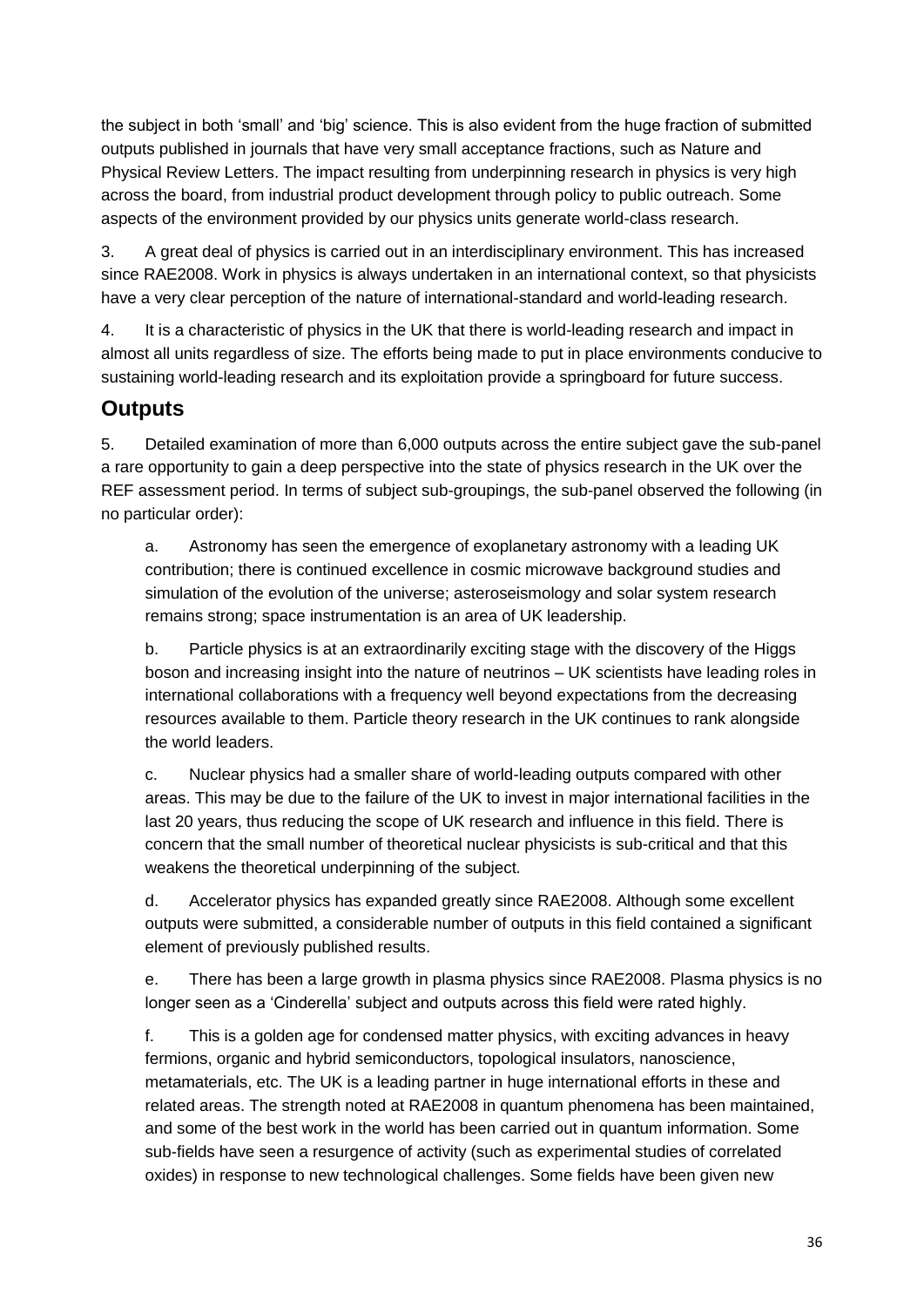impetus, e.g. two-dimensional materials related to graphene. The amount of activity in more traditional hard condensed matter appears reduced.

g. Theoretical studies in quantum condensed matter in the UK continue to be strong across a wide range, from cold atomic systems to materials modelling.

h. Photonics has produced world-leading work in sources, detectors and applications, including those in biophotonics. Growing numbers of researchers in the areas of cold atoms and quantum optics are leading the UK activity in quantum technologies. The UK is at the international forefront in both photonics theory and experiment.

i. There has been a significant growth in work on energy technologies, particularly photovoltaics based mainly on large-area organic and hybrid semiconductors and high efficiency III-V devices.

j. Soft matter (including the field of plastic electronics), complexity and biological physics are growing in importance in physics departments and were assessed very positively. These areas have been strengthened by increasing numbers of theorists moving into the field.

k. There continues to be a large and vital activity in climate science and related areas. While some of this work has been submitted to Physics, the sub-panel is aware of a significant amount of work underpinned by physics which has been submitted to other subpanels.

6. A growing fraction of experimental physics can only be carried out by large international teams, leading inevitably to publications with a large number of authors. Since this has been true for many years in experimental particle physics, the sub-panel realised the need to put in place a system to ensure that all authors submitting an output with more than 10 authors specified their contribution in a rubric of up to 100 words. Once the sub-panel had determined that the rubric described a substantial and distinctive contribution, then the output was assessed as a whole, irrespective of the author's individual contribution. Since outputs with large numbers of authors are becoming increasingly common in other subjects, the sub-panel was strongly of the opinion that it would be desirable that any future REF exercise should have a uniform approach to this problem, at least in the physical and engineering sciences.

7. The sub-panel cross-referred outputs out as appropriate, the main subject areas being climate science (referred to Sub-panel 7, Earth Systems and Environmental Science), and string theory (referred to Sub-panel 10. Mathematical Sciences). In addition, some outputs (for example on gene expression) were referred to Sub-panel 5, Biological Sciences and some, mainly on molecular modelling were referred to Sub-panel 8, Chemistry. The sub-panel received incoming cross-referrals from a number of sub-panels, the largest volume being from Sub-panel 10, especially in aspects of astrophysics, cosmology, theoretical particle physics, condensed matter physics and magnetohydrodynamics. A significant number of papers in astrophysics and some in atomic and molecular physics and surface science were referred from Sub-panel 7. Small numbers of outputs were received from a diverse range of fields, ranging from health (Sub-panel 3, Allied Health Professions, Dentistry, Nursing and Pharmacy) to music (Sub-panel 35, Music, Drama, Dance and Performing Arts) and theology (Sub-panel 33, Theology and Religious Studies).

### **Impact**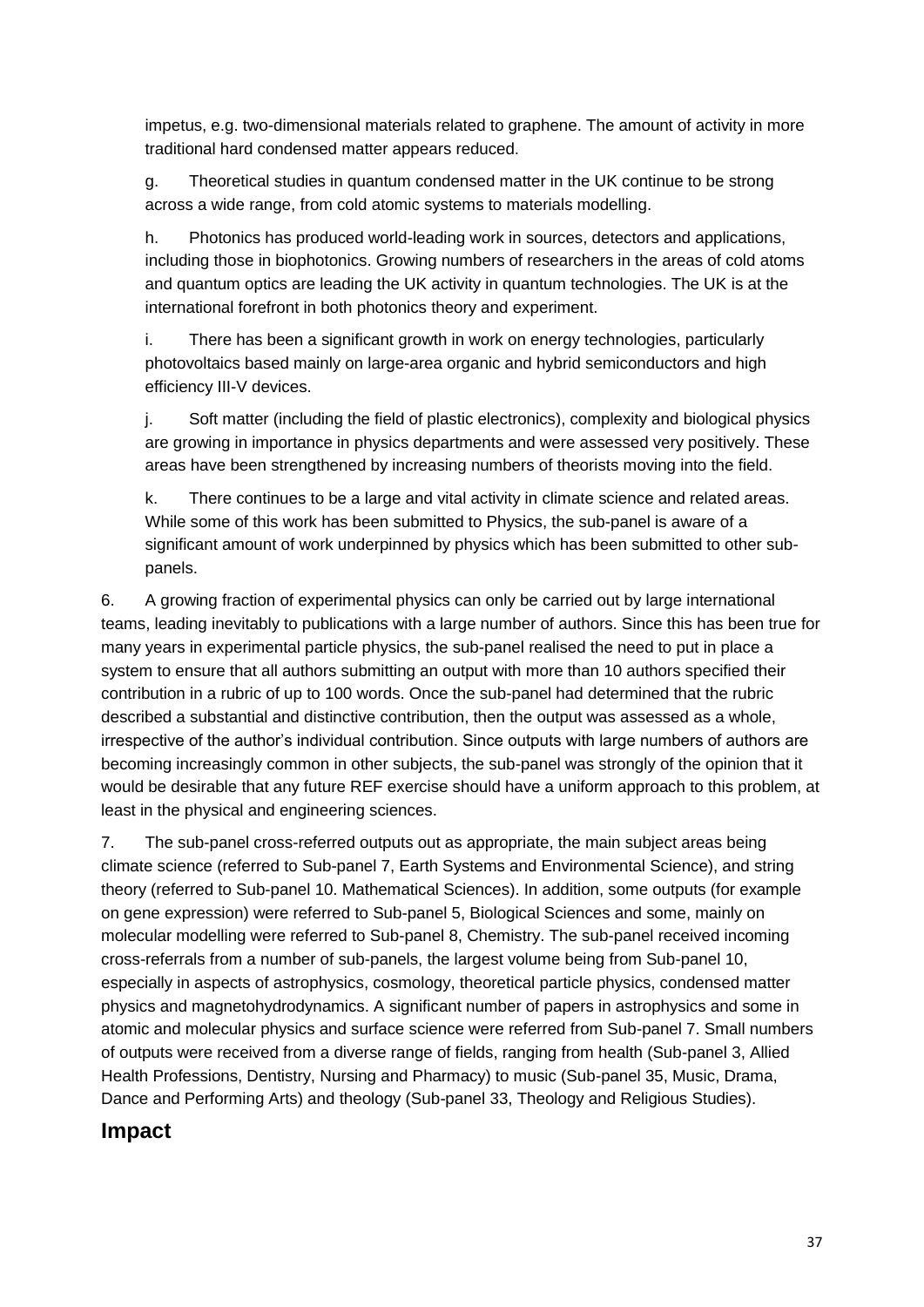8. The sub-panel considered that impact reported in case studies could be consistently assessed and that physics has demonstrated very considerable impact across a wide range of domains including industrial, policy and public outreach. Much of this impact has clearly been outstanding and gives a clear picture of physics making an impressive contribution to the life of the UK and the world across a broad front. However, as physics is an enabling subject, impact underpinned by physics research can take a considerable time to reach maturity, particularly in terms of industrial products. Because of this, the sub-panel is strongly of the view that for any future REF exercise, the eligibility period for underpinning research in physics should be extended significantly.

9. A total of 203 case studies were submitted. While a case study often described more than one type of impact, the sub-panel classified the main area of impact of each under four broad headings: approximately 70 per cent were Economic; 5 per cent Environment and Health; 5 per cent Policy; and 20 per cent Public Engagement.

10. In assessing impact, the sub-panel observed the following:

a. There was compelling evidence for the impact of physics on the economy and industry. Although this impact was evident across the whole breadth of the subject, condensed matter physics, being closest to the electronics and similar industries, underpinned a significant proportion of the economic impact reported. Several topics noted in the Outputs section above, in particular photonics (sensors and light sources in environmental and healthcare applications), next-generation photovoltaics, polymer physics, graphene etc., have contributed greatly to this strong performance in industrial impact.

b. Physics outreach demonstrates not only massive impact via world-class TV and radio programming produced by practicing physicists but also 'grass roots' impacts, reaching out to communities not generally interested in science as well as to schools, science clubs etc. Full and inventive exploitation of web resources by physicists is key to the reach of this activity e.g. blogs, social media, YouTube videos, crowd experiments, iPhone apps, games, etc. Physics tackles the 'big questions' – the origin, development and fate of the universe, the fundamental laws of nature, the most basic constituents of the universe, the mysteries of the quantum etc. – which excite the imagination of the general public. There seems little doubt that the sustained increase in numbers of children studying physics is directly related to this outstanding outreach activity, which was strongly represented in the REF submissions.

c. Impact case studies in the area of policy were often more difficult for submitting institutions to evidence. More detailed advice in this area would be helpful for future REF exercises.

d. The impact template submissions were sometimes not particularly well written and despite clear guidance, several consisted of little more than a list of impact case studies. If well written, the templates gave valuable information on the generic approach to impact. In future, more examples of good practice should be provided. As noted in the Main Panel report, the impact template in any future exercise should be combined with the environment template.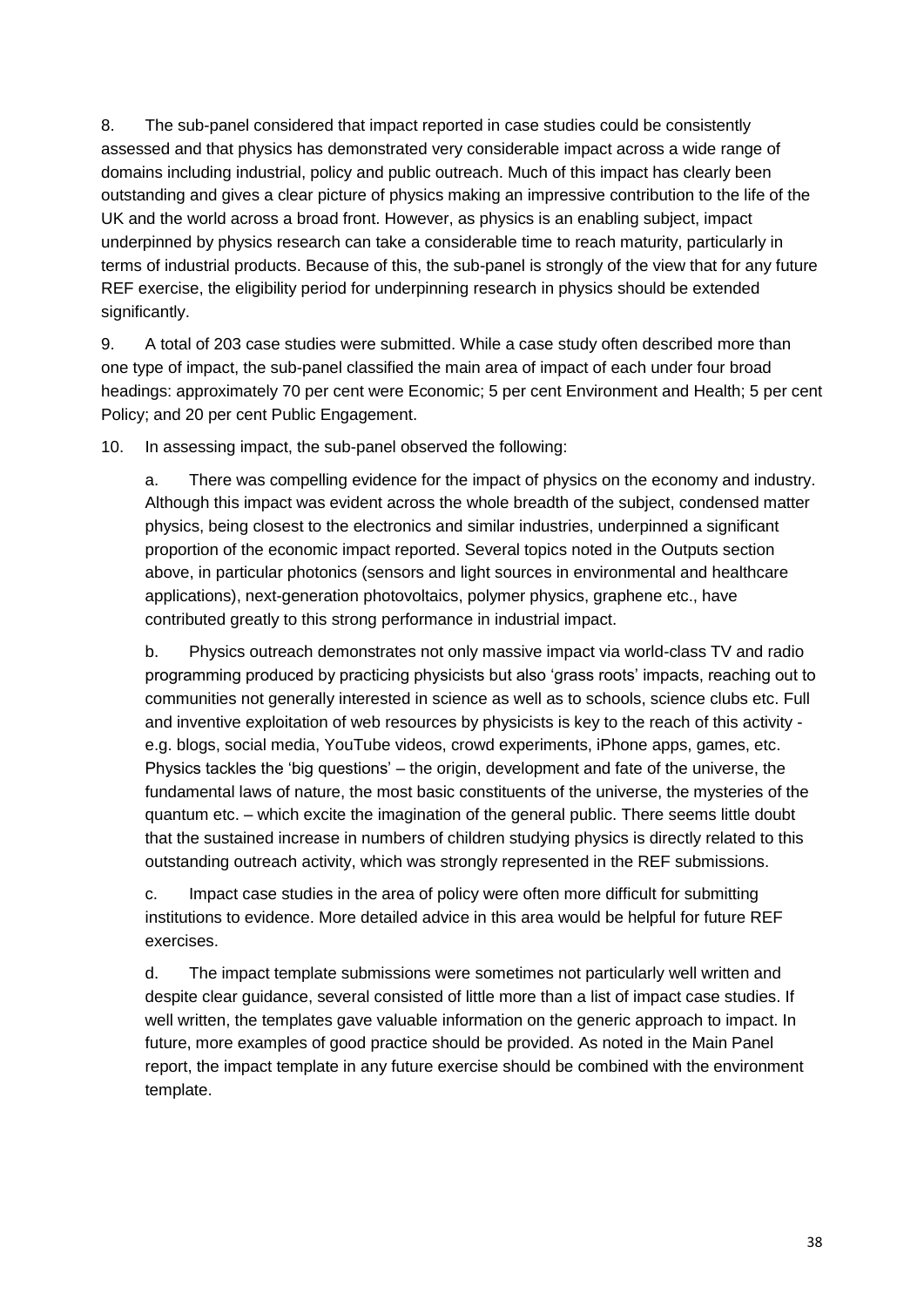### **Environment**

11. The research environment on average seems to be very healthy and if anything to have improved somewhat since RAE2008, although as rather different elements were measured in the two exercises, direct comparison is difficult.

12. In assessing environment, the sub-panel observed the following:

a. There was increasing evidence for pooling of resources in regional groupings, as pioneered during the period of RAE2008 by the Scottish Universities Physics Alliance (SUPA). SUPA has gone from strength to strength and resulted for the first time in a joint submission in Physics (Edinburgh and St Andrews) to an RAE or REF exercise. Other alliances that have been established since the RAE2008 assessment period are the Midlands Physics Alliance (founded in 2007 and expanded in 2010) and the South-East Physics Network (launched in 2008 and expanded following further funding in 2013). All have attracted new funding into the subject and are reported to have had a positive effect on the participants.

b. Some progress has been made in promoting workplace equality during the period, although there is still work to be done. As an indicator, there has been a significant uptake of the Institute of Physics Juno initiative, with almost 20 per cent of submitted units reporting that they have attained 'Champion' status (and a further 40 per cent either 'Practitioner' or 'Supporter'). Around 20 per cent of submitting units reported that they had achieved Athena SWAN Silver status, but there were no Gold awards in physics during the assessment period. More than a third of submitting units did not report having achieved the European Commission HR Excellence in Research badge, and very few reported participation in the Stonewall Diversity Champions Programme. Three quarters of the submitting units expressed an intention to attain or upgrade their Juno or Athena SWAN status, and for the future health of the discipline, we urge them to do so.

c. In total, 302 early career researchers (ECRs) were identified in submissions, 17 per cent of the total headcount. This is a welcome indication that the strong recruitment of ECRs noted at RAE2008 has been maintained.

d. There is concern that several institutions that continue to produce world-leading outputs are doing so from environments that may not be able to sustain this in future.

e. The number of astronomers in the UK has increased significantly since RAE2008; funding has not kept pace and there is concern about the sustainability of current UK leadership.

f. At a unit of assessment level, total research income in the assessment period, excluding Research Council in-kind income, was just over £1.3 billion and showed an overall decrease in real terms of 3.6 per cent from the first year of the assessment period (2008-9) to the last (2012-13), using the Treasury gross domestic product deflator to adjust for the effects of inflation. Notably, for the Research Councils, who provided 77 per cent of the total funding in the assessment period, the total reduction in annual funding over the same period was 12 per cent, a point of serious concern for the sub-panel. In contrast, although a smaller funder overall, contributing only just over 10 per cent of all funding in the period, the growth in EU government funding in the period was 61 per cent.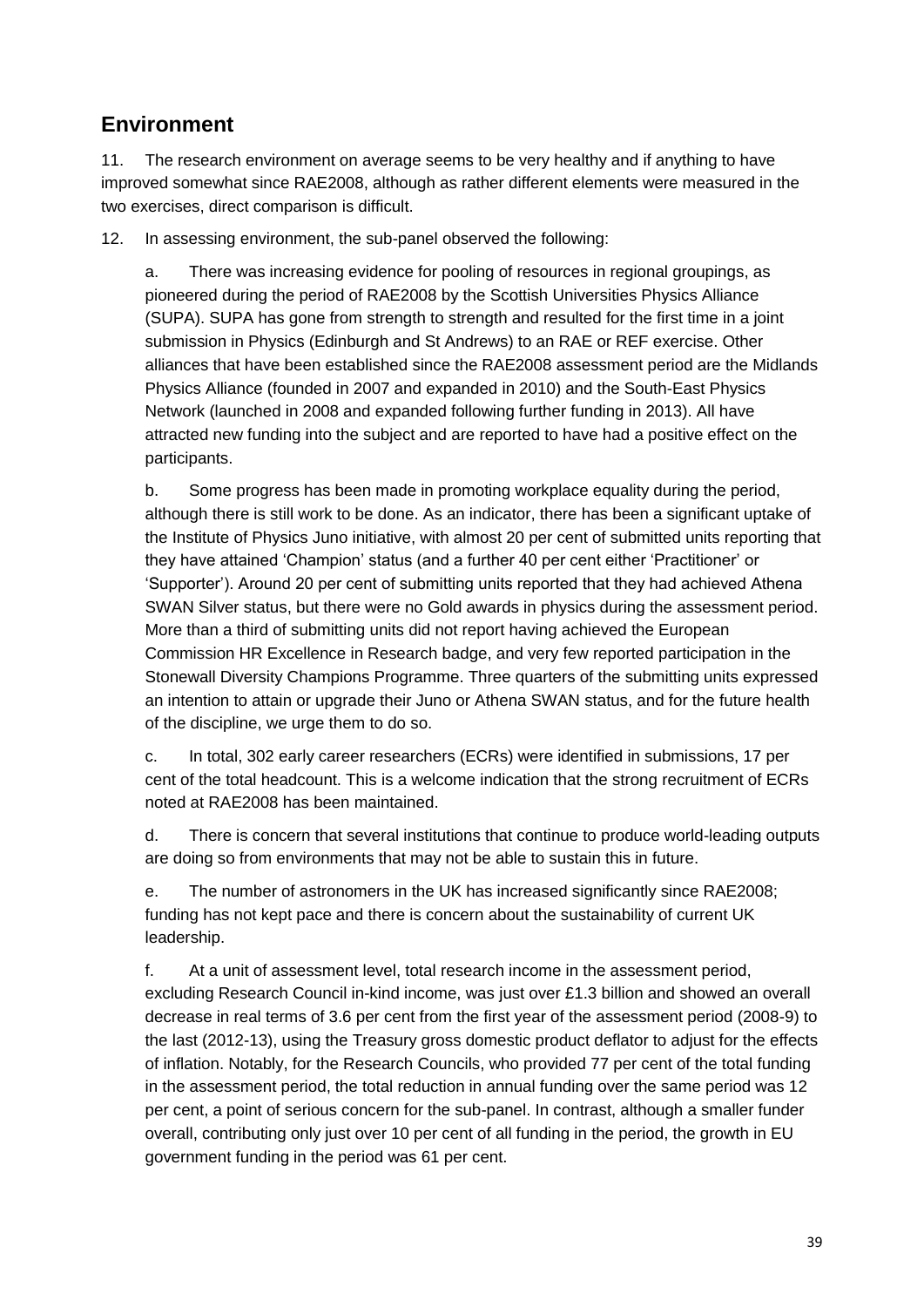g. On a more positive note, many individual submitting units were able to present evidence that their income from industry, EU and other non-RCUK sources had grown during the period, reflecting improved relationships with stakeholders (evident in the environment and impact templates) and a commitment to generating impact. However for most units, these sources still contribute a small percentage of the overall income and cannot compensate for a real-terms reduction in Research Council funding.

h. A very large resource is devoted to the provision of access for UK physicists to both national and international facilities, such as CERN, the European Space Agency, the European Southern Observatory, to name only the largest. This resource, and indeed the cost of access to additional facilities not provided by UK Research Councils, was taken into account in assessing environment, but is not included in the overall funding figures above. The estimated value of access provided by the Research Councils totalled £1.2 billion in the assessment period, with this support showing a reduction in real terms from the first to final year of the period of just under 11 per cent. Several anomalies were discovered in the information provided by the Research Councils in the attribution of this support to institutions. In any future exercises, the sub-panel recommends that close liaison between HEFCE and the Research Councils to ensure correct attribution of these resources is essential. Since the overwhelming majority of this resource is provided to physics, it would be desirable for the chair of a future physics sub-panel to be directly involved in this specification.

13. The overall picture of research in physics is of a very strong and agile research base, well able to respond to new intellectual and technological challenges. There are significant concerns, however, about funding across the board which, far from increasing, is being eroded in real terms in the UK, unlike many of our competitor nations, including large nations becoming increasingly active in the field such as China, India and Brazil. There must be concern therefore that the very strong performance evident in REF will not be sustainable without a marked improvement in the funding situation.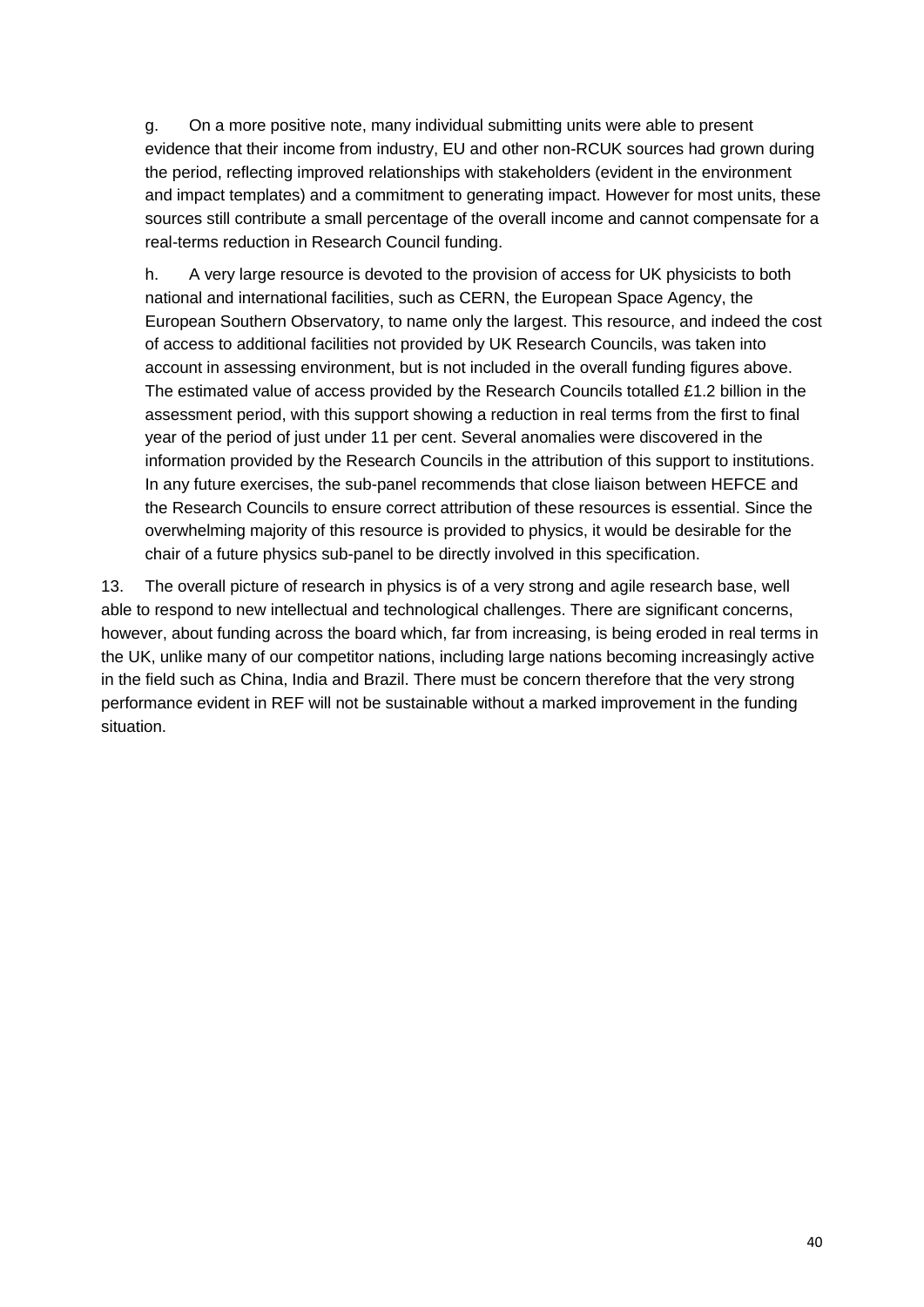# <span id="page-41-0"></span>**UOA 10: Mathematical Sciences**

### **Summary of submissions and results**

### **Submissions**

|                                                               | 2014     | 2008    | $\frac{9}{6}$<br>difference |
|---------------------------------------------------------------|----------|---------|-----------------------------|
| <b>Number of submissions</b>                                  | $53^{1}$ | $115^2$ | $-53.9%$                    |
| <b>Category A staff FTE</b>                                   | 1,931    | 1,923   | $+0.4%$                     |
| <b>Category A and C staff</b><br>headcount                    | 2,005    | 2,029   | $-1.2%$                     |
| <b>Number of outputs</b>                                      | 6,995    | 7,707   | $-9.2%$                     |
| <b>Outputs per Category A and</b><br><b>C</b> staff headcount | 3.49     |         |                             |
| Impact case studies                                           | 236      |         |                             |

#### **Results**

|                    | Average percentage (Category A FTE<br>weighted) judged to meet the standard for: |                         |      |     |     |  |  |  |  |  |
|--------------------|----------------------------------------------------------------------------------|-------------------------|------|-----|-----|--|--|--|--|--|
|                    | 4*                                                                               | UC<br>$3^*$<br>1*<br>2* |      |     |     |  |  |  |  |  |
| Overall            | 29                                                                               | 55                      | 15   |     |     |  |  |  |  |  |
| Output             | 22.7                                                                             | 59.7                    | 16.8 | 0.6 | 0.2 |  |  |  |  |  |
| <b>Impact</b>      | 35.9                                                                             | 46.6                    | 14.1 | 2.3 | 1.1 |  |  |  |  |  |
| <b>Environment</b> | 44.2                                                                             | 47.4                    | 8.1  | 0.3 | O   |  |  |  |  |  |

1. Unit of Assessment 10, which covers all the mathematical sciences (but not computer science), is an amalgamation of three distinct units of assessment from RAE2008, namely Pure Mathematics, Applied Mathematics, and Statistics and Operational Research. This amalgamation worked well. Although 53 institutions submitted material in REF2014 UOA 10, compared with 56 which submitted in at least one of the Mathematical Sciences units of assessment in RAE2008, an almost equal volume of Category A staff were returned to both (1,931 FTE to REF2014 and 1,923 FTE to RAE2008). However, as a consequence of precise rules about the treatment of ECRs and other clearly defined staff circumstances, 6,995 outputs were submitted in UOA 10 whereas 7,707 had been submitted in the corresponding units of assessment in RAE2008. It is difficult to compare submission data from the three RAE2008 units of assessment with REF2014 data, largely because

THE TWO OF these were the parts of a joint submission; there was only one joint submission.

 $2$  For the RAE HEIs were able to make submissions to separate sub-panels in pure mathematics, applied mathematics and statistics and operational research. A total of 115 submissions were to these subpanels, but these submissions represented only 56 unique HEIs (21 HEIs submitted to only one subpanel).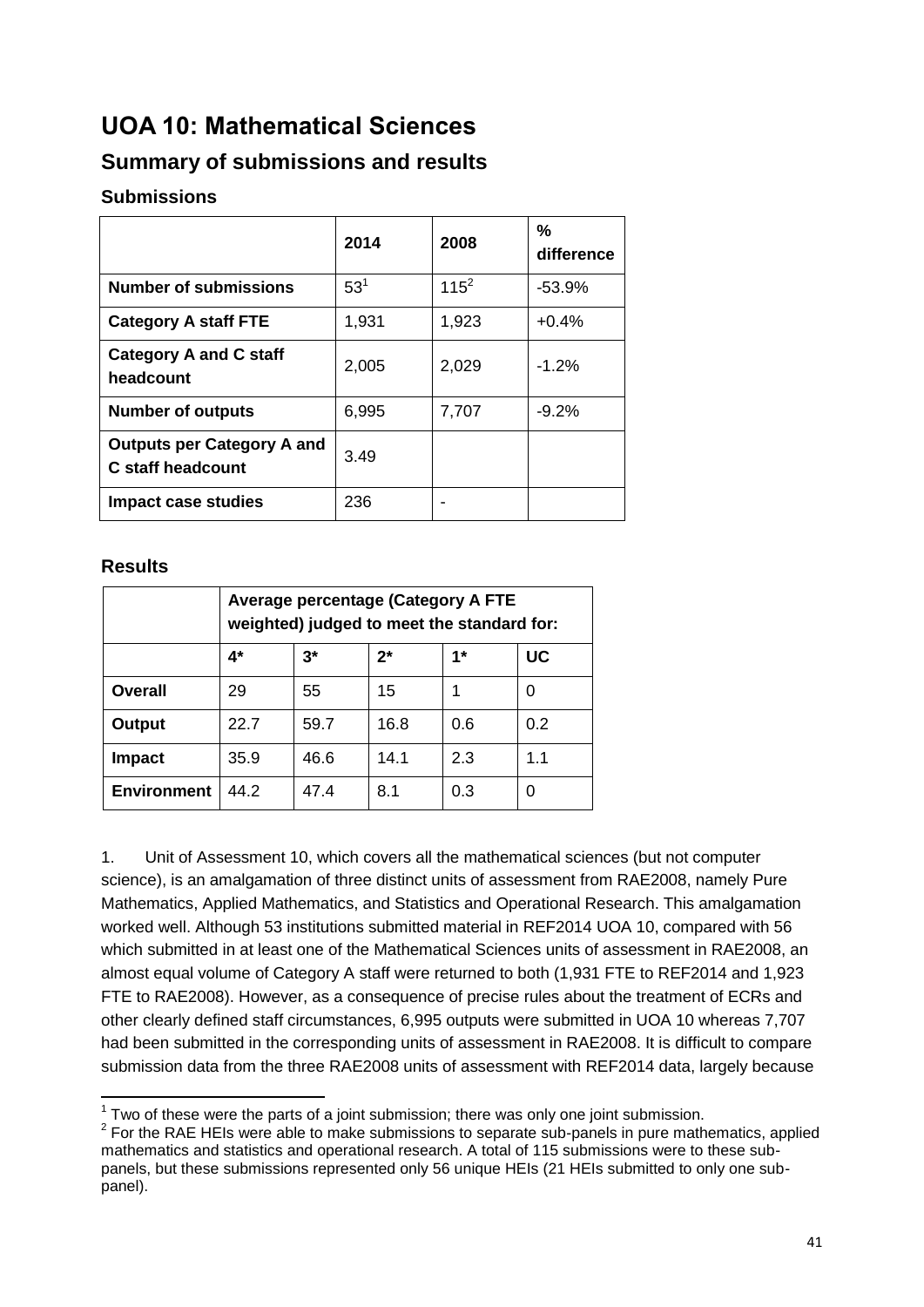there is no information about institutions' submission strategies. It was noted that six institutions which submitted in one of the RAE2008 mathematical sciences units of assessment did not submit in UOA 10 in REF2014; all had submitted to only one RAE2008 unit of assessment, and five of the six were post-'92 universities. There was one new submission to REF2014.

2. There was evidence in the impact and environment templates of an increased level across all institutions of interdisciplinary and knowledge transfer activity (e.g. medical, industrial and public engagement). Concerning outputs, submissions tended to be in the core mathematical sciences although a reasonable number were interdisciplinary.

### **Outputs**

3. To facilitate the allocation of outputs to panellists and the interpretation of the sub-panel's assessment at sub-discipline level, it would have been useful if outputs (or staff) had been identified with research groups. However REF2014 guidance left the use of research groups optional and the number of research groups reported in individual submissions to this sub-panel varied from zero to 27. This made it difficult to comment accurately and meaningfully on outputs in the preparation of confidential feedback statements for institutions.

4. Only three cases for double-weighting of outputs were received, of which two were judged to meet the criteria.

5. As set out in the panel criteria and working methods the sub-panel did not request additional factual information about the significance of outputs (100 word statements in addition to what would be evident from the outputs themselves), nor did it use citation information. The sub-panel was content that it was fully able to perform its assessment of outputs without these additional inputs. However a considerable number of outputs were cross-referred.

6. The largest number of outputs cross-referred from Sub-panel 10 to other sub-panels within Main Panel B (MPB) was 158 to Physics (Sub-panel 9) and 17 to Earth Systems and Environmental Science (Sub-panel 7). In addition, 13 outputs covering the history of mathematics were crossreferred to Philosophy (Sub-panel 32, Main Panel D) and one was referred to Economics and Econometrics (Sub-panel 18, Main Panel C). The advice received from all sub-panels which were consulted was extremely helpful in arriving at well-informed assessment decisions.

7. Sub-panel 10 received cross-referrals from other sub-panels. The largest numbers from outside MPB were 50 from Business and Management Studies (Sub-panel 19, Main Panel C) and 30 from Economics and Econometrics. From within MPB there were 25 cross-referrals from Physics (Sub-panel 9), with a smaller number from General Engineering (Sub-panel 15), Earth Systems and Environmental Science (Sub-panel 7), Chemistry (Sub-panel 8) and Electrical and Electronic Engineering (Sub-panel 13). In addition a small number of outputs were cross-referred from Agriculture, Veterinary and Food Science, Allied Health (Sub-panel 6), and Biological Sciences (Sub-panel 5), both in Main Panel A, and from Law (Sub-panel 20) and Sociology (Sub-panel 23), both Main Panel C.

8. In assessing outputs, the sub-panel observed the following.

a. The overall quality of research outputs was high, with several quite exceptional and broadly based submissions of the highest international standards. All but one submission had a proportion of outputs judged to be world leading,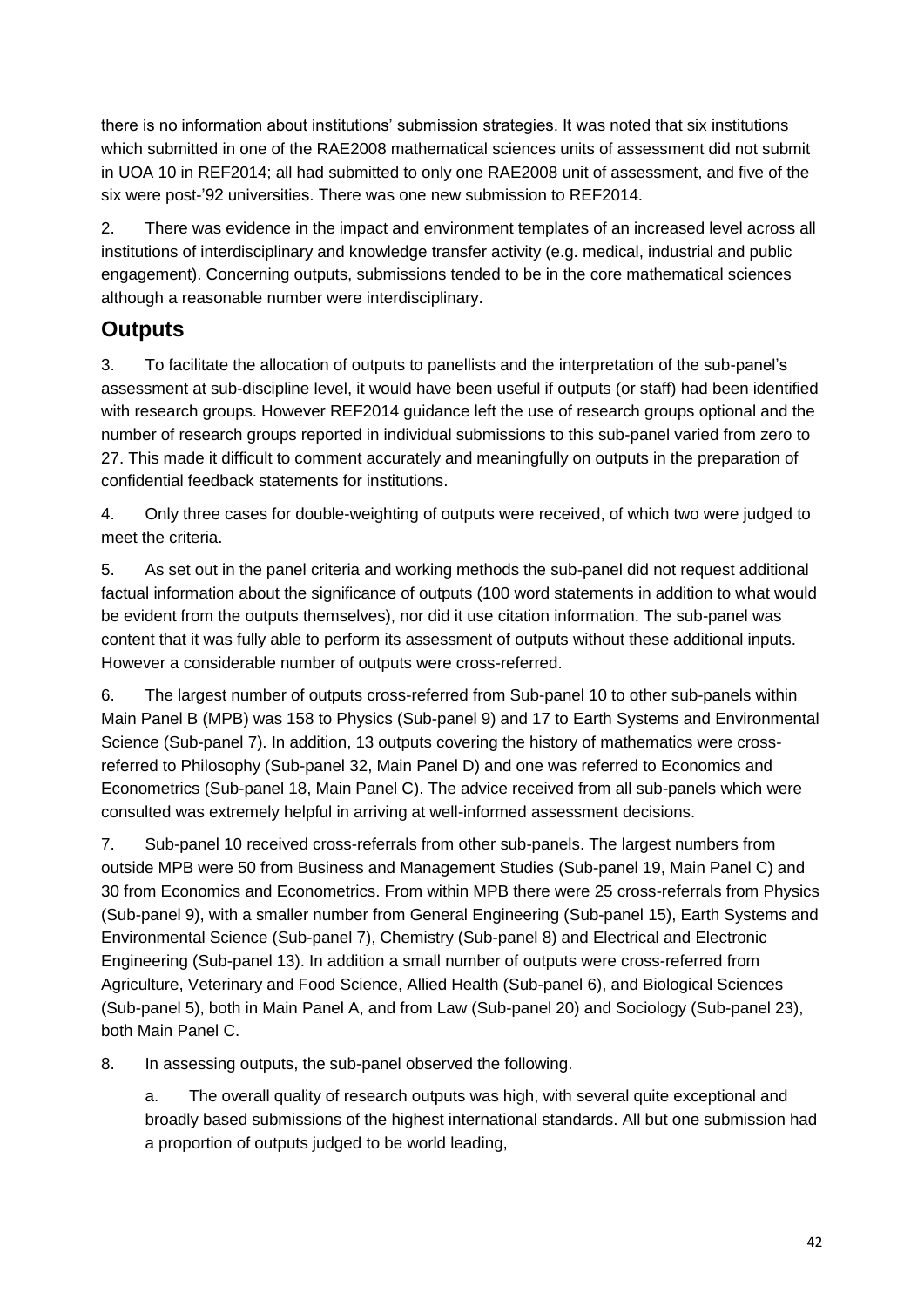b. The number of internationally co-authored outputs was an impressive reflection of the vitality of the discipline.

c. Since RAE2008 there had been a notable increase in the quality and quantity of intradisciplinary research that cuts across field boundaries in the mathematical sciences.

d. World-leading research in pure mathematics (algebra, analysis, discrete mathematics, ergodic theory and dynamical systems, geometry, logic, number theory and topology) was spread widely across the submissions.

e. Since RAE2008 there had been an increase in quantity and quality of research in theoretical partial differential equations and in stochastic analysis (some of which was worldleading at the highest level).

f. A significant proportion of computational mathematics, including numerical analysis, image and signal processing, inverse problems, meteorology and areas of pure mathematics such as computational number theory, was judged to be high quality and found widely distributed throughout the submissions.

g. Continuum mechanics was widely represented in the submission, reflecting continued high quality UK research in fluid mechanics, magnetohydrodynamics and mathematical biology, as well as growing strengths in solid mechanics.

h. The growth of mathematical research in materials science and at the interfaces with analysis and probability reflects improvements in areas that were deemed lacking in the Engineering and Physical Sciences Research Council (EPSRC)'s International Review of Mathematical Sciences, December 2010.

i. The large submission in mathematical/theoretical physics showed breadth and depth in areas where the UK has been strong for decades. For example there were many worldleading outputs in quantum field theory (including string theory, integrable systems, high energy particle physics and cosmology), and aspects of general relativity and statistical mechanics.

j. In comparison with RAE2008 there had been a notable increase in activity on complexity, often of a very interdisciplinary nature; some of this work was of high quality.

k. The quality of interdisciplinary work, including mathematics in the life, medical and social sciences, was high but sometimes assessment posed challenges in terms of mathematical content versus scientific relevance, which led to cross-referrals.

l. The sub-panel particularly appreciated outputs that described innovative methodology that had been developed for and applied to specific practical problems, often as part of substantial cross-disciplinary research efforts.

m. Industrial mathematics is an area in which the UK is world leading. There had been significant growth since RAE2008 in the number of centres of excellence and the range of sectors with which they engage. This was reflected in both the number and quality of the impact case studies and templates submitted.

n. A substantial proportion of the outputs in statistics, probability and operational research was world-leading and helped to shape the international research agenda. Strength in core statistical methodology was broad, notably in computationally intensive methods and the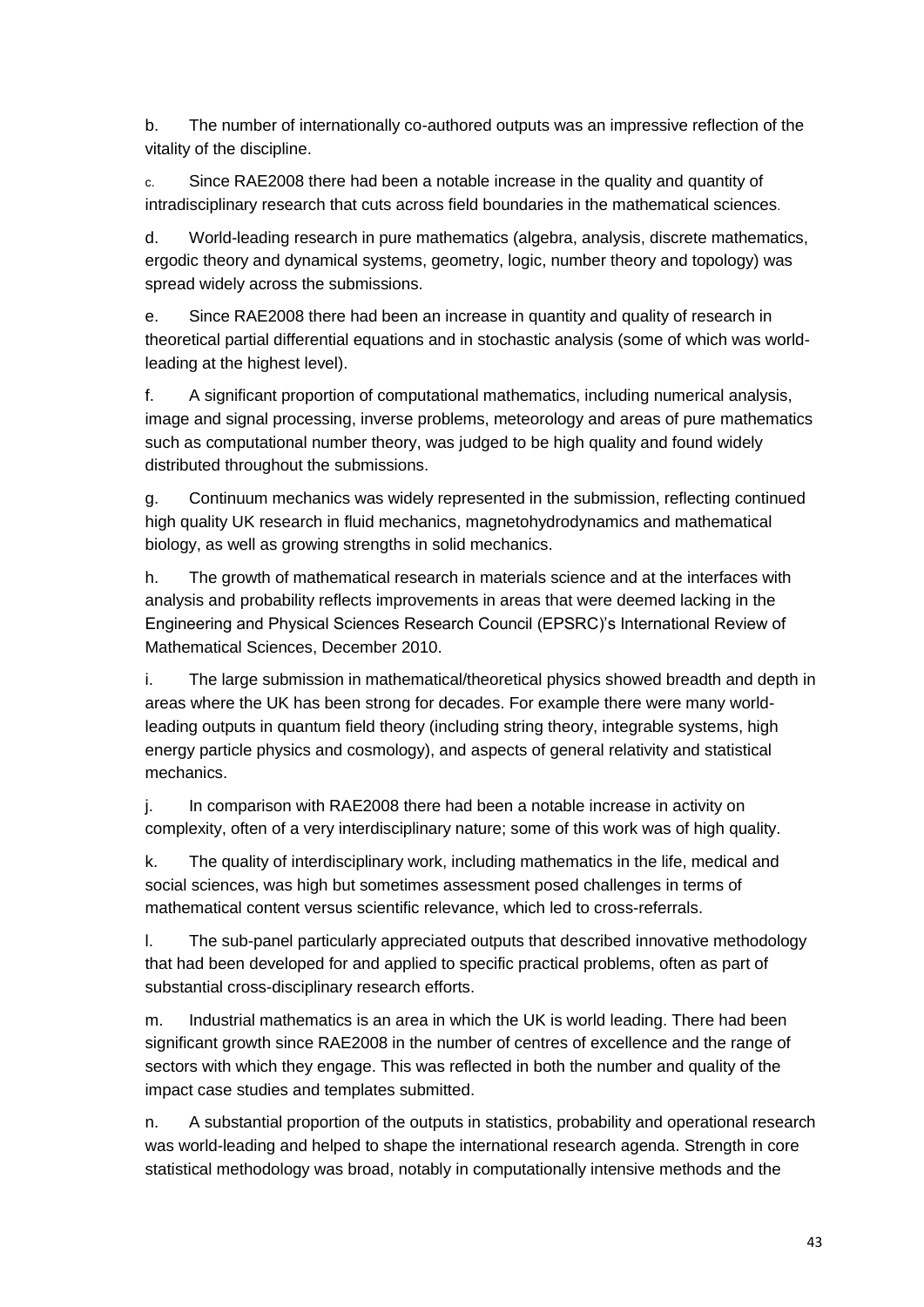analysis of high-dimensional data. There was evidence of growth of world-leading research in theoretical probability, and from operational research the sub-panel recognised large amounts of excellent work in optimisation.

### **Impact**

9. There were 236 case studies of which 10 were described as 'not for publication', either due to their confidential nature or because they required security clearance. The sub-panel recognised that in the mathematical sciences the time between research being conducted and impact being created can be very long, pathways may not be linear, and auditing the pathway to impact may be challenging. In spite of this, the sub-panel was impressed by the quality, originality, and reach and significance of the submitted impact case studies, which covered a wide range of activities, including climate and environment, commercial and open source software, data analysis, engineering, epidemiology, finance, healthcare provision, industrial design and development, marketing, medical research, public engagement, public policy, risk management and security.

10. In assessing impact, the sub-panel observed the following.

a. The overall quality of impact case studies and templates was high and the international scope of many demonstrated the global value of UK mathematical sciences research.

b. About 50 per cent of case studies could be characterised as having been underpinned, mainly though not exclusively, by research in statistics and operational research, 45 per cent by applied mathematics, and 5 per cent by pure mathematics. However, many different aspects of the mathematical sciences were seen to contribute to a given impact case study.

c. More than half the case studies reported economic and industrial impact.

d. Impacts with reach of billions of pounds, numerous policies informed by evidence, multiple lives and assets (e.g. aircraft and ships) saved and hundreds of thousands of members of the public engaged in mathematics were clearly evidenced.

e. The confidential case studies were mainly of a very high standard in terms of their reach and significance and demonstrated some unexpected applications of mathematics to important problems in the areas of national security and public policy. Three quarters of these were based on pure mathematics.

f. In the best case studies the link between the impact claimed and the underpinning research, and the case that the underpinning research was undertaken within the submitting institution in the correct time frames, was articulated clearly, and the reach and significance of the impact was supported by explicit evidence.

g. In a number of case studies the underpinning research undertaken by the submitting unit was part of a large research effort by many institutions worldwide generating very substantial impact. In these cases it was helpful when the distinct and material contribution that the unit's contribution had made to which part of the overall impact was described. Good case studies made this clear.

h. There were high quality public-engagement case studies which showed breadth and originality.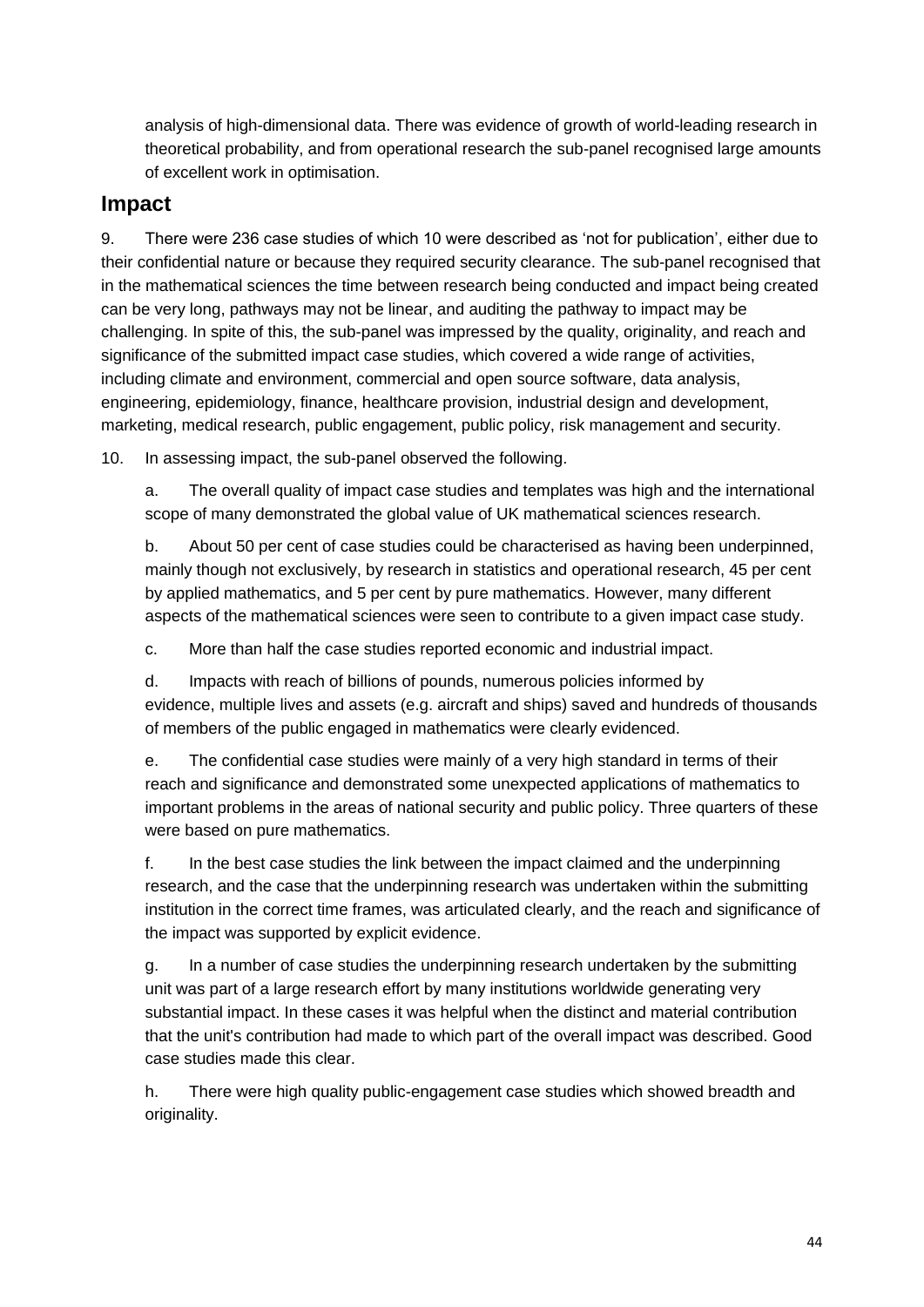i. Many case studies involved the development of modern mathematical, statistical and operational research methods, which were subsequently transportable to other problems, for the delivery of impact with high reach and significance.

j. Templates were generally well written and a small number of units had clearly demonstrated strong well-developed and wide-ranging strategies for engagement with users of the mathematical sciences.

k. While many templates promise excellent mathematical science impact at the next assessment, a small number suggested that impact strategies were not presently well developed.

l. Some templates indicated a strong focus on impactful research while others had different priorities, perhaps because of the balance of their current research portfolios.

### **Environment**

11. Evidence of effective research leadership and elements of environment conducive to worldleading research were judged to be widely distributed and not restricted to large units. A strong indication of the vitality of UK involvement with the mathematical sciences worldwide was reflected in the large number of

a. submitted international collaborations, a significant fraction of which was judged worldleading;

b. fellowships and research grants, including European Research Council awards, won in open competition;

c. prizes, awards and distinguished lecture invitations.

12. Concerning strategy it was noted that in the mathematical sciences there had been some very effective

- a. leadership in the cultivation of world-class research;
- b. targeting of existing and new research areas for growth;
- c. reorganisations of units into research groups;
- d. recruitment of staff at all levels;
- e. efforts to nurture talent through postgraduate and postdoctoral training;
- f. plans for staff development and retention;
- g. infrastructural development, including buildings, targeted at growth.

13. As evidence of good overall strategy it was noted that some larger units had cultivated multiple sources of funding to sustain significant activity in a wide range of research areas, while some smaller units had, with strong institutional support, planned notable success in more focused research.

14. There was a high percentage of ECRs in the overall submission (418 ECRs, which is 21 per cent of the total Category A and C headcount and slightly down from just under 22 per cent in RAE2008), and healthy recruitment into the UK of mathematical scientists from all over the world. However, there was clear evidence of the continuing concentration of staff, funding and activity into fewer larger departments. For example, although overall staff numbers across all submissions had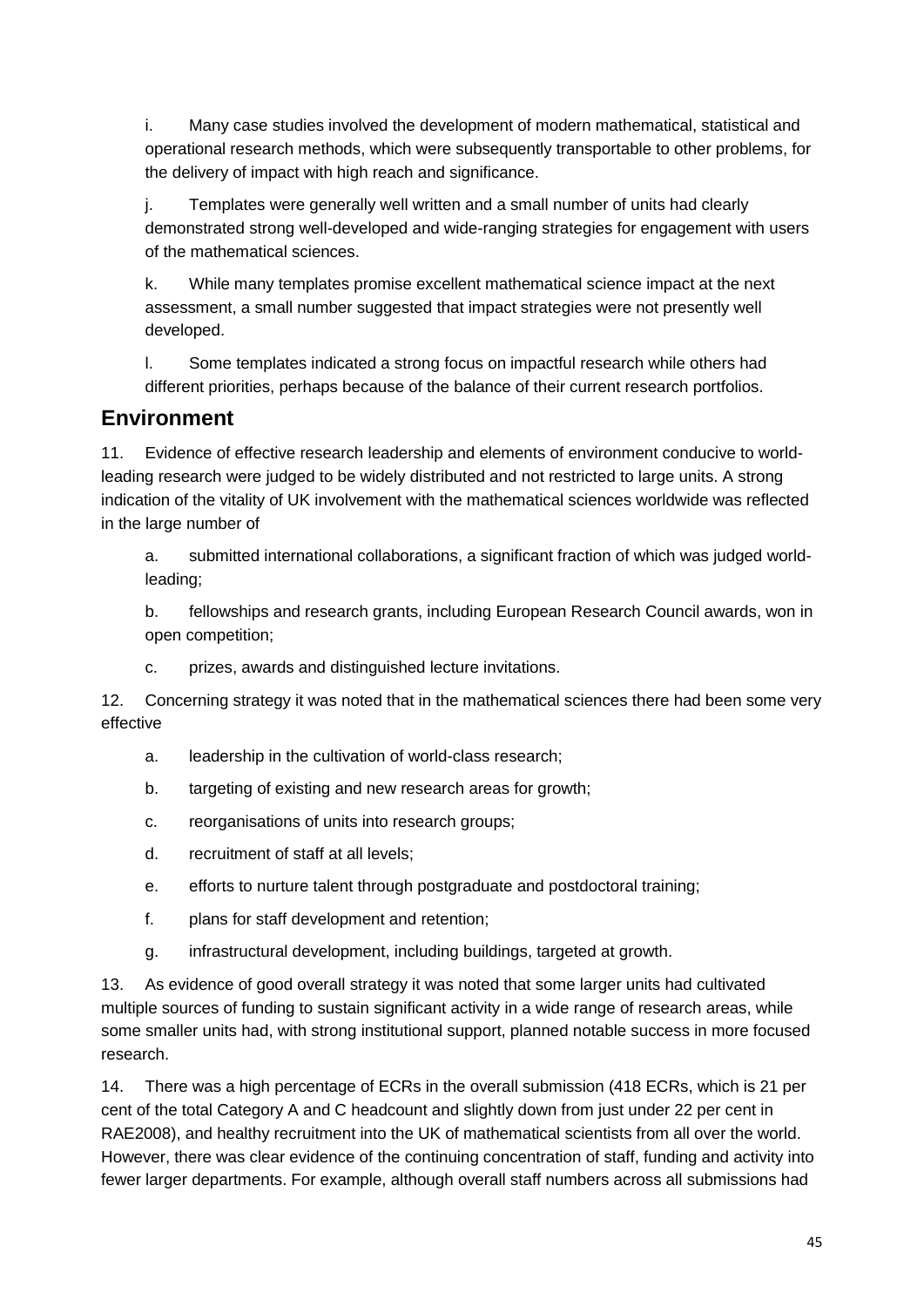remained static, the four largest units submitted 497 FTE staff to REF2014, which is over 25 per cent of the total returned in UOA 10, a 12 per cent increase on figures from RAE2008. The subpanel also noted that representation of statistics had declined in some submissions since RAE2008.

15. Total research income in the assessment period was just under £354 million which showed an overall increase in real terms of 22 per cent from the first year of the assessment period (2008-9) to the last (2012-13), using the Treasury gross domestic product deflator to adjust for the effects of inflation. This reflects well on the overall management of the mathematical sciences during a period when resources were limited. The Research Councils remain an important funder for the mathematical sciences community with 66 per cent of all funding in the assessment period from this source. While Research Council funding remained virtually flat across the assessment period, significant growth was seen in government funding, both UK and EU, which comprised around 15 per cent of all funding in the period. Growth in EU government funding between 2008-9 and 2012- 13 was particularly high at just over 200 per cent. Industry funding also showed strong growth, increasing by just over 50 per cent between 2008-9 and 2012-13, and comprised just under 5 per cent of all funding in the period. All this shows a welcome diversification of research funding sources during the assessment period.

16. According to the standard analyses data for mathematical sciences, 2,515 doctoral degrees were awarded by submitting units during the assessment period, with a cumulative growth of approximately 50 per cent between the first and final years of the assessment period.

17. There was widespread commitment to equality and diversity. The sub-panel noted that 61 per cent of institutions had an Athena SWAN Bronze award, either at institution or unit level; 52 per cent had the HR Excellence in Research award; 38 per cent supported the London Mathematical Society (LMS)'s Good Practice Scheme and other LMS initiatives related to gender equality; 25 per cent referred to other initiatives supporting women staff, e.g. women's networks, mentoring, etc.;15 per cent made reference to initiatives relating to disability, e.g. Two Ticks scheme, access issue, and 12 per cent made reference to LGBT initiatives, e.g. engagement with Stonewall.

18. In assessing environment, the sub-panel observed the following.

a. All submissions had been judged to have had a research environment that was at least 70 per cent internationally recognised in terms of vitality and sustainability.

b. Three large submissions had been judged to have had 100 per cent world-leading environments and seven more to have had environments that were 100 per cent internationally excellent with more than 50 per cent world-leading.

c. The sub-panel judged that some environment templates appeared to have been generated by institutions centrally with relatively limited regard for the discipline specifics of particular submissions. This was unhelpful to the assessment of the environment of the unit itself.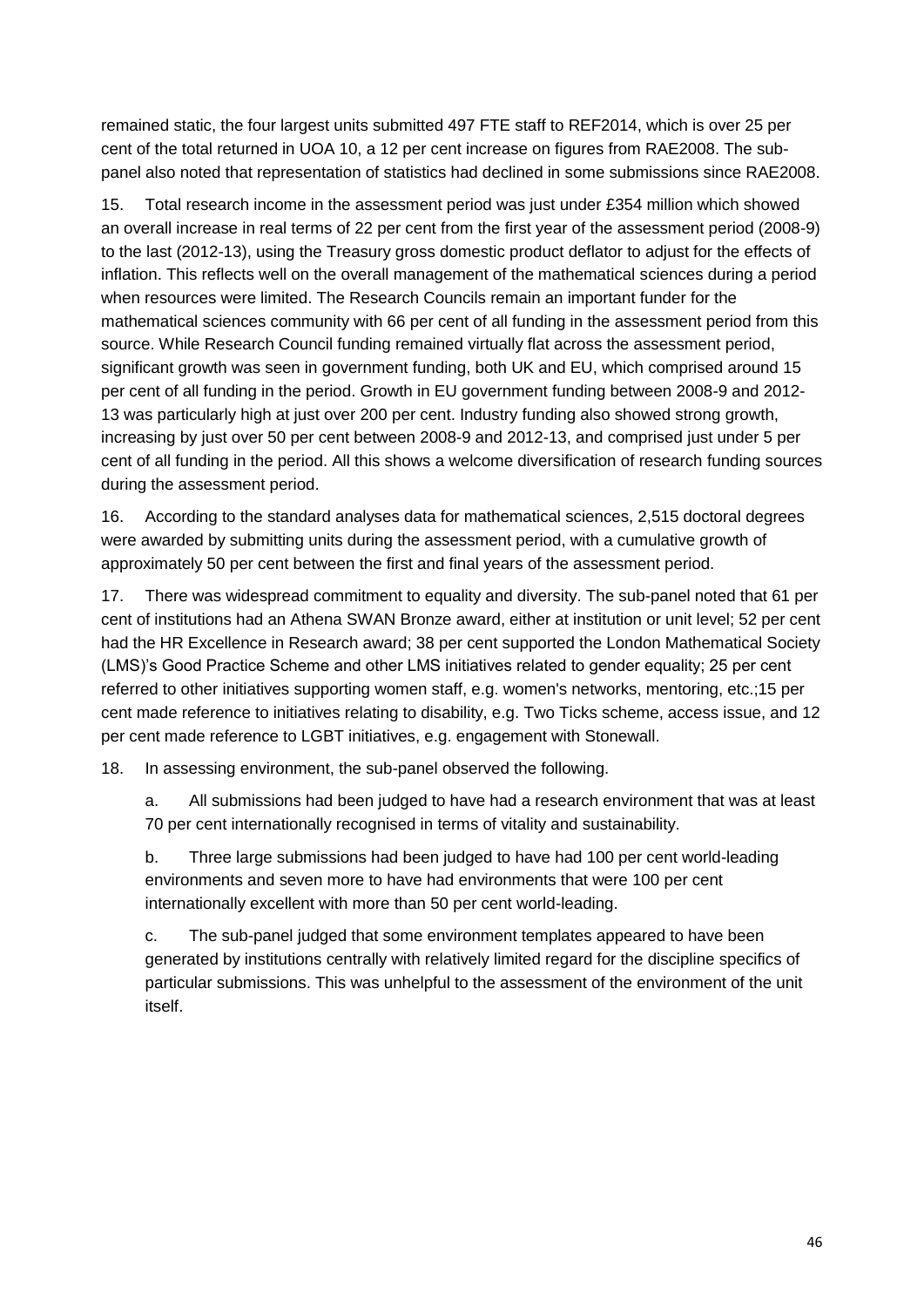# <span id="page-47-0"></span>**UOA 11: Computer Science and Informatics Summary of submissions**

| <b>Submission data for Sub-panel 11</b>                       |       |       |                 |  |  |  |  |
|---------------------------------------------------------------|-------|-------|-----------------|--|--|--|--|
|                                                               | 2014  | 2008  | %<br>difference |  |  |  |  |
| <b>Number of submissions</b>                                  | 89    | 81    | $+9.9%$         |  |  |  |  |
| <b>Category A staff FTE</b>                                   | 2,045 | 1,839 | $+11.2%$        |  |  |  |  |
| <b>Category A and C staff</b><br>headcount                    | 2,159 | 1,910 | $+13.0%$        |  |  |  |  |
| <b>Number of outputs</b>                                      | 7,668 | 7,491 | $+2.4%$         |  |  |  |  |
| <b>Outputs per Category A and</b><br><b>C</b> staff headcount | 3.55  |       |                 |  |  |  |  |
| <b>Impact case studies</b>                                    | 280   |       |                 |  |  |  |  |

1. Sub-panel (SP) 11 covers the broad subject area of computer science and informatics. We received 89 submissions with a total of 7668 outputs, making this one of the larger areas of research returned to REF2014. Submissions covered a wide range of interdisciplinary areas, from computer hardware engineering through to computer-generated works of art, with work in biology, medicine, psychology, the humanities, and education as well as the more obvious overlaps with electrical engineering, physics and mathematics.

2. In core computer science areas there are considerable bodies of work in artificial intelligence, computer vision and in algorithmics and theoretical areas. The most substantial inter-disciplinary area is the overlap with life and medical sciences.

3. Overall, the Sub-panel 11 outcomes show that Computer Science and informatics is in good health across the UK. The following table summarises the overall assessed quality profile and the individual sub-profiles for outputs, impact and environment.

| Category A FTE Volume weighted profiles for Sub-panel 11 |                                              |      |      |     |     |  |  |  |  |
|----------------------------------------------------------|----------------------------------------------|------|------|-----|-----|--|--|--|--|
| <b>Profile Type</b>                                      | $% 4*$<br>$%3*$<br>$% 2*$<br>$%1*$<br>$%$ UN |      |      |     |     |  |  |  |  |
| Overall                                                  | 26                                           | 44   | 24   | 5   |     |  |  |  |  |
| <b>Output</b>                                            | 22.1                                         | 47.1 | 25.8 | 4.8 | 0.2 |  |  |  |  |
| <b>Impact</b>                                            | 36.9                                         | 38.0 | 15.0 | 7.8 | 2.3 |  |  |  |  |
| <b>Environment</b>                                       | 27 4                                         | 42.5 | 23.5 | 6.5 | 0.1 |  |  |  |  |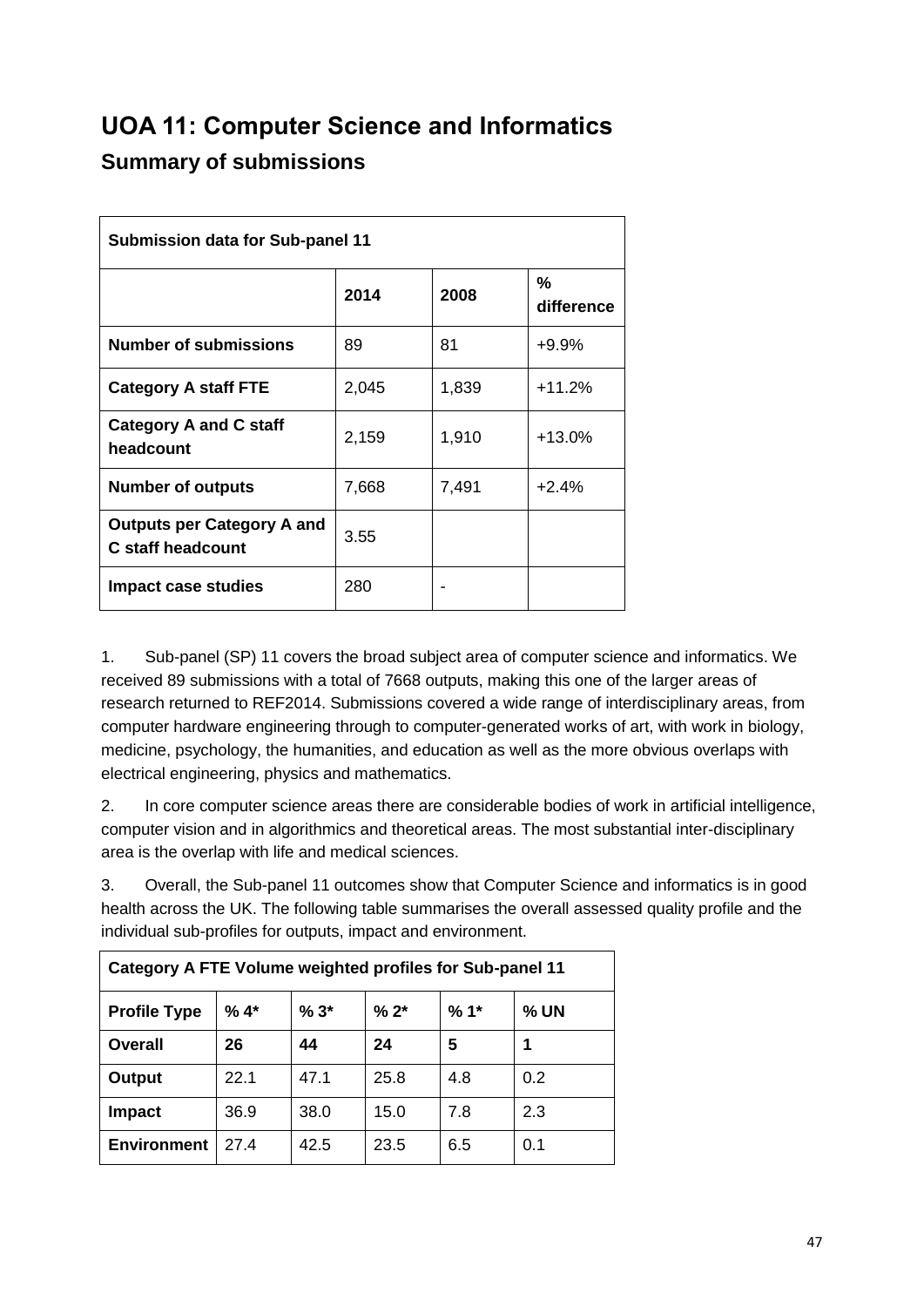### **Outputs**

4. SP 11 observed that the capability analysis undertaken by the EPSRC accurately represents the strength and shape of UK Computer Science and Informatics. The discipline was well aligned with both the Industrial Strategy and the 'Great Technologies'.

5. SP 11 observed a distinct trend towards publication in established venues that are often associated with high refereeing standards. This is encouraging as researchers are testing the rigour of their work against high international standards. We also noted that the reputation of a journal is becoming even less of an indicator of quality than hitherto.

6. Outputs returned to SP 11 reflected the enormous diversity of the subject domain, with broadly theoretical areas remaining a particular strength of UK academic computing research. The emerging areas in the discipline that are creating widespread excitement are in the networking systems area, such as the 'Internet of Things', developments in intelligent systems such as driverless cars, computer vision and robotics, and in 'big data' and data analytics. There are strong signs of a trajectory in theoretical computer science towards real applications, a movement from discrete towards continuous maths, and interest in ultra-scale systems. There is much evidence of contributions to the underpinning innovation base in the UK, e.g. health and life sciences, and human-centred computing. Areas likely to feature more strongly in the future include cyber-security and information and communication technology (ICT) ethics.

7. SP 11 accepted a very wide range of interdisciplinary outputs falling within its remit, provided that there was some contribution to computer science and informatics. Such outputs were assessed on their broad contribution, not simply on their computer science and informatics content. The only papers cross-referred to other sub-panels were those in which the major content fell in the scope of Art and Design (cross-referred to SP 34) or in the Performing Arts (cross-referred to SP 35). In all other cases the sub-panel determined it was competent to assess the inter-disciplinary content within the framework of the REF guidelines.

8. SP 11 received incoming cross-referral requests from many sub-panels, the great majority of which were accepted and handled by SP 11 members on the same basis as outputs submitted directly to the sub-panel. The few such cross-referral requests not accepted by SP 11 were declined on the grounds they fell outside the sub-panel's sphere of competence.

9. The largest single topic area in the UOA was artificial intelligence, with over 1,000 outputs representing over 13 per cent of all outputs returned, showing that UK research in intelligent systems is vibrant. There were also significant numbers of outputs in Machine Learning (402), Computer Vision (431), Models of Computation (455), Human-Centred Computing/Visualisation (568) and Algorithms and Theory (416). The quality profile did not vary much with topic area, though the theoretical work had perhaps the strongest overall profile across the UOA. The table below gives the detailed analysis of submitted outputs by topic. Many outputs reflected the interdisciplinarity of the subject, with computing applications in life sciences, medicine, psychology, geoscience and physics. (These data should be treated with circumspection as they represent a single snapshot of outputs selected just for REF2014 and were gathered primarily to help in the allocation of outputs, where they were very useful.)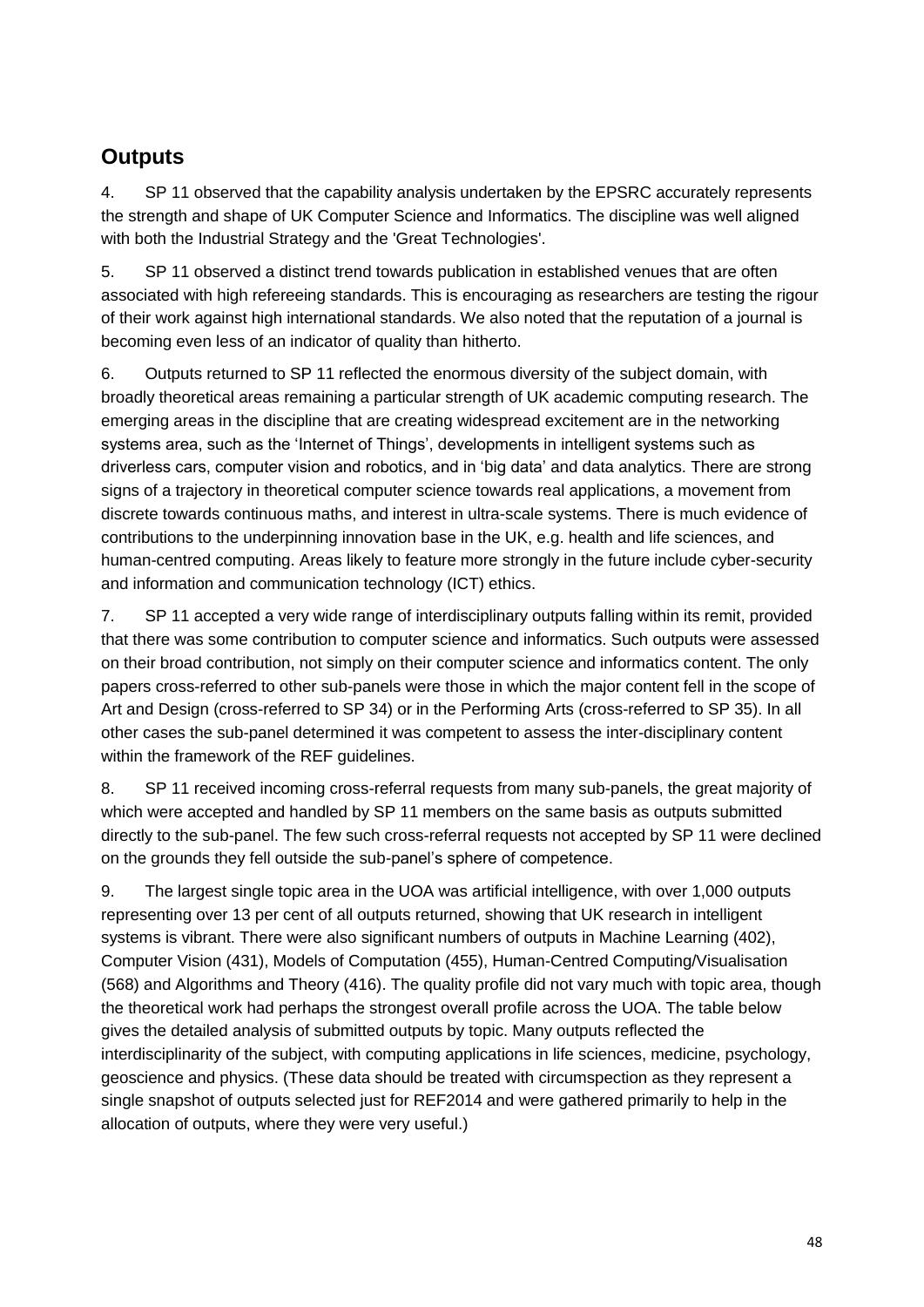| <b>Topics</b>                                                        | <b>Topic</b><br>no.     | <b>Total</b><br>outputs | $%$ of<br>outputs | * rating |                |                |                |   |     | % rating of overall<br>submission by topics |              |              |      | % rating within topics |              |              |
|----------------------------------------------------------------------|-------------------------|-------------------------|-------------------|----------|----------------|----------------|----------------|---|-----|---------------------------------------------|--------------|--------------|------|------------------------|--------------|--------------|
|                                                                      |                         |                         |                   | 4        | 3              | $\overline{2}$ | 1              | U | 4   | 3                                           | $\mathbf{2}$ | $\mathbf{1}$ | 4    | 3                      | $\mathbf{2}$ | $\mathbf{1}$ |
| Hardware                                                             | $\mathbf{1}$            | 235                     | 3.1               | 38       | 135            | 54             | 8              |   | 0.5 | 1.8                                         | 0.7          | 0.1          | 16.2 | 57.4                   | 23.0         | 3.4          |
| Computer systems<br>organisation                                     | 2                       | 201                     | 2.6               | 45       | 106            | 39             | 11             |   | 0.6 | 1.4                                         | 0.5          | 0.1          | 22.4 | 52.7                   | 19.4         | 5.5          |
| Real-time and fault-tolerant<br>systems                              | 3                       | 22                      | 0.3               | 9        | $\overline{7}$ | 5              | $\mathbf{1}$   |   | 0.1 | 0.1                                         | 0.1          | 0.0          | 40.9 | 31.8                   | 22.7         | 4.5          |
| Networks (protocols)                                                 | $\overline{\mathbf{4}}$ | 121                     | 1.6               | 17       | 64             | 33             | $\overline{7}$ |   | 0.2 | 0.8                                         | 0.4          | 0.1          | 14.0 | 52.9                   | 27.3         | 5.8          |
| Networks (algorithms)                                                | 5                       | 104                     | 1.4               | 15       | 41             | 37             | 11             |   | 0.2 | 0.5                                         | 0.5          | 0.1          | 14.4 | 39.4                   | 35.6         | 10.6         |
| Networks (properties and<br>services)                                | 6                       | 218                     | 2.8               | 37       | 87             | 76             | 18             |   | 0.5 | 1.1                                         | 1.0          | 0.2          | 17.0 | 39.9                   | 34.9         | 8.3          |
| Software organisation and<br>properties                              | $\overline{7}$          | 340                     | 4.4               | 71       | 177            | 65             | 27             |   | 0.9 | 2.3                                         | 0.8          | 0.4          | 20.9 | 52.1                   | 19.1         | 7.9          |
| Software notations and tools/<br>parallel programming<br>languages   | 8                       | 178                     | 2.3               | 45       | 87             | 43             | 3              |   | 0.6 | 1.1                                         | 0.6          | 0.0          | 25.3 | 48.9                   | 24.2         | 1.7          |
| Software creation and<br>management                                  | 9                       | 192                     | 2.5               | 35       | 96             | 51             | 10             |   | 0.5 | 1.3                                         | 0.7          | 0.1          | 18.2 | 50.0                   | 26.6         | 5.2          |
| Models of computation/<br>formal languages/<br>complexity/ semantics | 10                      | 455                     | 5.9               | 124      | 234            | 94             | 3              |   | 1.6 | 3.1                                         | 1.2          | 0.0          | 27.3 | 51.4                   | 20.7         | 0.7          |
| Logic                                                                | 11                      | 305                     | 4.0               | 102      | 154            | 49             | $\Omega$       |   | 1.3 | 2.0                                         | 0.6          | 0.0          | 33.4 | 50.5                   | 16.1         | 0.0          |

### **SP 11 Computer Science and Informatics: Topic Analysis of Outputs**

|                         | % rating of overall<br>submission by topics |                         |     |      |      | % rating within topics |                |
|-------------------------|---------------------------------------------|-------------------------|-----|------|------|------------------------|----------------|
| $\overline{\mathbf{4}}$ | 3                                           | $\overline{\mathbf{2}}$ | 1   | 4    | 3    | $\mathbf 2$            | 1              |
| 0.5                     | 1.8                                         | 0.7                     | 0.1 | 16.2 | 57.4 | 23.0                   | G              |
| 0.6                     | 1.4                                         | 0.5                     | 0.1 | 22.4 | 52.7 | 19.4                   | 5              |
| 0.1                     | 0.1                                         | 0.1                     | 0.0 | 40.9 | 31.8 | 22.7                   | 4              |
| 0.2                     | 0.8                                         | 0.4                     | 0.1 | 14.0 | 52.9 | 27.3                   | 5              |
| 0.2                     | 0.5                                         | 0.5                     | 0.1 | 14.4 | 39.4 | 35.6                   | 1              |
| 0.5                     | 1.1                                         | 1.0                     | 0.2 | 17.0 | 39.9 | 34.9                   | ε              |
| 0.9                     | 2.3                                         | 0.8                     | 0.4 | 20.9 | 52.1 | 19.1                   | 7              |
| 0.6                     | 1.1                                         | 0.6                     | 0.0 | 25.3 | 48.9 | 24.2                   | $\overline{1}$ |
| 0.5                     | 1.3                                         | 0.7                     | 0.1 | 18.2 | 50.0 | 26.6                   | 5              |
|                         |                                             |                         |     |      |      |                        |                |
| 1.6                     | 3.1                                         | 1.2                     | 0.0 | 27.3 | 51.4 | 20.7                   | C              |
| 1.3                     | 2.0                                         | 0.6                     | 0.0 | 33.4 | 50.5 | 16.1                   | $\mathsf{C}$   |

|      | % rating within topics |                |      |  |  |  |  |  |  |  |
|------|------------------------|----------------|------|--|--|--|--|--|--|--|
| 4    | 3                      | $\overline{2}$ | 1    |  |  |  |  |  |  |  |
| 16.2 | 57.4                   | 23.0           | 3.4  |  |  |  |  |  |  |  |
| 22.4 | 52.7                   | 19.4           | 5.5  |  |  |  |  |  |  |  |
| 40.9 | 31.8                   | 22.7           | 4.5  |  |  |  |  |  |  |  |
| 14.0 | 52.9                   | 27.3           | 5.8  |  |  |  |  |  |  |  |
| 14.4 | 39.4                   | 35.6           | 10.6 |  |  |  |  |  |  |  |
| 17.0 | 39.9                   | 34.9           | 8.3  |  |  |  |  |  |  |  |
| 20.9 | 52.1                   | 19.1           | 7.9  |  |  |  |  |  |  |  |
| 25.3 | 48.9                   | 24.2           | 1.7  |  |  |  |  |  |  |  |
| 18.2 | 50.0                   | 26.6           | 5.2  |  |  |  |  |  |  |  |
| 27.3 | 51.4                   | 20.7           | 0.7  |  |  |  |  |  |  |  |
| 33.4 | 50.5                   | 16.1           | 0.0  |  |  |  |  |  |  |  |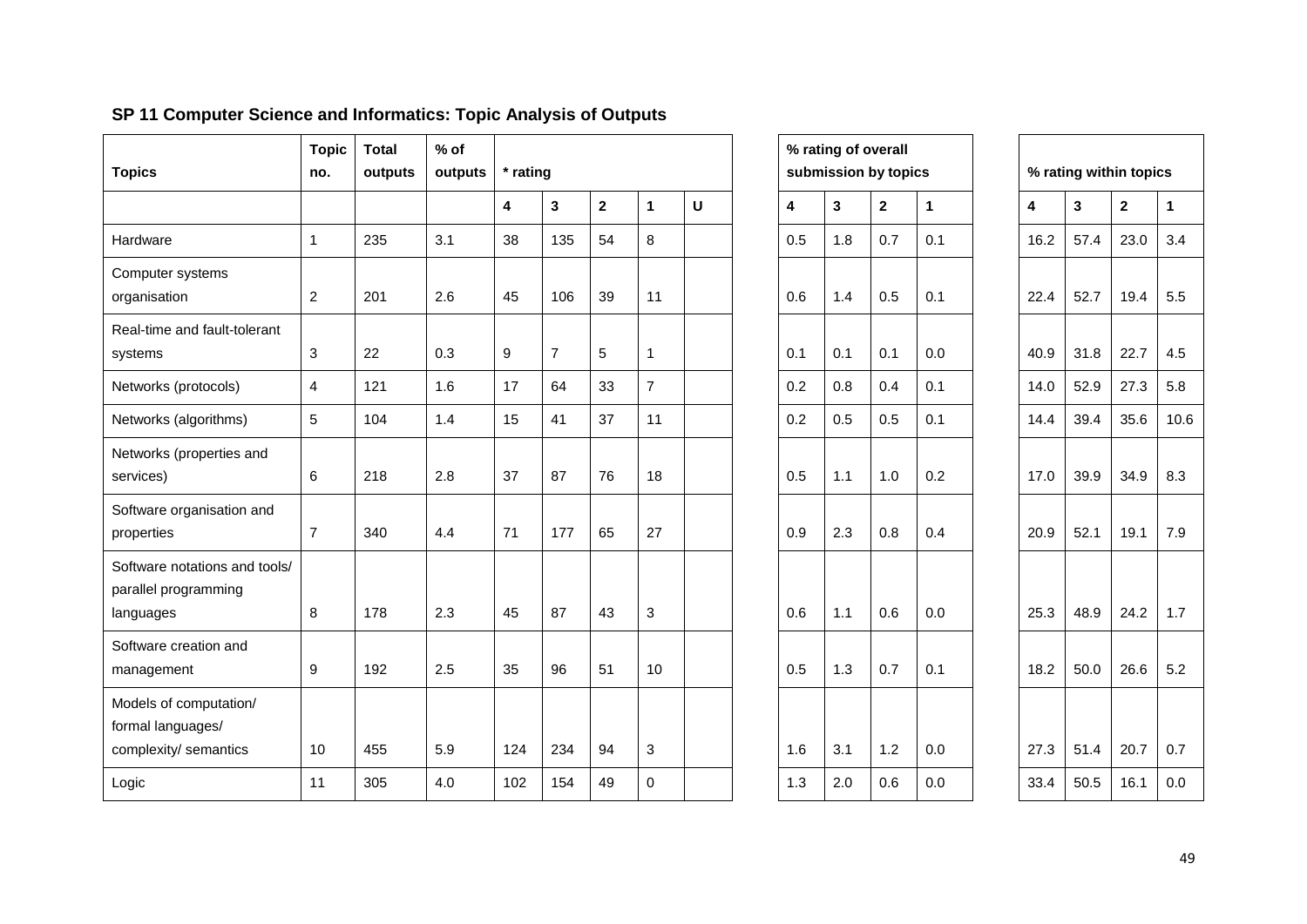| <b>Topics</b>                                                             | <b>Topic</b><br>no. | <b>Total</b><br>outputs | $%$ of<br>outputs | * rating |     |                         |              |   |     | % rating of overall<br>submission by topics |              |              |      |      | % rating within topics |              |
|---------------------------------------------------------------------------|---------------------|-------------------------|-------------------|----------|-----|-------------------------|--------------|---|-----|---------------------------------------------|--------------|--------------|------|------|------------------------|--------------|
|                                                                           |                     |                         |                   | 4        | 3   | $\overline{\mathbf{2}}$ | $\mathbf{1}$ | U | 4   | $\overline{3}$                              | $\mathbf{2}$ | $\mathbf{1}$ | 4    | 3    | $\mathbf 2$            | $\mathbf{1}$ |
| Design and analysis of<br>algorithms/randomness/<br>theory/ methodologies | 12                  | 416                     | 5.4               | 134      | 202 | 68                      | 12           |   | 1.7 | 2.6                                         | 0.9          | 0.2          | 32.2 | 48.6 | 16.3                   | 2.9          |
| Mathematics of computing                                                  | 13                  | 296                     | 3.9               | 59       | 142 | 83                      | 12           |   | 0.8 | 1.9                                         | 1.1          | 0.2          | 19.9 | 48.0 | 28.0                   | 4.1          |
| Information systems                                                       | 15                  | 220                     | 2.9               | 43       | 90  | 69                      | 18           |   | 0.6 | 1.2                                         | 0.9          | 0.2          | 19.5 | 40.9 | 31.4                   | 8.2          |
| World wide web                                                            | 16                  | 125                     | 1.6               | 22       | 45  | 46                      | 12           |   | 0.3 | 0.6                                         | 0.6          | 0.2          | 17.6 | 36.0 | 36.8                   | 9.6          |
| Information retrieval/<br>document management and<br>text processing      | 17                  | 153                     | 2.0               | 27       | 66  | 51                      | 9            |   | 0.4 | 0.9                                         | 0.7          | 0.1          | 17.6 | 43.1 | 33.3                   | 5.9          |
| Cryptography                                                              | 18                  | 55                      | 0.7               | 25       | 21  | 6                       | 3            |   | 0.3 | 0.3                                         | 0.1          | 0.0          | 45.5 | 38.2 | 10.9                   | 5.5          |
| Security services/ hardware/<br>systems                                   | 19                  | 207                     | 2.7               | 54       | 83  | 61                      | 9            |   | 0.7 | 1.1                                         | 0.8          | 0.1          | 26.1 | 40.1 | 29.5                   | 4.3          |
| Human-centred computing/<br>visualisation                                 | 20                  | 568                     | 7.4               | 57       | 278 | 195                     | 38           |   | 0.7 | 3.6                                         | 2.5          | 0.5          | 10.0 | 48.9 | 34.3                   | 6.7          |
| Collaborative and social<br>computing                                     | 21                  | 160                     | 2.1               | 14       | 75  | 58                      | 13           |   | 0.2 | 1.0                                         | 0.8          | 0.2          | 8.8  | 46.9 | 36.3                   | 8.1          |
| Artificial intelligence                                                   | 22                  | 1011                    | 13.2              | 256      | 490 | 225                     | 40           |   | 3.3 | 6.4                                         | 2.9          | 0.5          | 25.3 | 48.5 | 22.3                   | 4.0          |
| Computer vision                                                           | 23                  | 431                     | 5.6               | 143      | 195 | 83                      | 10           |   | 1.9 | 2.5                                         | 1.1          | 0.1          | 33.2 | 45.2 | 19.3                   | 2.3          |
| Machine learning                                                          | 24                  | 402                     | 5.2               | 88       | 199 | 104                     | 11           |   | 1.1 | 2.6                                         | 1.4          | 0.1          | 21.9 | 49.5 | 25.9                   | 2.7          |
| Modelling and simulation                                                  | 25                  | 94                      | 1.2               | 13       | 47  | 31                      | 3            |   | 0.2 | 0.6                                         | 0.4          | 0.10.0       | 13.8 | 50.0 | 33.0                   | 3.2          |
| Computer graphics                                                         | 26                  | 205                     | 2.7               | 57       | 90  | 53                      | 5            |   | 0.7 | 1.2                                         | 0.7          | 0.10.1       | 27.8 | 43.9 | 25.9                   | 2.4          |

|     | % rating of overall<br>submission by topics |             |        |      | % rating within topics |             |                          |
|-----|---------------------------------------------|-------------|--------|------|------------------------|-------------|--------------------------|
| 4   | 3                                           | $\mathbf 2$ | 1      | 4    | 3                      | $\mathbf 2$ | 1                        |
|     |                                             |             |        |      |                        |             |                          |
| 1.7 | 2.6                                         | 0.9         | 0.2    | 32.2 | 48.6                   | 16.3        | 2                        |
| 0.8 | 1.9                                         | 1.1         | 0.2    | 19.9 | 48.0                   | 28.0        | 4                        |
| 0.6 | 1.2                                         | 0.9         | 0.2    | 19.5 | 40.9                   | 31.4        | ε                        |
| 0.3 | 0.6                                         | 0.6         | 0.2    | 17.6 | 36.0                   | 36.8        | ç                        |
|     |                                             |             |        |      |                        |             |                          |
| 0.4 | 0.9                                         | 0.7         | 0.1    | 17.6 | 43.1                   | 33.3        | 5                        |
| 0.3 | 0.3                                         | 0.1         | 0.0    | 45.5 | 38.2                   | 10.9        | 5                        |
| 0.7 | 1.1                                         | 0.8         | 0.1    | 26.1 | 40.1                   | 29.5        | $\overline{\mathcal{L}}$ |
| 0.7 | 3.6                                         | 2.5         | 0.5    | 10.0 | 48.9                   | 34.3        | $\epsilon$               |
| 0.2 | 1.0                                         | 0.8         | 0.2    | 8.8  | 46.9                   | 36.3        | ε                        |
| 3.3 | 6.4                                         | 2.9         | 0.5    | 25.3 | 48.5                   | 22.3        | 4                        |
| 1.9 | 2.5                                         | 1.1         | 0.1    | 33.2 | 45.2                   | 19.3        | 2                        |
| 1.1 | 2.6                                         | 1.4         | 0.1    | 21.9 | 49.5                   | 25.9        | 2                        |
| 0.2 | 0.6                                         | 0.4         | 0.10.0 | 13.8 | 50.0                   | 33.0        | 3                        |
| 0.7 | 1.2                                         | 0.7         | 0.10.1 | 27.8 | 43.9                   | 25.9        | 2                        |
|     |                                             |             |        |      |                        |             |                          |

| % rating within topics  |      |      |     |  |  |  |  |  |  |
|-------------------------|------|------|-----|--|--|--|--|--|--|
| $\overline{\mathbf{4}}$ | 3    | 2    | 1   |  |  |  |  |  |  |
|                         |      |      |     |  |  |  |  |  |  |
| 32.2                    | 48.6 | 16.3 | 2.9 |  |  |  |  |  |  |
| 19.9                    | 48.0 | 28.0 | 4.1 |  |  |  |  |  |  |
| 19.5                    | 40.9 | 31.4 | 8.2 |  |  |  |  |  |  |
| 17.6                    | 36.0 | 36.8 | 9.6 |  |  |  |  |  |  |
|                         |      |      |     |  |  |  |  |  |  |
| 17.6                    | 43.1 | 33.3 | 5.9 |  |  |  |  |  |  |
| 45.5                    | 38.2 | 10.9 | 5.5 |  |  |  |  |  |  |
| 26.1                    | 40.1 | 29.5 | 4.3 |  |  |  |  |  |  |
| 10.0                    | 48.9 | 34.3 | 6.7 |  |  |  |  |  |  |
| 8.8                     | 46.9 | 36.3 | 8.1 |  |  |  |  |  |  |
| 25.3                    | 48.5 | 22.3 | 4.0 |  |  |  |  |  |  |
| 33.2                    | 45.2 | 19.3 | 2.3 |  |  |  |  |  |  |
| 21.9                    | 49.5 | 25.9 | 2.7 |  |  |  |  |  |  |
| 13.8                    | 50.0 | 33.0 | 3.2 |  |  |  |  |  |  |
| 27.8                    | 43.9 | 25.9 | 2.4 |  |  |  |  |  |  |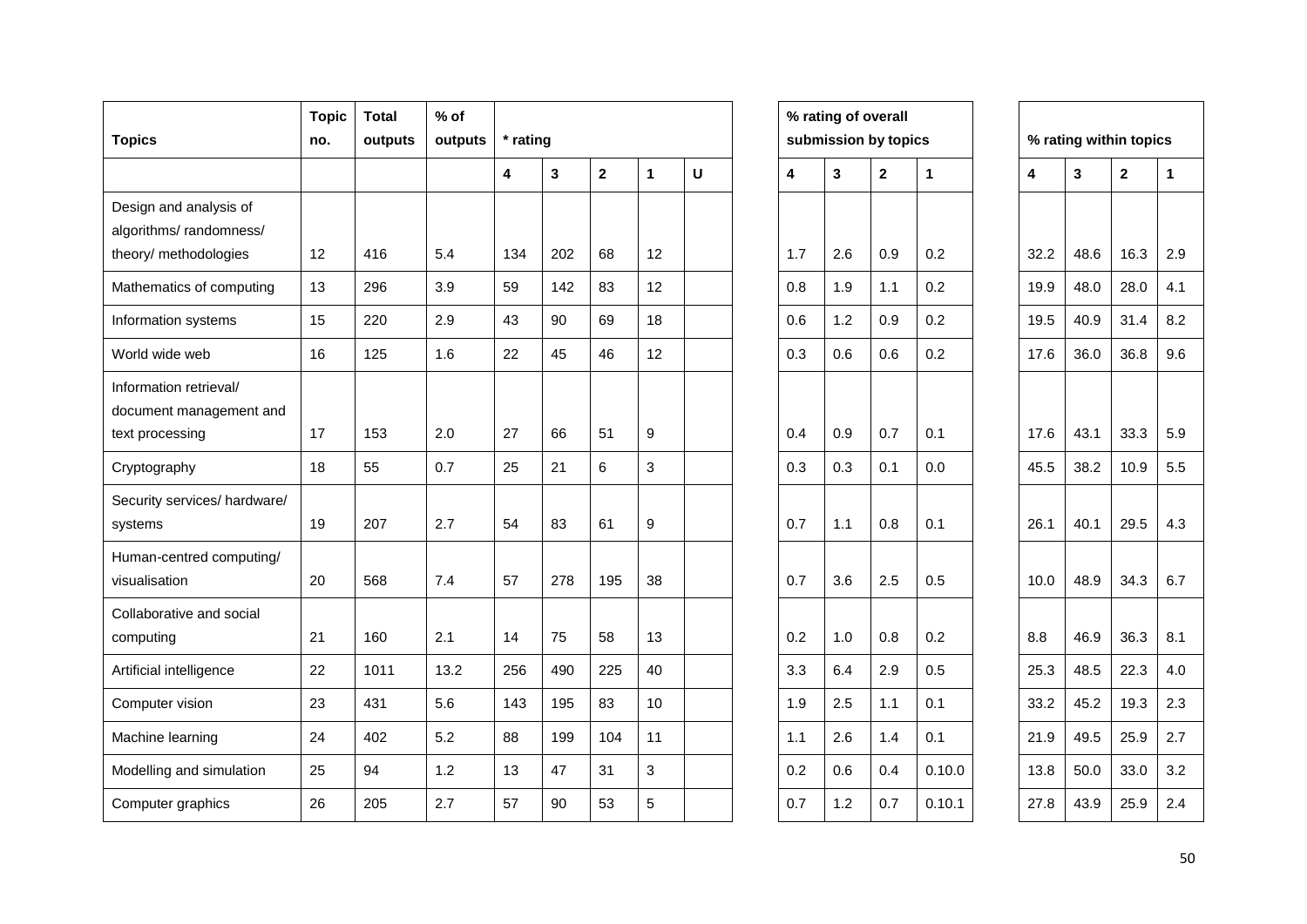| <b>Topics</b>                                                                     | <b>Topic</b><br>no. | <b>Total</b><br>outputs | $%$ of<br>outputs | * rating |      |              |     |    |      | % rating of overall | submission by topics |        |      | % rating within topics |              |      |
|-----------------------------------------------------------------------------------|---------------------|-------------------------|-------------------|----------|------|--------------|-----|----|------|---------------------|----------------------|--------|------|------------------------|--------------|------|
|                                                                                   |                     |                         |                   | 4        | 3    | $\mathbf{2}$ |     | U  | 4    | 3                   | $\mathbf 2$          | 1      | 4    | 3                      | $\mathbf{2}$ | 1    |
| Applied computing                                                                 | 27                  | 140                     | 1.8               | 20       | 53   | 63           | 4   |    | 0.3  | 0.7                 | 0.8                  | 0.30.1 | 14.3 | 37.9                   | 45.0         | 2.9  |
| (Applied computing) life and<br>medical sciences                                  | 28                  | 517                     | 6.7               | 133      | 253  | 109          | 22  |    | 1.7  | 3.3                 | 1.4                  | 0.30.3 | 25.7 | 48.9                   | 21.1         | 4.3  |
| (Applied computing) law,<br>social, arts, humanities,<br>education, other domains | 29                  | 176                     | 2.3               | 9        | 67   | 76           | 24  |    | 0.1  | 0.9                 | 1.0                  | 0.00.3 | 5.1  | 38.1                   | 43.2         | 13.6 |
| Other topics, includes<br>operations research, history,<br>education and others   | 30-33               | 102                     | 1.3               | 6        | 32   | 45           | 19  |    | 0.0  | 0.1                 | 0.1                  | 0.0    | 5.9  | 31.4                   | 44.1         | 18.6 |
| <b>Total</b>                                                                      |                     | 7668                    |                   | 1698     | 3616 | 1972         | 363 | 19 | 22.1 | 47.2                | 25.7                 | 4.7    |      |                        |              |      |

|      | % rating of overall<br>submission by topics |              |        |      | % rating within topics |              |   |
|------|---------------------------------------------|--------------|--------|------|------------------------|--------------|---|
| 4    | 3                                           | $\mathbf{2}$ | 1      | 4    | 3                      | $\mathbf{2}$ |   |
| 0.3  | 0.7                                         | 0.8          | 0.30.1 | 14.3 | 37.9                   | 45.0         | 2 |
| 1.7  | 3.3                                         | 1.4          | 0.30.3 | 25.7 | 48.9                   | 21.1         | 4 |
|      |                                             |              |        |      |                        |              |   |
| 0.1  | 0.9                                         | 1.0          | 0.00.3 | 5.1  | 38.1                   | 43.2         |   |
| 0.0  | 0.1                                         | 0.1          | 0.0    | 5.9  | 31.4                   | 44.1         |   |
|      |                                             |              |        |      |                        |              |   |
| 22.1 | 47.2                                        | 25.7         | 4.7    |      |                        |              |   |

| % rating within topics |      |                |      |  |  |  |  |  |  |
|------------------------|------|----------------|------|--|--|--|--|--|--|
| 4                      | 3    | $\overline{2}$ | 1    |  |  |  |  |  |  |
| 14.3                   | 37.9 | 45.0           | 2.9  |  |  |  |  |  |  |
| 25.7                   | 48.9 | 21.1           | 4.3  |  |  |  |  |  |  |
| 5.1                    | 38.1 | 43.2           | 13.6 |  |  |  |  |  |  |
| 5.9                    | 31.4 | 44.1           | 18.6 |  |  |  |  |  |  |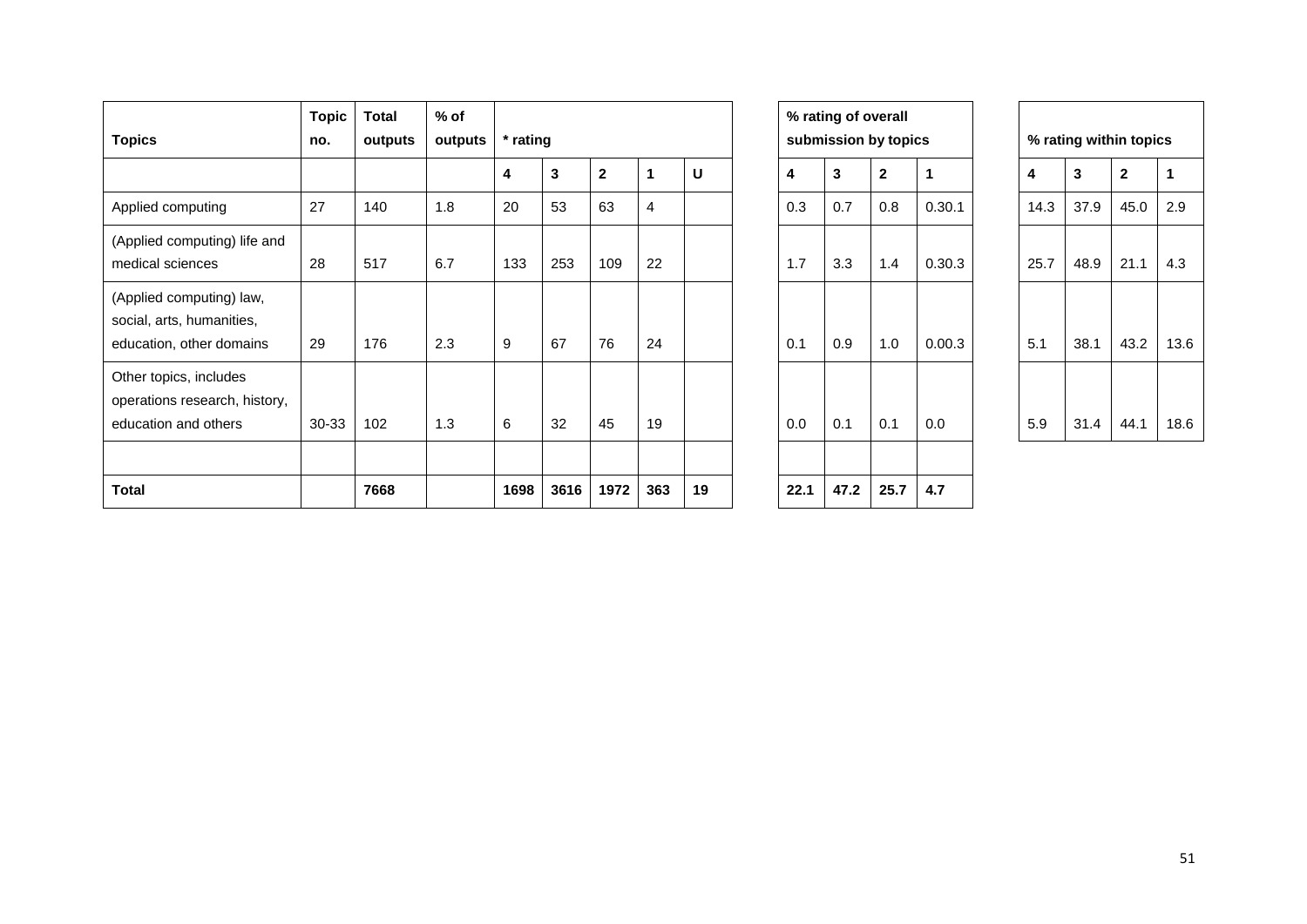### **Impact**

10. A lot of research in the SP 11 area has direct, global impact, and this was reflected in the impact case studies submitted to the UOA. Taken together these case studies demonstrate very impressive and substantial impact from computer science and informatics research, which is perhaps unsurprising as computer systems now underpin pretty much all human activity, from research in other sciences, through business, education, entertainment, and into the heart of government. This diversity is reflected in the wide range of impact types submitted. These included: influencing policy and standards; economic impact through start-up companies and collaborations with industry; contributions to commercial and public domain software infrastructure; work with the health services, and public engagement activities. All impact types were welcome and were assessed on an equal footing.

11. SP 11 noted the high quality of many of the impact cases submitted and the outstanding contribution to what might be broadly termed the digital economy. Many institutions are deriving high value intellectual property from their research and have been successful in translating it into practice. The engagement of university technology transfer offices in facilitating this was noted in many cases. Contributions to standards were amongst the highly rated impact cases as were the development of significant software infrastructures. Some case studies, where the benefits and achievements were clear, had difficulty in providing direct traceability to underpinning research. This problem is, we judge, a particular issue in software innovation and may lead to the overall research impact of computer science and informatics being underestimated in the REF.

### **Research environment**

12. Computer Science and Informatics is in rude health, though there is some evidence that flat-line funding is having an effect at the margins. Overall funding has been stable, with a drop of 1.9 per cent in real terms over the REF period. This masks a significant drop in research council funding of 12.5 per cent in real terms over the REF period that has been largely offset by the growth in EU funding of 18.8 per cent in real terms over the same period. An impressive cadre of ECRs has been developed and the number of doctoral degrees awarded in Computer Science and Informatics has grown by just under 30 per cent over the REF period, and it will be important to ensure the research funding is present to sustain the future growth that this implies. The cessation of capital funding through the Science Research Investment Fund has meant that we have seen fewer capital developments than in 2008. This may be a matter of concern as the responsibility falls to the institutions to support the growth of the discipline.

13. Computer Science and Informatics faces particular challenges in ensuring the representation of women. Virtually all submissions recognised this and had actions in place to address the problem. Many had applied for, or achieved, Athena SWAN awards. Similarly many were engaged with national initiatives. Support for women doctoral students was commended with a number of institutions putting in place support mechanisms.

14. The most research active institutions returned to SP 11 have vibrant and effective research environments with world-class facilities, world-class staff from diverse international origins, excellent career support systems in place for ECRs and other staff, and a significant output of PhD students, again with diverse international origins. Collaborative research and larger grants are a growing trend as the various funding bodies increasingly look for critical mass in the projects they resource. Significant EU funding into ICT gives a strong international flavour to much of the collaborative research. Collaborations often include industry as well as academic partners. Many institutions actively encourage multi-disciplinary research, and departments often lead or are involved in multi-disciplinary institutes and centres. SP 11 noted the particular contribution that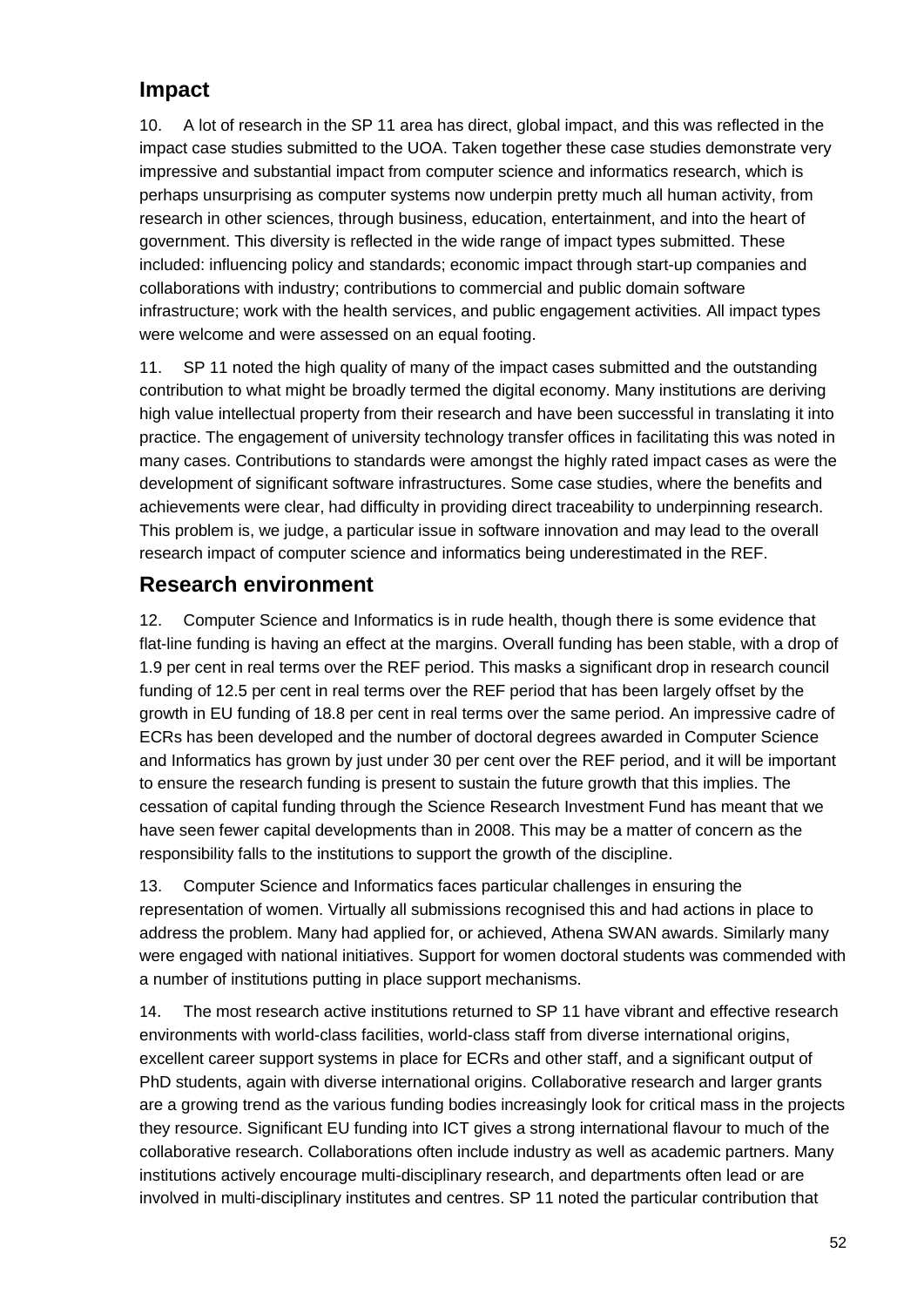Computer Science and Informatics makes in support of the excellence of research in other disciplines across the spectrum.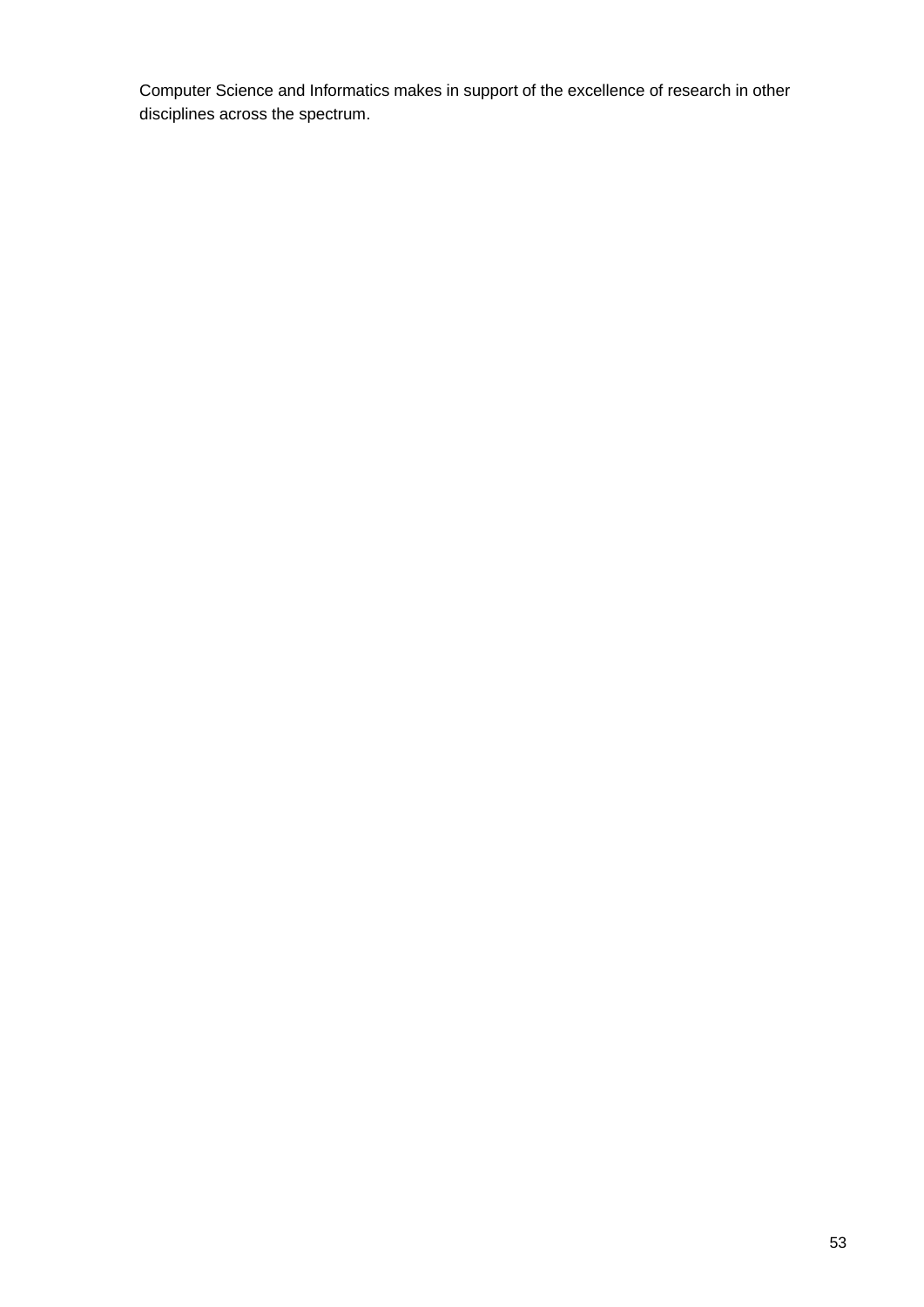# <span id="page-54-0"></span>**UOA 12: Aeronautical, Mechanical, Chemical and Manufacturing Engineering**

### **Summary of submissions**

1. Sub-panel 12 – Aeronautical, Mechanical, Chemical and Manufacturing Engineering represents an amalgamation of RAE2008 Sub-panels G26 – Chemical Engineering and G28 – Mechanical, Aeronautical and Manufacturing Engineering. The table below gives a summary of the submissions received in REF2014, with comparative data for RAE2008 where this is available.

|                                                               | 2014  | 2008* | %<br>difference |
|---------------------------------------------------------------|-------|-------|-----------------|
| <b>Number of submissions</b>                                  | 25    | 43    | $-41.9%$        |
| <b>Category A staff FTE</b>                                   | 1,153 | 1,274 | $-9.5\%$        |
| <b>Category A and C staff</b><br>headcount                    | 1,193 | 1,348 | $-11.5%$        |
| <b>Number of outputs</b>                                      | 4,154 | 5,222 | $-20.5%$        |
| <b>Outputs per Category A and</b><br><b>C</b> staff headcount | 3.48  |       |                 |
| Impact case studies                                           | 138   |       |                 |

*\*2008 data is for sub-panels G26 and G28 combined*

2. The number of submissions to REF2014 has dropped by about two fifths from the equivalent submissions to RAE2008, with the majority moving to Sub-panel 15 – General Engineering. Of the 25 submissions to Sub-panel 12: four were predominately chemical engineering; 13 were predominately aeronautical, mechanical or manufacturing engineering; and eight were integrated submissions of chemical and at least one of aeronautical, mechanical and manufacturing engineering. Three institutions provided two submissions, separately representing chemical engineering and aeronautical, mechanical or manufacturing engineering. Where submissions were integrated, such integration appeared genuine and where there were separate submissions, this approach also appeared to be justified.

3. The table below gives the overall volume weighted (by Category A FTE) profile and the volume weighted output, impact and environment sub-profiles for Sub-panel 12.

| <b>Profile Type</b> | $%4*$ | $%3*$ | $% 2*$ | $%1*$ | % U |
|---------------------|-------|-------|--------|-------|-----|
| Overall             | 25    | 57    | 17     |       | 0   |
| Output              | 18.0  | 60.4  | 20.7   | 0.8   | 0.1 |
| <b>Impact</b>       | 38.4  | 47.0  | 13.9   | 0.7   | 0.0 |
| <b>Environment</b>  | 36.8  | 55.0  | 6.4    | 1.6   | 0.2 |

4. The health of aeronautical, mechanical, chemical and manufacturing engineering, as represented by submissions to this sub-panel is good, with 82 per cent of the overall volume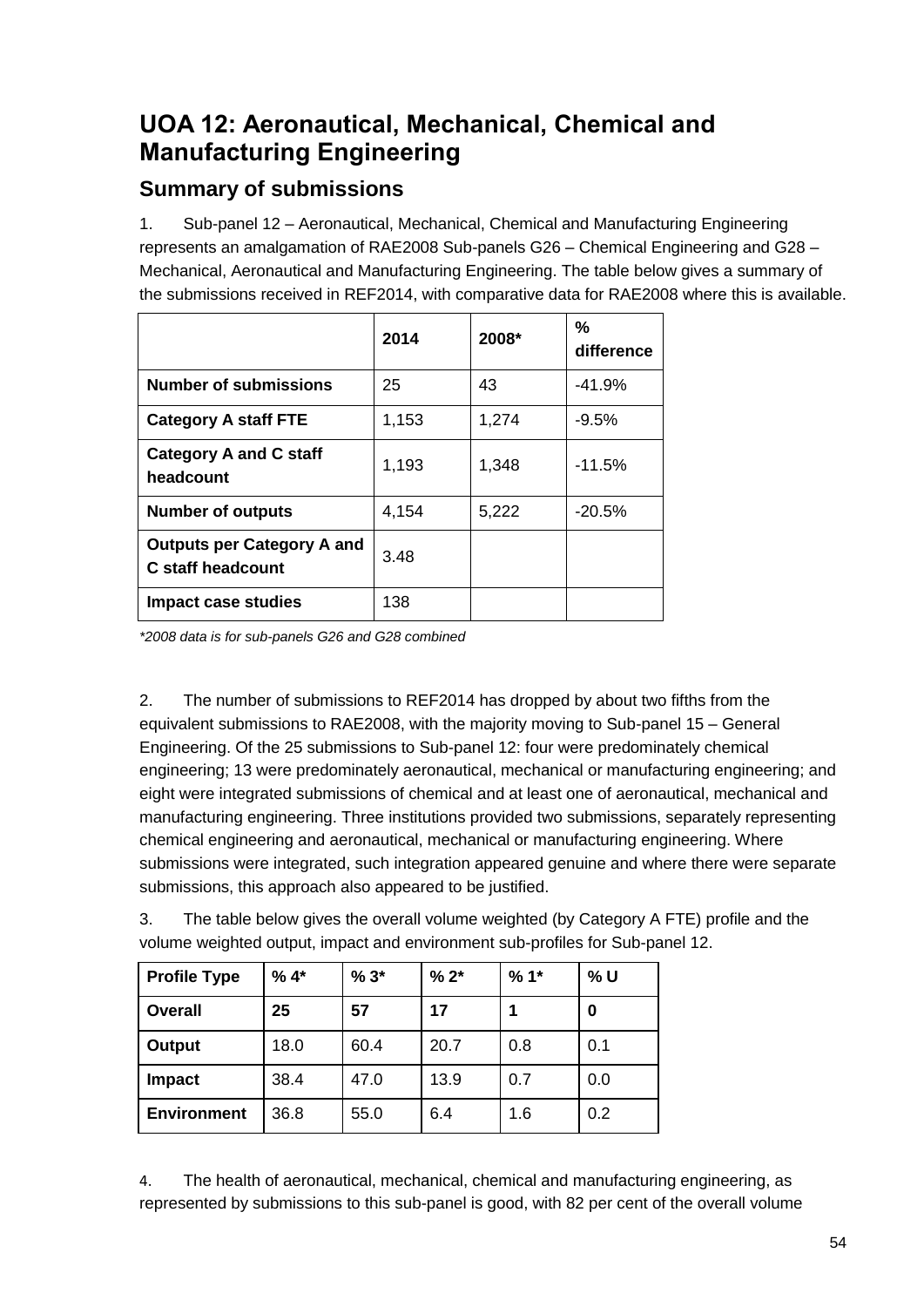weighted profile for the sub-panel and almost 80 per cent of the outputs assessed as internationally excellent or higher in terms of originality, significance and rigour. The impact is also very high, from product and service development through policy to public engagement activities. The research environment is very good in a number of the submissions, but in others it could be further improved. Over the period of the REF, research income has risen in real terms by over 20 per cent, with a particularly notable increase reported in EU funding. Doctoral degrees awarded over the same period have increased by 7.5 per cent.

### **Outputs**

5. Sub-panel 12 saw submissions primarily from Aeronautical, Mechanical, Chemical and Manufacturing Engineering, representing an amalgamation of RAE2008 sub-panels G26 – Chemical Engineering and G28 – Mechanical, Aeronautical and Manufacturing Engineering. A significant number of the submissions to RAE2008 G28, both large and small, did not submit to REF2014 Sub-panel 12, choosing instead to submit to Sub-panel 15 – General Engineering. As a result, it is difficult to comment conclusively on the overall health of the discipline.

6. Analysis of the outputs submitted revealed the following breakdown: Aeronautical (15 per cent); Mechanical (30 per cent); Chemical (25 per cent); Manufacturing (15 per cent); Energy (10 per cent); and Other (5 per cent). Those categorised as 'energy' outputs were identified as such by the submitting institutions and often spanned more than one of the main categories. Those marked 'other', all from a single submission, did not fit any of the categories and were crossreferred to Sub-panel 7 for advice on scoring. In all areas, the profile of scores matched closely with that of the overall output scores for the sub-panel.

7. The sub-panel welcomed an increase in multi-disciplinary papers and was confident that it was able to assess these robustly within the REF process; it would welcome more such submissions in the future. Similarly, the sub-panel would welcome more policy related outputs. It also expected, and would have welcomed, more 'non-paper based' outputs – patents, government reports, etc. Despite assurances, HEIs still appear reluctant to submit outputs other than journal articles.

8. The sub-panel noted the emergence of a stronger science base underpinning the research, for example more chemistry was included in Chemical Engineering, and an increase in multidisciplinary work within medical and biological submissions. They also noted good applications of modelling at the nano-scale within materials sciences. Whilst the sub-panel was pleased to see many good applications of existing techniques to interesting challenges, far too many were incremental in nature.

9. The additional factual information on significance, 'the 100 words', were of value to this subpanel. However, a significant number of HEIs did not use them effectively, many simply summarising the paper rather than providing the additional information requested by the Main Panel B criteria.

10. The sub-panel noted that where groups had merged to form a single submission, the outputs from them demonstrated that the integration was real and that there were genuine interactions and connections between them. Equally, where HEIs made more than one submission to the sub-panel, this would seem to have been appropriate given the diversity of the outputs reviewed.

### **Impact**

11. The sub-panel was impressed by the range of types of impact submitted for review, including policy, economic and public engagement activities, and pleased by the overall quality.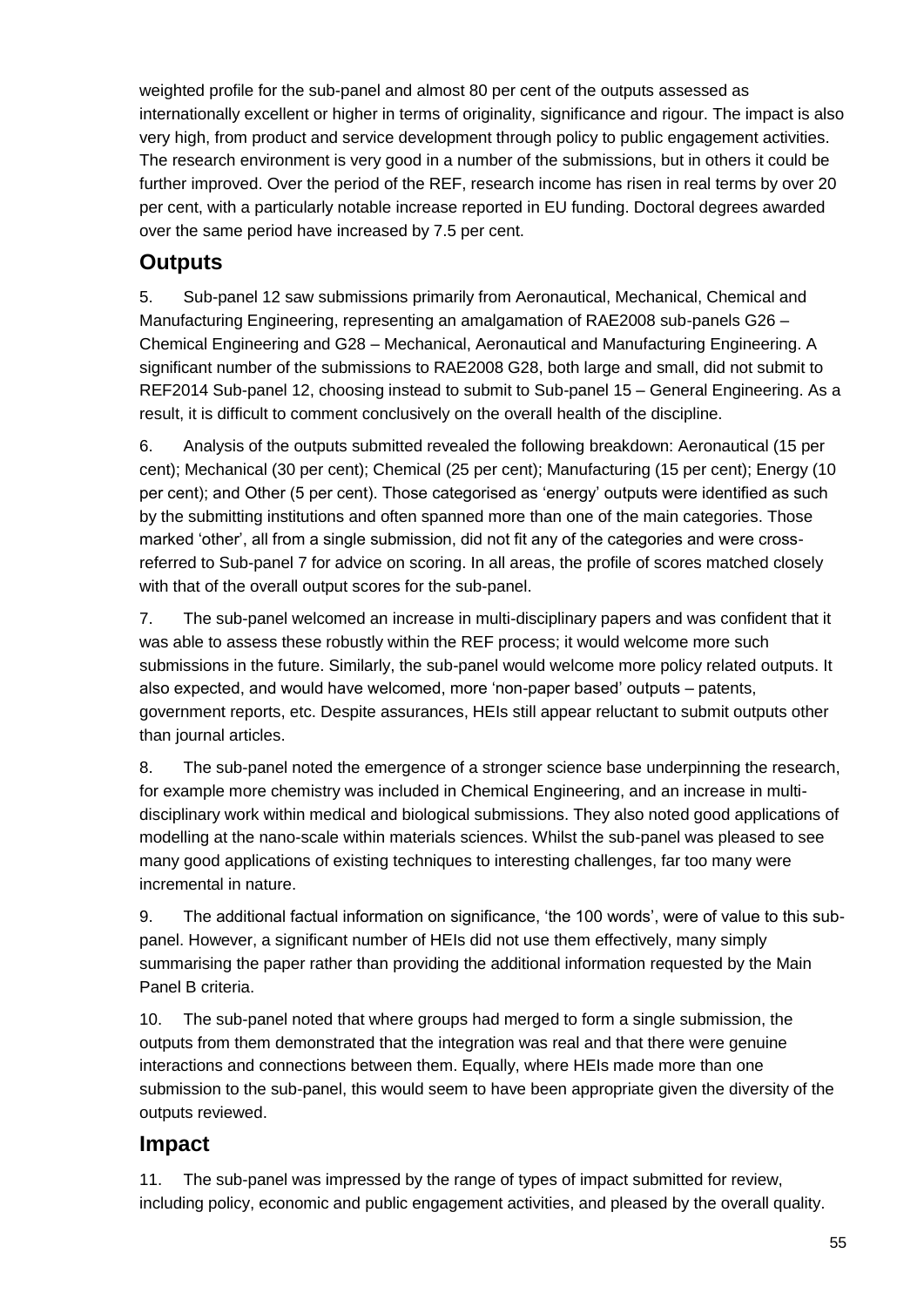There was strength in depth. The sub-panel would have welcomed more products presented in case-studies and observed that cases of successful commercialisation were limited. It also noted that a number of the case-studies submitted had not yet reached their full potential with regard to impact.

12. The sub-panel was confident that it was able to judge impact across the full range of types submitted, but found this easier when there was clear evidence provided by the HEI. All casestudies were reviewed and discussed by multiple academic and user panel members and impact assessors, using the template to provide valuable context for the individual case-studies. The subpanel 'user' members and impact assessors were fully engaged in this process, contributing half of the case-study reviews.

13. The sub-panel felt that the number of case-studies requested for each submission was appropriate, not only from the point of view of demonstrating a spread of impact, but also with regard to the reviewing effort required.

### **Research environment**

14. For the same reasons given in the Outputs section, it is difficult to comment conclusively on the overall health of the discipline. However, there was much evidence presented of excellence in the research environment, suggesting good health and sustainability.

15. The sub-panel noted that in many strategy statements, there was a variety of quality; a lack of specifics on how objectives from RAE2008 had been met, and claims of ambition for the future but no evidence of how they are going to be achieved. There was also a lack of SMART action plans. The sub-panel also noted the tendency for individual centres, institutes, etc. within a given submission to have their local strategies rather artificially forced together within a single overall strategy.

16. The sub-panel noted that ECRs were much more likely to have better support than in the past; mechanisms for this have generally improved. They also observed that a number of HEIs offered a challenge-led agenda for new researchers.

17. The sub-panel raised some concern regarding the utility of the data on research degree awards and research income provided in the REF4a and REF4b forms, and found that comparison between submissions using the data provided in the standard analysis was difficult.

18. As with the Outputs, the sub-panel noted that where groups had merged to form a single submission, the descriptions of the research environment demonstrated that the integration was real and that there were genuine interactions and connections between them. Equally, where HEIs made more than one submission to the sub-panel, this would seem to have been appropriate given the differences described within the environment statements reviewed.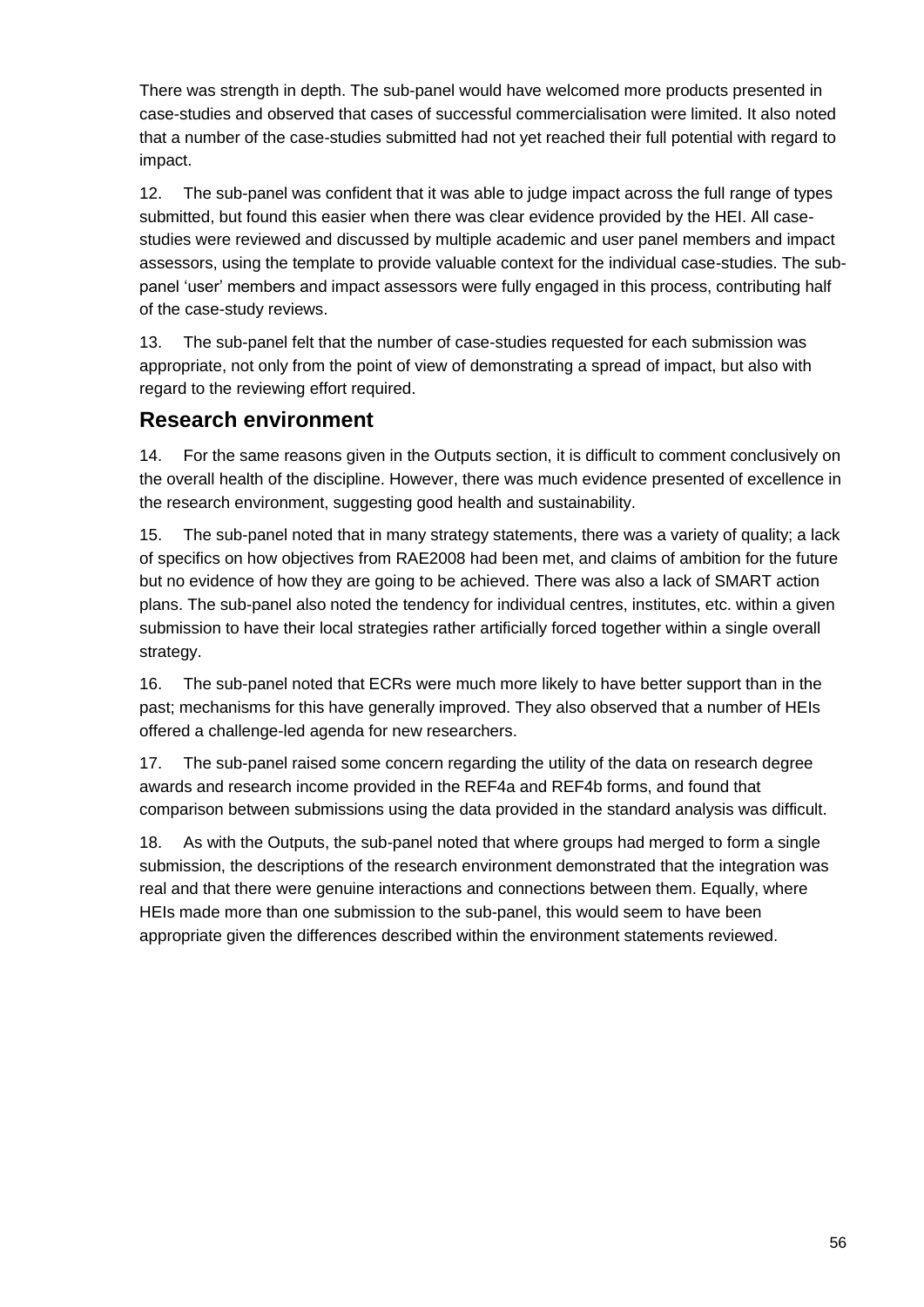## <span id="page-57-0"></span>**UOA 13: Electrical and Electronic Engineering, Metallurgy and Materials**

### **Summary of submissions**

| <b>UOA 13</b>                                                 | Electrical and Electronic Engineering,<br><b>Metallurgy and Materials</b> |       |                 |  |  |  |  |
|---------------------------------------------------------------|---------------------------------------------------------------------------|-------|-----------------|--|--|--|--|
|                                                               | 2014                                                                      | 2008  | %<br>difference |  |  |  |  |
| <b>Number of submissions</b>                                  | 37                                                                        | 54    | $-31.5%$        |  |  |  |  |
| <b>Category A staff FTE</b>                                   | 1,071                                                                     | 1,216 | $-11.9%$        |  |  |  |  |
| <b>Category A and C staff</b><br>headcount                    | 1,113                                                                     | 1,292 | $-13.9%$        |  |  |  |  |
| <b>Number of outputs</b>                                      | 4,028                                                                     | 4,965 | $-18.9\%$       |  |  |  |  |
| <b>Outputs per Category A and</b><br><b>C</b> staff headcount | 3.62                                                                      |       |                 |  |  |  |  |
| Impact case studies                                           | 141                                                                       |       |                 |  |  |  |  |

|                | $%4*$ | $%3*$ | $% 2*$ | $%1*$ | % ulc |
|----------------|-------|-------|--------|-------|-------|
| <b>Overall</b> | 25    | 62    | 11     | 2     | 0     |
| Outputs        | 19.7  | 67.7  | 11.3   | 1.1   | 0.2   |
| Impact         | 36.5  | 49.0  | 12.1   | 1.6   | 0.8   |
| Environment    | 30.7  | 53.7  | 13.9   | 1.7   | 0.0   |

1. The sub-panel's remit was a combination of those of RAE2008 sub panels 24 (Electrical and Electronic Engineering) and 29 (Metallurgy and Materials) and high quality submissions were received from both of these areas. Of the nine universities that submitted to both predecessor sub-panels in RAE2008, only one put in a single submission to REF2014 Sub-panel 13. Five universities requested separate submissions for their corresponding departments, and all such requests were approved.

2. Submissions which gave a breakdown into research groups provided scope for the subpanel to give more specific feedback and also helped to put into context the contribution that each research group made to the overall submission.

### **Outputs**

3. 87.4 per cent of the outputs submitted to this sub-panel were judged to be of world-leading (4\*) or internationally excellent (3\*) quality. In many cases the information provided in the 100 word additional information statements proved to be both helpful and constructive, although others were left blank or abstracted the output.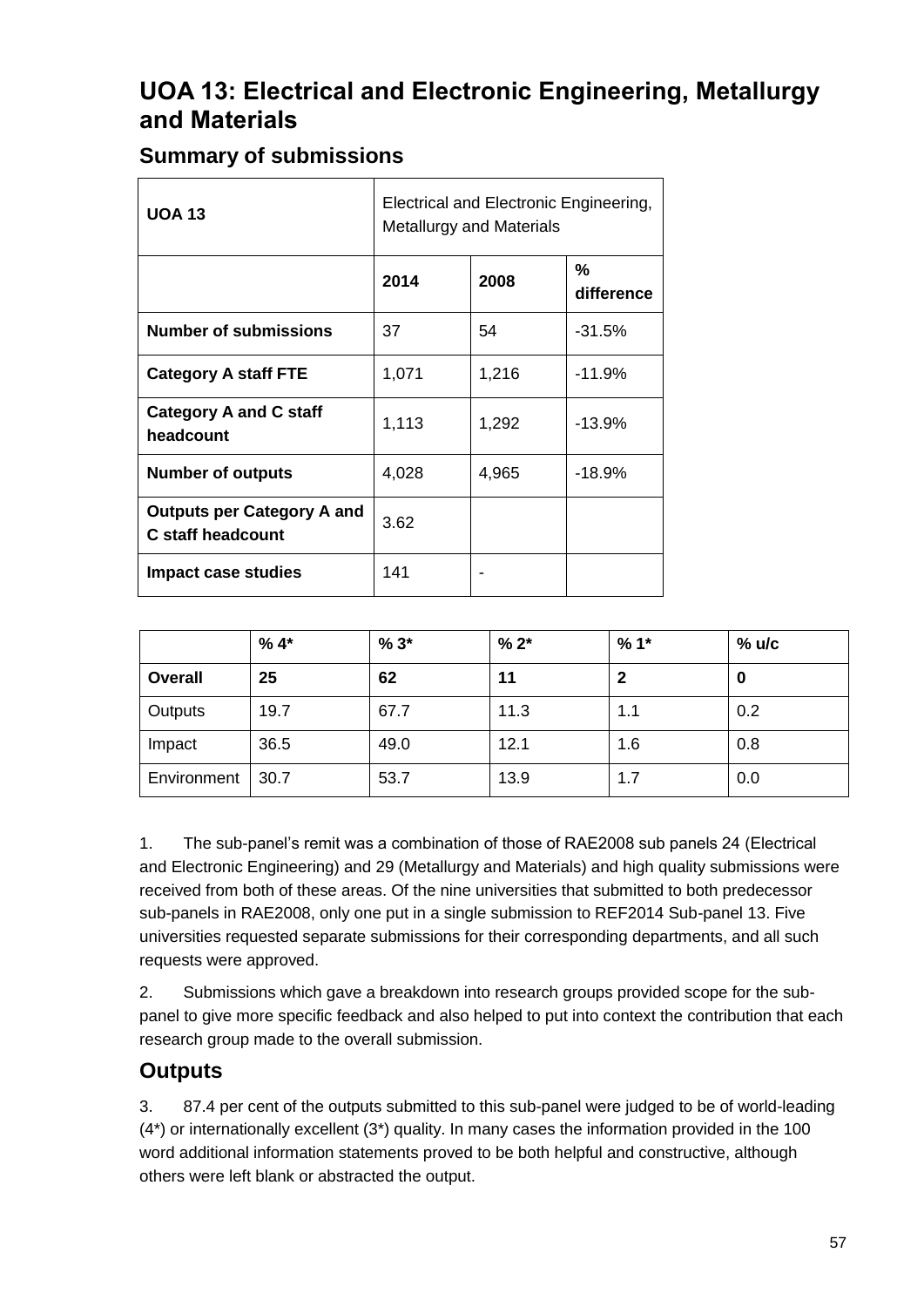4. The sub-panel was pleased to note a high proportion of outputs which showed demonstrable significance in terms of their likely commercial or industrial application, leading to impacts for the benefit of the UK and beyond. Interdisciplinary outputs which clearly showed the original research contribution to electrical and electronic engineering, or metallurgy and materials, were welcomed by the sub-panel.

5. The sub-panel noted an increased number of papers focussing on functional materials rather than structural materials and fewer on mechanical properties, reflecting current industrial priorities. Strength was also observed in research into aerospace materials, particularly engine alloys, which linked directly to some of the impact case studies submitted to this sub-panel. There was also evidence of growth in the number of outputs in clean energy and healthcare, in line with the RCUK priority research areas, as well as in nanoscience and graphene-related research. The sub-panel also saw a growth in the number of outputs based solely on simulation, which had little, if any, form of validation that would have demonstrated the rigour of the research.

6. As stated in the published working methods, the sub-panel did not use citations in its deliberations and this was conducive to an objective assessment of the content of the outputs. The sub-panel would recommend that this remains the procedure for future exercises.

### **Impact**

7. The sub-panel received many examples of outstanding impact and noted many impacts which would continue to develop in the future. The sub-panel was impressed by the wide range of types of impact which were received and the scope and significance of the examples of impact submitted. The sub-panel saw impressive contributions made to the aerospace, rail, marine, energy, healthcare and manufacturing industries, as well as in many other areas, in addition to excellent contributions to policy and to environmental protection and sustainability. It was notable that the companies and organisations involved included major nationally and internationally known, well-established brands employing many thousands of people, as well as less well known organisations, throughout complex supply chains. There were also a significant number of small start-up companies, formed as a direct consequence of the academic research, some of which had been nurtured and grown through investment by regional and national bodies, as well as by other sources of funding.

8. The research users, who included some members of the sub-panel as well as the speciallyappointed impact assessor, brought invaluable expertise, insight, and experience to the assessment of impact. The sub-panel recommends that an even greater role be assigned to the users in the assessment of impact in future research assessment exercises.

#### **Impact templates**

9. The sub-panel was impressed by impact templates that provided evidence of systems and processes underpinned by exemplars. The best of these concentrated on the mechanisms for achieving impact and also gave consideration to the role of staff development and support. Templates that developed an effective strategy and plans in addition to describing the approach to impact were welcomed, although the sub-panel would also have welcomed more emphasis on metrics for measuring and quantifying impact. The emphasis in some institutions on the assistance provided to academic researchers to enable the exploitation of their research was notable. The variety and scope of the mechanisms used to achieve this were necessarily diverse. More information about unit-specific activities would have been appreciated, with less reliance on information about generic institutional structures.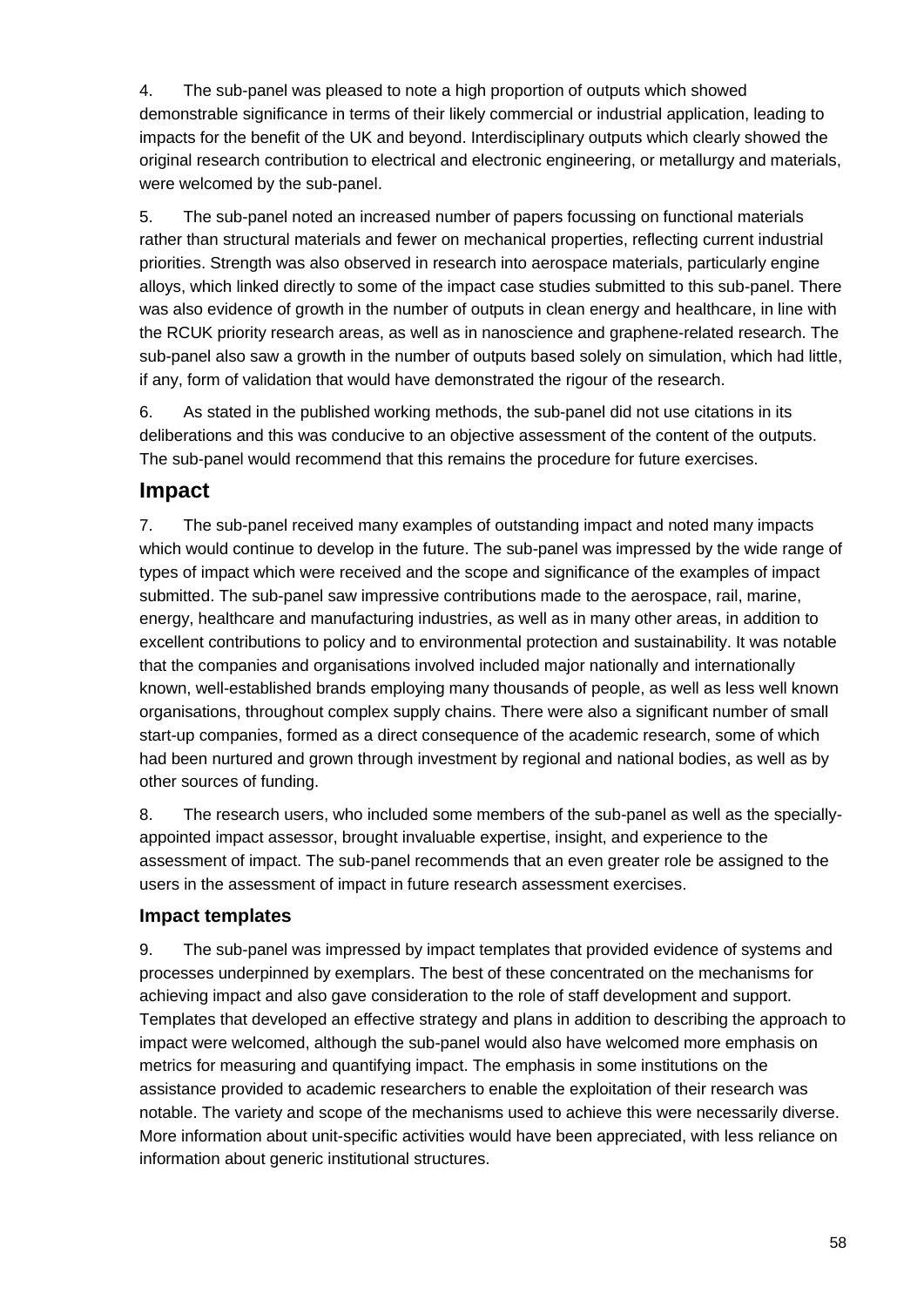#### **Impact case studies**

10. The impact case studies demonstrated the significant economic importance of the subpanel's disciplines. Case studies that were set in a historical context enabled progression to be readily understood, and the real contribution of the submitting unit to be recognised. The subpanel was keen to see traceable and realistic claims. In many case studies more quantitative evidence of the impact in the assessment period would have been helpful, and in some cases the extent of the institution's contribution to the impact claimed was exaggerated. On the whole the sub-panel found case studies which focussed on one or two key impacts rather than diffuse, multiple small impacts, more convincing. Corroborative evidence needs to be specific and informative.

### **Environment**

11. The evidence presented to the sub-panel demonstrated that the research environment in these disciplines is overwhelmingly internationally excellent or world-leading. Many institutions provided forward-looking, exciting, dynamic and effective strategies, showing a clear and coherent vision for their future research activities and building on the strategies they outlined in their RAE2008 submissions. There is clear evidence of investment in human capital including training, diversity, equality of opportunity and postgraduate development. There has also been significant investment in major capital intensive equipment and facilities in key centres and institutes, for example for more recent, complex discipline areas such as nanotech and graphene, but also where research was targeted on manufacturing at, or close to, industrial scale. It was noted that, in addition to the investment in major national centres, smaller institutions demonstrated that investment in niche areas was essential and contributed significantly to the establishment and maintenance of high quality research outputs. Associated with investment in infrastructure, experienced high level technical specialists in the operation and use of equipment were complementary members of research teams. The submissions show that these disciplines benefit from a strong ethos of collaborating nationally and internationally, both with academe and with industry. The submissions show a strong diversity of income sources, with close to 50 per cent of research income non-RCUK based, including industry, EU and other sources.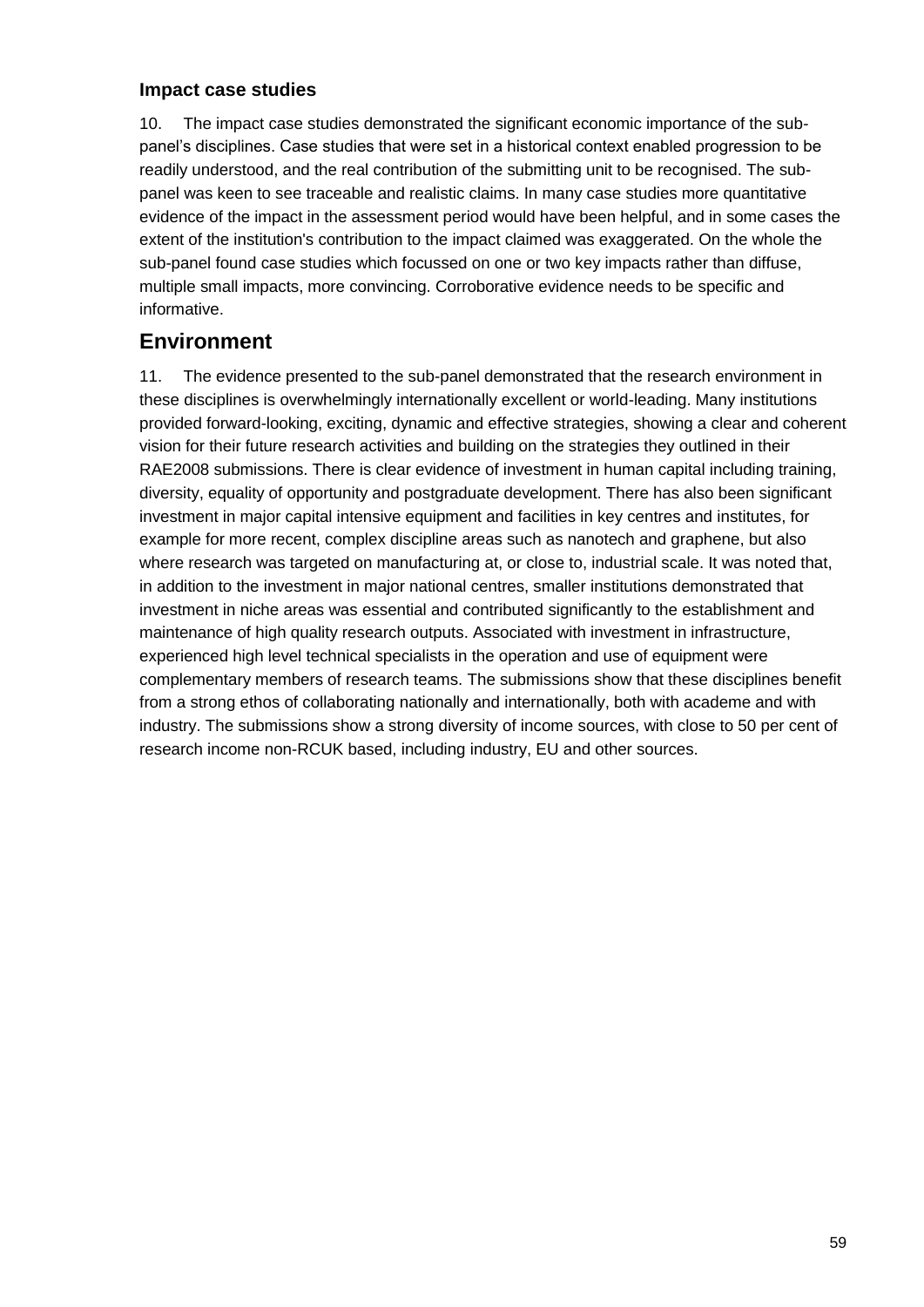# <span id="page-60-0"></span>**UOA 14: Civil and Construction Engineering**

### **Summary of submissions and results**

#### **Submissions**

|                                                        | 2014  | 2008  | %<br>difference |
|--------------------------------------------------------|-------|-------|-----------------|
| <b>Number of submissions</b>                           | 14    | 23    | $-39.1%$        |
| <b>Category A staff FTE</b>                            | 391   | 513   | $-23.8\%$       |
| <b>Category A and C staff</b><br>headcount             | 418   | 544   | $-23.2%$        |
| <b>Number of outputs</b>                               | 1,384 | 2,066 | $-33.0%$        |
| <b>Outputs per Category A and</b><br>C staff headcount | 3.31  |       |                 |
| Impact case studies                                    | 51    |       |                 |

#### **Results**

|                    | <b>Average percentage (Category A FTE</b><br>weighted) judged to meet the standard for: |       |       |     |     |  |  |
|--------------------|-----------------------------------------------------------------------------------------|-------|-------|-----|-----|--|--|
|                    | 4*                                                                                      | $3^*$ | $2^*$ | 1*  | UC  |  |  |
| Overall            | 24                                                                                      | 56    | 16    | 3   |     |  |  |
| Output             | 18.1                                                                                    | 58.0  | 19.3  | 4.3 | 0.3 |  |  |
| <b>Impact</b>      | 33.9                                                                                    | 52.5  | 11.4  | 0.0 | 2.2 |  |  |
| <b>Environment</b> | 35.1                                                                                    | 56.5  | 7.9   | 0.5 | 0.0 |  |  |

1. The sub-panel received 14 submissions, comprising 391.45 FTE Category A staff. In comparison with RAE2008, several HEIs with civil engineering units submitted to Sub-panel 15, General Engineering in Main Panel B, and a small number to Sub-panel 16, Architecture, Built Environment and Planning in Main Panel C.

2. The sub-panel comprised 12 panel members, including two user members, and one impact assessor. Amongst the 10 academics on the sub-panel, one had recently moved from industry. All of the scoring was calibrated against that of the other engineering sub-panels (via MPB) and between individual panellists within the sub-panel.

3. Overall the submissions to the sub-panel covered the full spectrum of quality, with approximately one quarter of the material submitted being assessed as world-leading. There was a distinct overall improvement in the quality of research submitted compared with RAE2008.

4. The factual information about the significance of an output not evident within the output itself (100 word statements) and the impact case studies were particularly informative. All submissions had some elements of world-leading research in at least one specialist area/subdiscipline.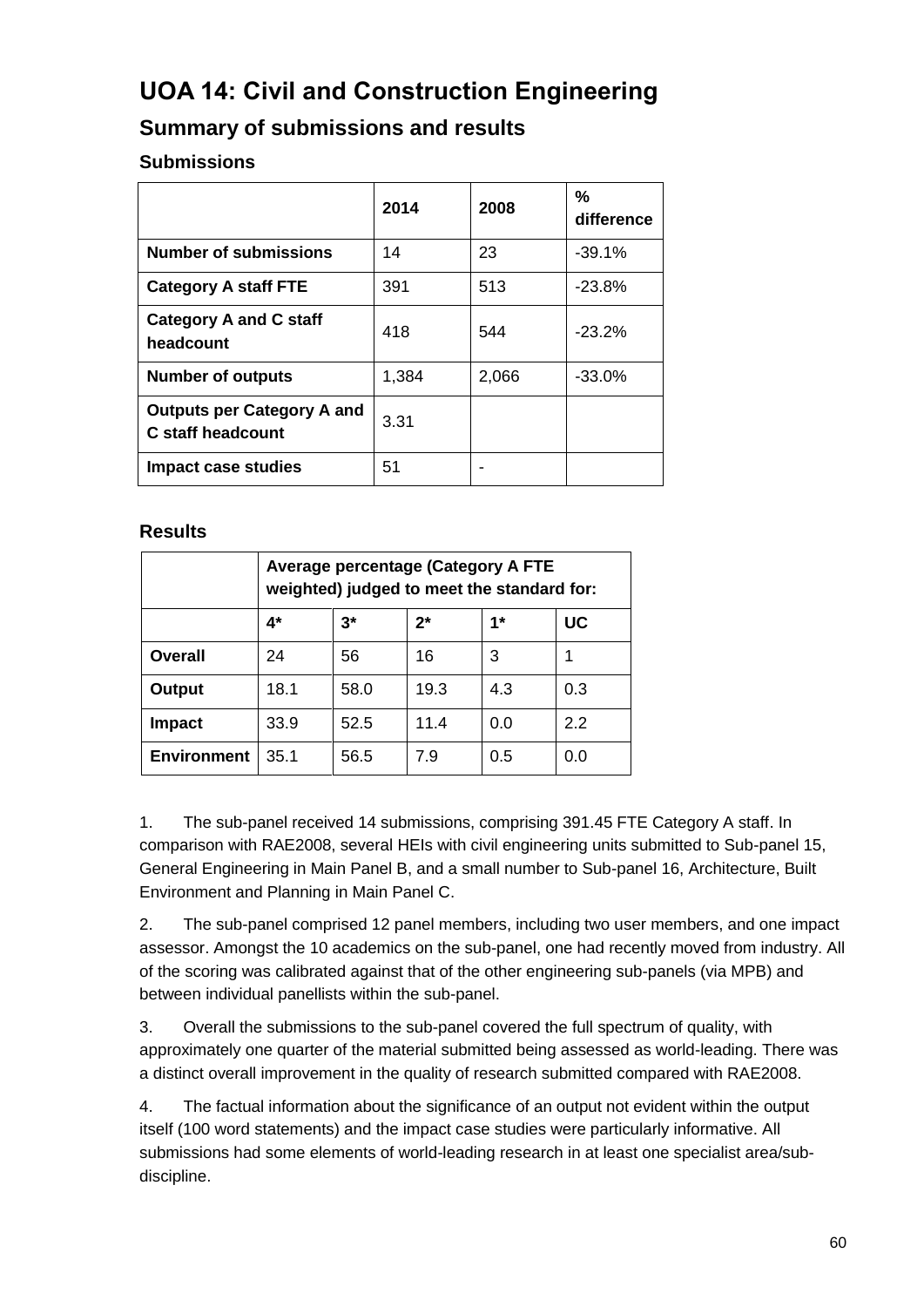### **Outputs**

5. In total 1,384 outputs were submitted across the full range of civil engineering disciplines, with the vast majority comprising journal publications. In addition some conference papers, books, reports and one software item were submitted. One output was cross-referred to another subpanel; 59 were cross-referred to the sub-panel from other sub-panels, the majority of these being from Sub-panels 16 (Architecture, Built Environment and Planning) and 34 (Art and Design: History, Practice and Theory).

6. The outputs were assessed to be particularly strong in water, structural materials, transport, and geotechnical engineering research. In water research a high proportion of fluid mechanics outputs were assessed as being internationally excellent or world-leading. Advanced structural analysis remained a key theme, enhanced by the availability of increasing computing power. The transport outputs covered a diverse range of interdisciplinary topics and were judged to have (marginally) the highest proportion of world-leading outputs. Areas of particular strength and growth included: modelling of traffic and networks, economics and econometrics, behavioural response, Global Positioning Systems and intelligent transport. Geotechnics and earth sciences outputs remained strong, attracting (by a narrow margin) the highest average output scores.

7. With regard to areas of growth or decline and emerging areas of research, there were many more submissions addressing sustainability, infrastructure resilience, life-cycle analysis and climate change compared with RAE2008. However, there was a decline in non-destructive testing and structural health monitoring submissions, although these topics remain internationally important. Other strong areas of growth included marine renewable energy, and water, food and energy security research, with continued growth in flood risk assessment, ecosystems services, remote sensing, geomatics, informatics and 'big data'. Research in mainstream geotechnics continued to be strong, with outputs showing a trend away from experimental and theoretical geomechanics and towards environmental geotechnics, geothermal analysis and geochemistry. In addition, the topics of geophysical, earthquake, offshore and climate change analysis, nuclear waste disposal and infrastructure resilience were all more prevalent than in RAE2008. There was an increase in submissions concerning water sanitation and health in developing countries.

8. In comparison with RAE2008 there were marked changes in the types of research which had been undertaken, including rapid development across all areas in advanced numerical methods, with parallel computing and informatics playing an increasingly major role. These changes were often supported by novel field and laboratory investigations, with evidence of new investment in laboratory and field-based research facilities, after a prolonged decline in the field.

9. The sub-panel noted an increase in interdisciplinary and multidisciplinary research, including:

a. increasing and diverse research activity in flood risk management, climate change, renewable energy, biodegradation of pollutants, geochemistry, environmental assessment, sensor technology, acoustics and remote sensing;

b. a marked increase in multidisciplinary applications of microbiology, electrochemistry and nanotechnology, complemented by closer associations with socio-economic and synthetic biology research; and

c. a significant volume of multidisciplinary research addressing policy, social science, health, disability and economic topics.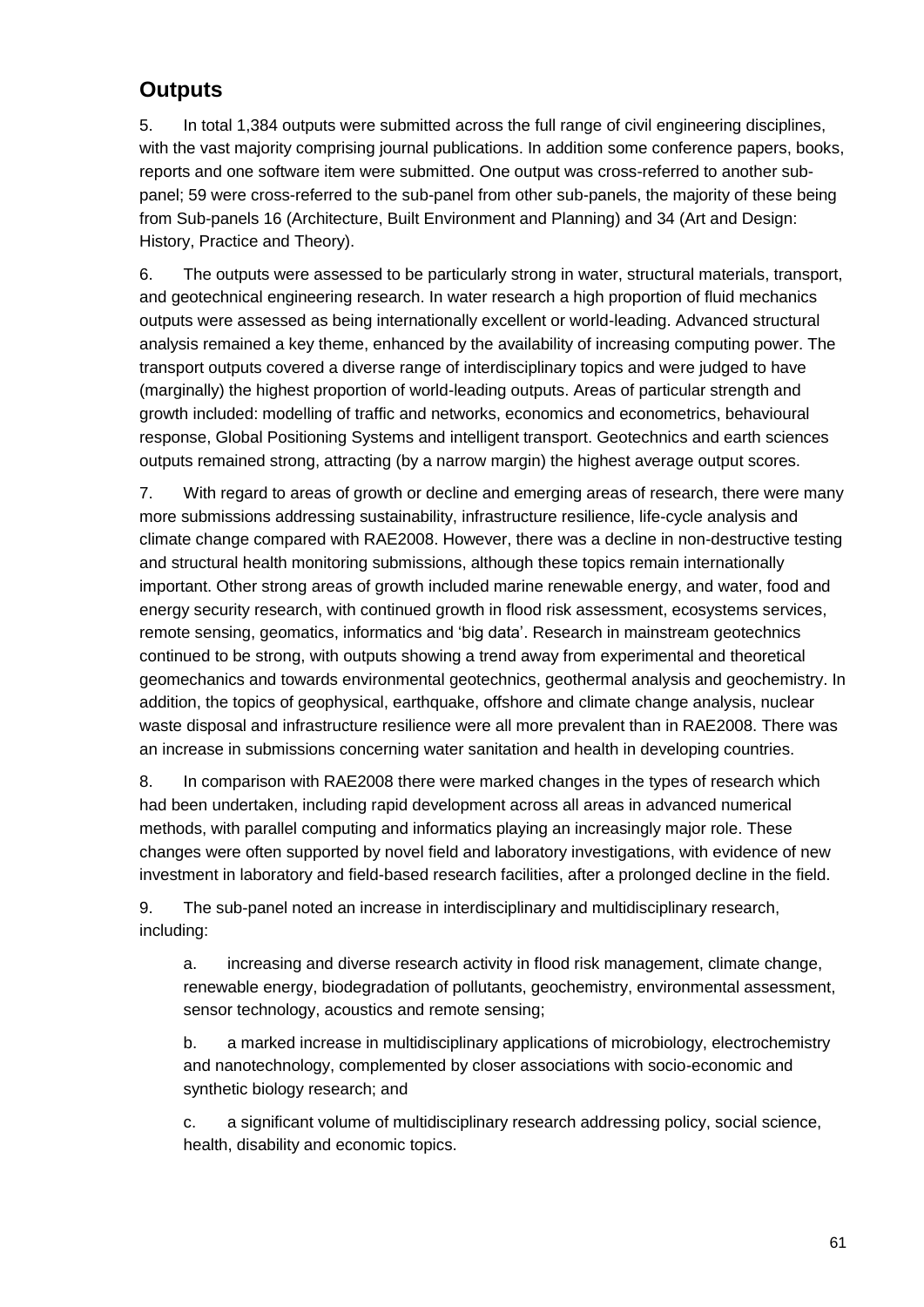### **Impact**

10. While case studies often described more than one type of impact, of the 51 impact case studies submitted, approximately 30 per cent demonstrated principally economic impact, the same proportion primarily benefited engineering practitioners, around 25 per cent affected public policy and services, and about 15 per cent related to environment and health. Many of the impact case studies showed strong evidence of multidisciplinarity, involving industrial, societal and government agency engagement.

11. Impacts described in the case studies included software and commercialised products, involving both spin-outs and direct arrangements with companies from small and medium-sized enterprises to large multinational consulting and contracting firms. There was considerable evidence of technology transfer and high impact via early engagement with end-users, together with strong evidence of research impacting on national and international best engineering practice and public policy.

12. In terms of the quality of submissions, the sub-panel determined that there was a very high proportion (86 per cent) of impact case studies demonstrating very considerable to outstanding significance and reach, with many examples of major contributions to: society in the UK and internationally, the UK and international economies, the built and natural environment, and public engagement activities. The greater number of impact case studies were in the water and environment, transport and geomatics areas, with the highest quality case studies often being associated with groups with well-developed links with industry, government departments and/or public agencies.

13. The impact templates submitted showed a wide range of approaches and maturities towards enabling impact. Those performing well demonstrated an established overarching strategy and a broad range of highly developed approaches towards enabling impact. These templates also evidenced high levels of alignment with wider HEI initiatives and, for the very best, strong strategic engagement at regional, national and international levels. Submissions that performed less well tended to lack an overarching strategy, or the strategy only connected with, or was reliant upon, a reduced number of impact enabling mechanisms.

### **Research environment**

14. The research environment templates exhibited strong evidence of sustainability and vitality of the unit of assessment overall. Over 60 per cent of the submitting units had environments that were judged to be conducive to producing research that was of internationally excellent or worldleading quality. Most submitting units had performed well against their plans as stated in the RAE2008 submissions. Furthermore, there was clear evidence of units building on their strengths in key areas, and where they had critical mass.

15. Total research income showed an overall increase in real terms of 5 per cent from the first year of the assessment period (2008-9) to the last (2012-13), using the Treasury gross domestic product deflator to adjust for the effects of inflation. Income sources varied; across the assessment period approximately 48 per cent were from Research Councils, 28 per cent from government bodies (UK and EU) and 17 per cent from industry, with the balance from charities and other sources. Most submissions also reported significant investment by their own universities and government sources in the physical research environment.

16. Active research staff recruitment was evident in most submissions. There was also clear evidence of strategic planning in senior appointments and the quality of outputs associated with such staff was generally very high. Most units recruited staff from a variety of backgrounds,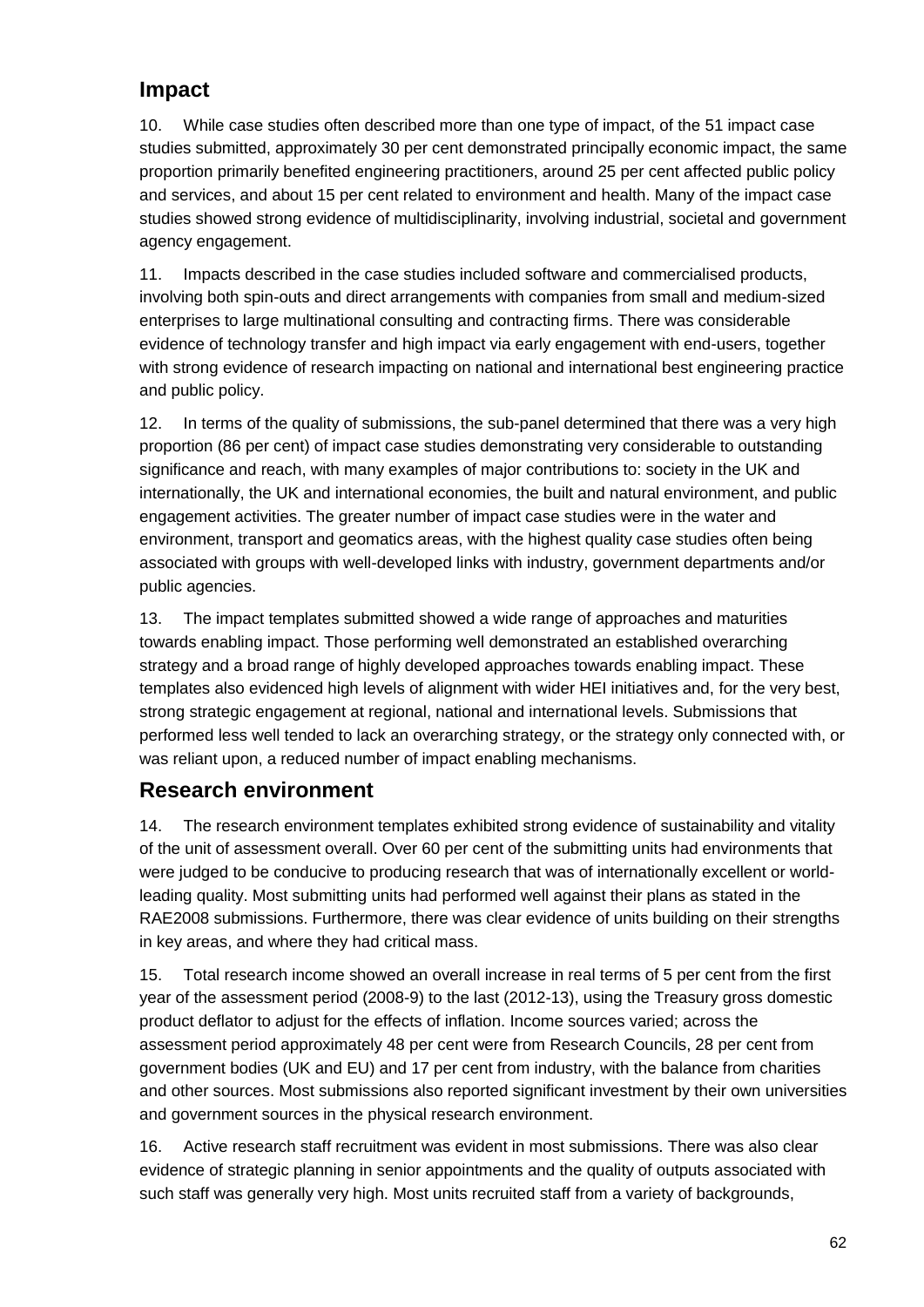including: chemistry, geology, biochemistry, mathematics, materials and social science/economics, in addition to engineers. The outputs associated with many ECRs were of a high quality, with their contributions boding well for the future vitality of their institutions and subject areas.

17. The sub-panel was pleased to note the high level of engagement with Athena SWAN, both at institutional and unit level, with over three quarters of submissions citing awards at either bronze or silver level. There was a lower – but encouraging – level of engagement reported regarding other aspects of diversity. For example, one fifth of submitted units reported engagement with Stonewall as diversity champions. Many also referred positively to the often highly international nature of their staff and students.

18. The sub-panel was also pleased to note the high level of national and international research collaboration, with much of this collaborative work being multidisciplinary in nature and with a wide range of stakeholders. Collaboration with networks of UK science and engineering departments was reported, as well as multidisciplinary collaboration with teams undertaking research in materials, computing, medicine and socio-economic aspects, to mention but a few.

19. There was considerable evidence of international collaboration, particularly with Europe, the USA, Australia, Asia and Africa, as well as strong interaction with industry and government. Funding was cited for chairs, e.g. from Arup, CH2M Hill, the Geotechnical Consulting Group, Laing O'Rourke, etc. and a number of major research programmes were sponsored by international agencies, e.g. UNESCO (United Nations Educational, Scientific and Cultural Organisation), WHO (World Health Organisation), Bill and Melinda Gates Foundation, etc. It was also pleasing to note that increasing funding was provided by regional, UK and international governments (e.g. China and India), as well as large international corporations, such as KBR Inc., Halliburton, Shell, BP and EDF. Finally, there was also considerable evidence of engagement and collaboration in setting international standards and practice recommendations with the UK and EU governments, the International Organisation for Standardisation, international agencies (such as UNESCO) and other regulatory and advisory bodies.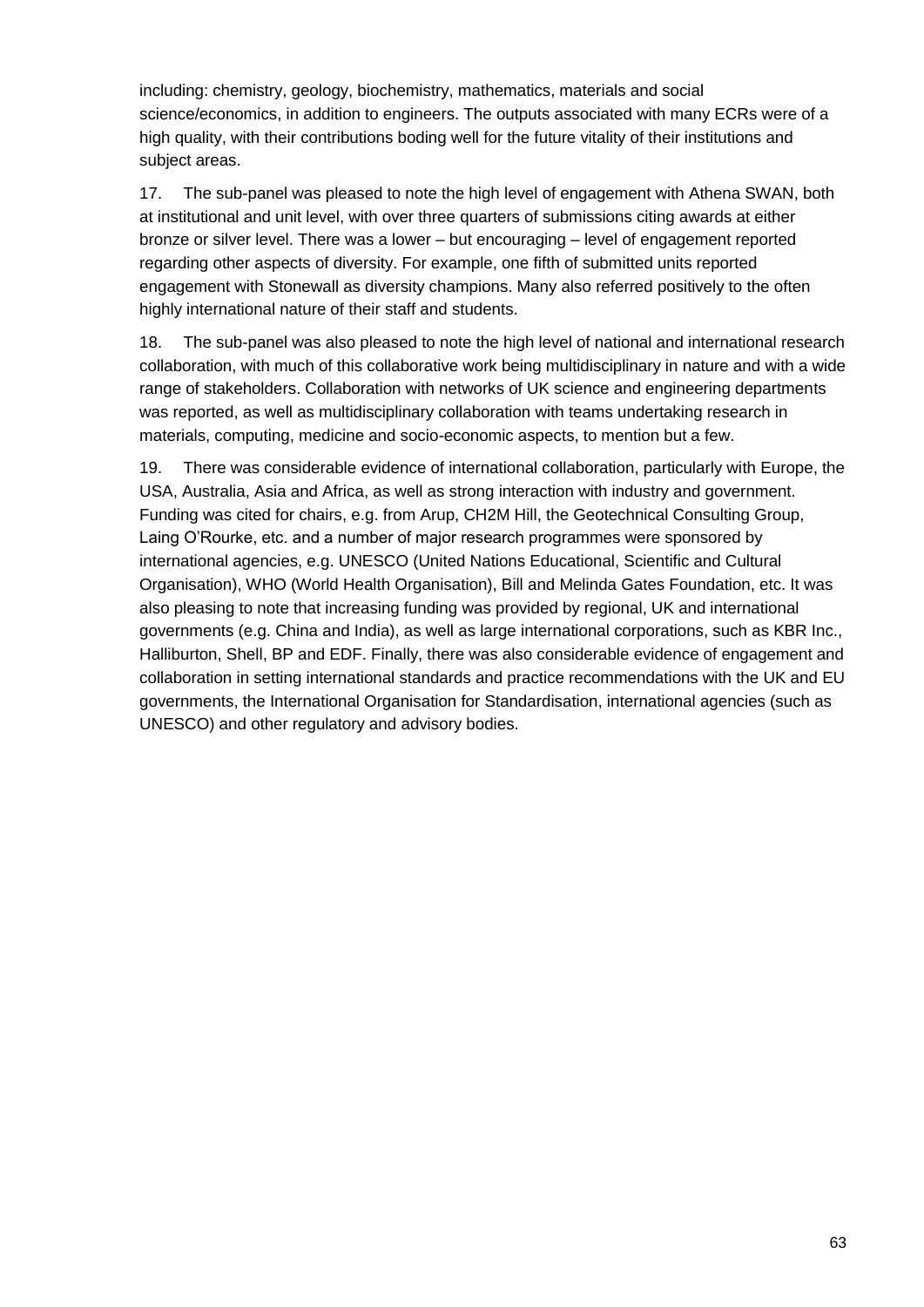# <span id="page-64-0"></span>**UOA 15: General Engineering**

### **Summary of submissions**

| <b>UOA 15</b>                                                 | <b>General Engineering</b> |       |                 |
|---------------------------------------------------------------|----------------------------|-------|-----------------|
|                                                               | 2014                       | 2008  | %<br>difference |
| <b>Number of HEI submissions</b>                              | 62                         | 52    | $+19.2%$        |
| <b>Category A staff FTE</b>                                   | 2,447                      | 1,454 | +68.3%          |
| <b>Category A and C staff</b><br>headcount                    | 2,555                      | 1,569 | $+62.8%$        |
| <b>Number of outputs</b>                                      | 8,697                      | 6,041 | 44.0%           |
| <b>Outputs per Category A and</b><br><b>C</b> staff headcount | 3.40                       |       |                 |
| Impact case studies                                           | 291                        |       |                 |

|                | $%4*$ | $%3*$ | $% 2*$ | $%1*$ | $%$ u/c |
|----------------|-------|-------|--------|-------|---------|
| <b>Overall</b> | 26    | 56    | 16     | 2     | 0       |
| Outputs        | 17.2  | 65.8  | 15.5   | 1.0   | 0.5     |
| Impact         | 41.6  | 39.8  | 15.5   | 2.3   | 0.8     |
| Environment    | 46.5  | 34.9  | 16.4   | 2.2   | 0       |

1. Unit of Assessment (UOA) 15 (General Engineering) received submissions from 62 HEIs comprising 2,447 full time equivalent (FTE) Category A staff and a total of 2,548 Category A individuals and 7 Category C individuals. The sub-panel noted that there had been an increase in the number of HEI submissions from 52 in General Engineering in RAE2008 to 62 in REF2014. The submissions were from departments and schools of widely varying size that ranged from entire large departments in long-established universities through thematically or disciplineselected submissions to much smaller submissions from newer universities and from specialised research units. There was considerable evidence of restructuring during the assessment period and many institutions were submitting to General Engineering for the first time. The range of research disciplines was very wide and there was extensive evidence of interdisciplinary and internationally-collaborative research. Significant industrial involvement was identified.

2. The overall quality of research was found, in general, to be very high with 83 per cent of outputs assessed in terms of originality, significance and rigour as being of at least internationally excellent quality. The impact of research was found to be high with over 81 per cent of the volume weighted impact results judged to have very considerable or outstanding reach and significance. Environment submissions were similarly found to be of a high standard with over 81 per cent of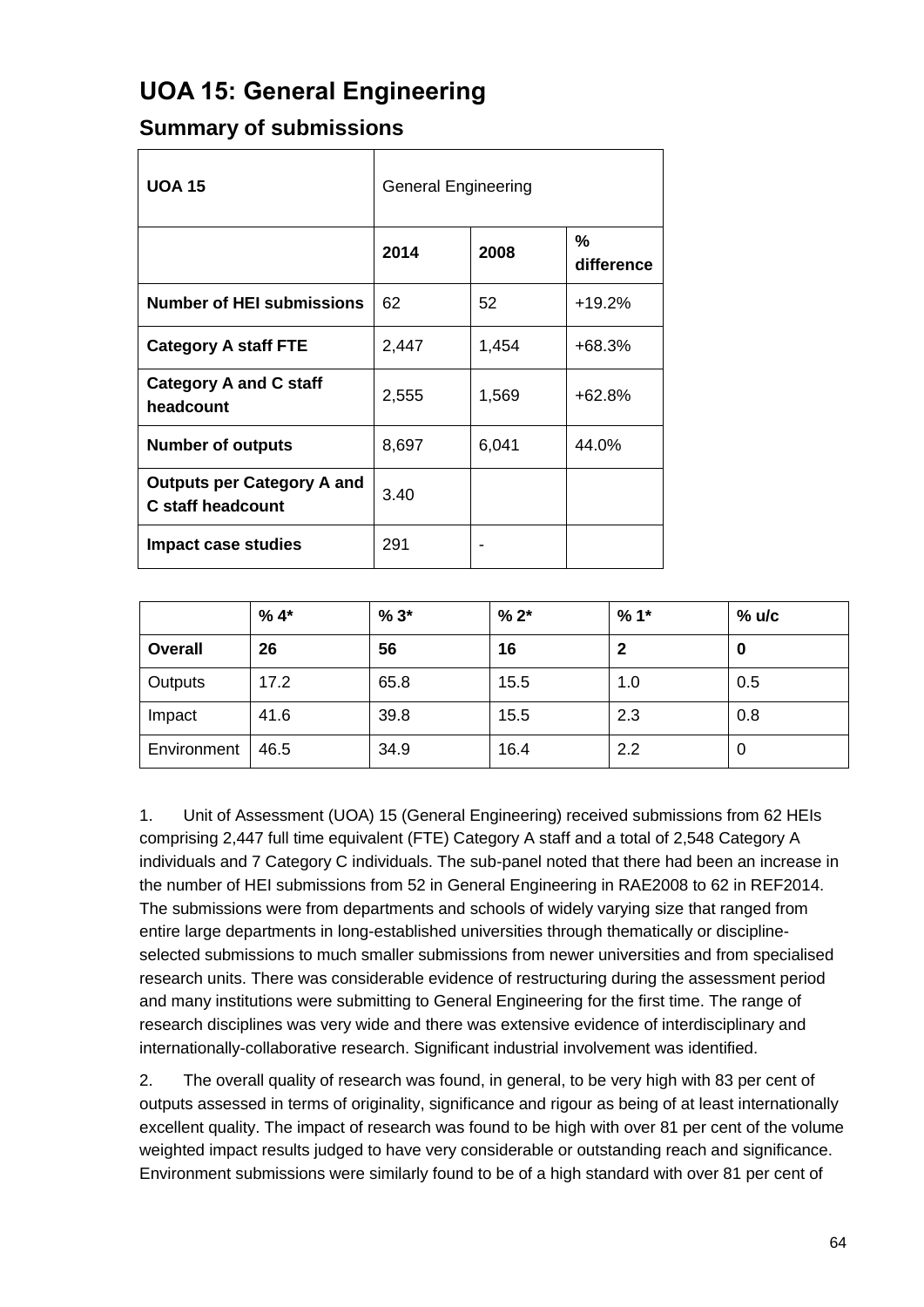the volume weighted environment results judged to demonstrate vitality and sustainability conducive to producing research of internationally excellent or world-leading quality.

3. The overall quality of the research outputs submitted affirmed the academic and scientific health of the themes within the General Engineering discipline. There was evidence of investment and growth across the institutions submitted but the landscape now features a number of larger institutions where the scale of the environment appears conducive to the production of relatively high impact. The increase in numbers of early career researchers and PhD students, the increasing activity across discipline boundaries and the investment in many institutions evidenced vitality and sustainability which was not restricted to the larger submissions, with some smaller submissions either newly entering or making significant improvement.

4. The sub-panel agreed that the administrative support and process mechanisms had been excellent and that the calibration and validation exercises had been very useful. There was remarkable coherence and consistency of grading.

### **Outputs**

5. 62 submissions were received, comprising 8,697 outputs from 2,447 FTE Category A staff for assessment in REF2014, compared to 6,041 from 1,454 FTE Category A staff in RAE2008. The sub-panel noted that, in addition to the traditional general engineering areas, research being undertaken by SP 15 submissions covered a much wider and more diverse range of topics than in 2008. Outputs were within, but not limited to the following broad categories: bioengineering; chemical engineering; civil engineering; communications and signal processing; computational modelling; dynamics and control; electrical engineering; electronics; energy; environmental engineering; human factors; manufacturing; materials; mathematics; mechanics and structures; mining engineering; nuclear; optics and photonics; systems and sensors; thermofluids and transportation. The panel noted that many of the outputs were highly interdisciplinary and very internationally collaborative. Submissions made use of the 'statements of additional information' field in REF2 to emphasise the impact and significance of a particular output. The sub-panel found this information very useful in most cases. In some cases the brevity or institutional interpretation of intended purpose of the information in the field was less helpful.

6. After completing the assessment the sub-panel concluded that the overall quality of the research being undertaken was of a very high standard. There were some excellent examples of multidisciplinary research and strong evidence of industrial and international collaboration with, in many cases, significant impact. In every one of the above categories at least two thirds of the outputs were considered to be internationally excellent or world-leading. In areas of research such as communications and signal processing, thermofluids, optics and photonics and systems and sensors 20 per cent or more of the outputs were assessed to be world-leading. Some areas, such as optics and photonics, were high in terms of the percentage of world-reading research but small in volume returned. Some larger areas that each individually made up over 10 per cent of the overall total of outputs, such as bioengineering, energy and materials, evidenced research where close to 80 per cent was assessed to be internationally excellent or world-leading. All areas exhibited some world-leading output. The panel noted established and emerging pockets of excellence, often in quite small institutions. Some institutions were high in terms of the percentage of world-leading output but were very low in terms of staff numbers returned, encouraging caution in any comparisons of overall results. There was observed growth in the volume of bioengineering, energy and communications and signal processing research.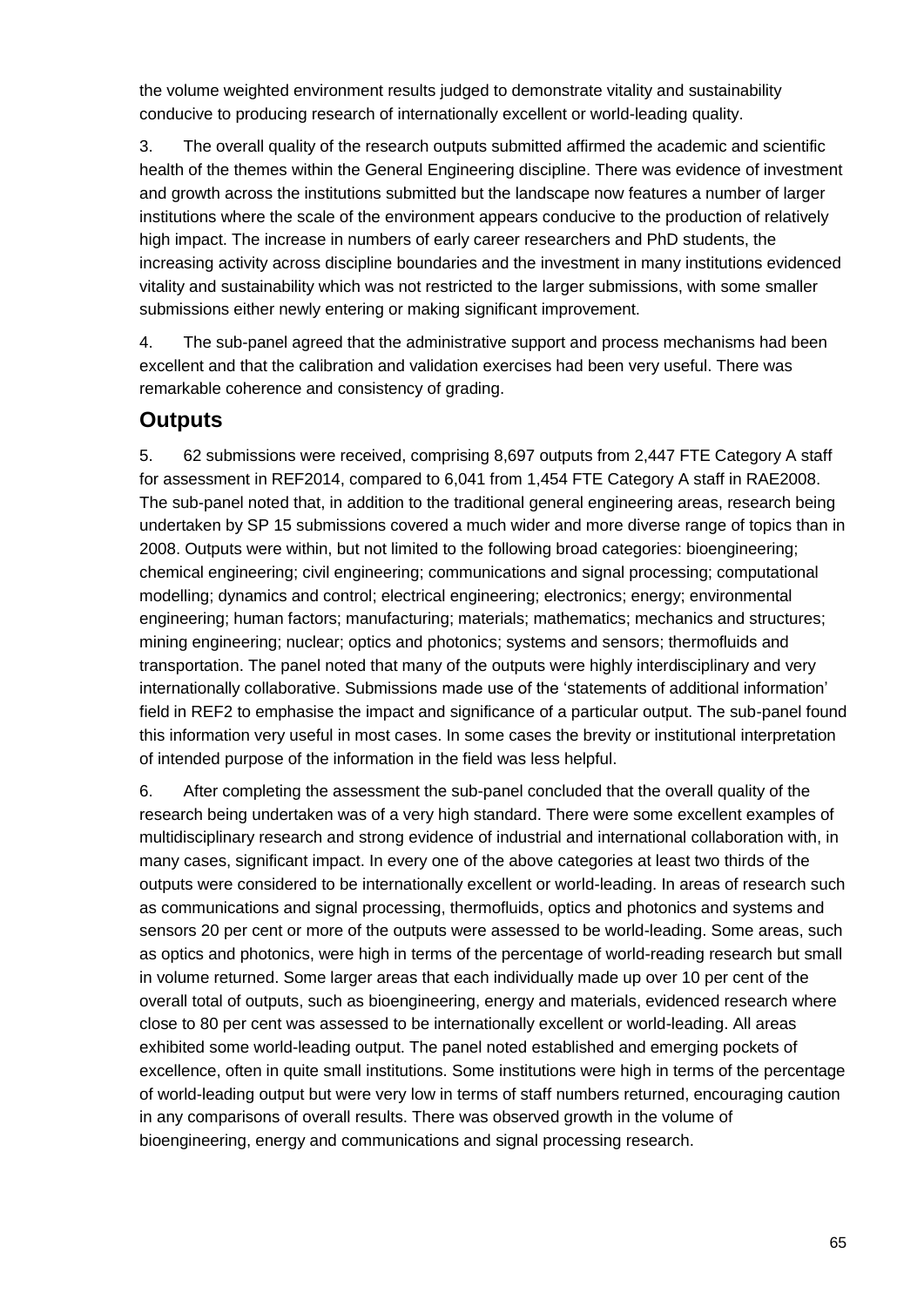### **Impact**

7. 62 submissions were received, comprising 291 impact case studies and 62 impact templates across a wide range of industry sectors including, but not limited to: aerospace and defence; automotive and transportation; bioengineering, pharmaceuticals and healthcare technologies; chemical and process engineering; construction and infrastructure; software and information technology and electronics and telecommunications. The user members' and impact assessors' experience mapped to these and other sectors.

8. Over 75 per cent of impact case studies were assessed to be reporting outstanding or very considerable impacts and over 60 per cent of impact templates to be reporting approaches conducive to achieving outstanding or very considerable impacts. Impacts in the aerospace and defence, automotive and transportation and bioengineering sectors above were each judged to be outstanding in over 40 per cent of their impact submissions.

9. The impact templates, taken as a whole, showed deep collaboration between UK universities and commercial/government and third sector organisations during the assessment period.

10. There was clear evidence of the application of fundamental research outputs leading to economic success for industry. Industrial impact included new products, often world-leading in their fields, and the establishment of successful spin-out companies. The sub-panel observed a number of world-class impacts in medical engineering where interdisciplinary teams of scientists, engineers and clinicians had developed exceptional capabilities.

11. International impact was clear in a small number of cases, for example through export of products or sale of spin out companies to offshore companies. However, international impact was not articulated in the majority of the impact templates.

12. After completing the assessment, the sub-panel reflected that institutions were not always clear about what impact was or whether it happened in the assessment period, and that the link between research and impact could in a small number of cases be tenuous. In some impact templates there was a clear overall strategy for achieving impact. Despite the broad range of disciplines in General Engineering, there was a high level of consistency in the individual views of the assessors and full agreement of the final scores.

### **Environment**

13. 62 submissions were received across a wide range of schools and departments; from very large to small and from long-established to relatively new entities. Overall 81 per cent (in volume weighted terms) of the environment submissions were assessed to be describing environments with vitality and sustainability conducive to producing research that is internationally excellent or better.

14. There was very clear consistency across a high proportion of the assessments made by individual sub-panel members. After agreement, uploading and acceptance of scores by the subpanel, the following observations were made:

a. It was evident that there had been extensive and sometimes significant strategic investment into restructuring of units during the assessment period, in some cases to facilitate interdisciplinary work, although the investment had not always gone into areas of world-leading activity. Investment in larger institutions was observed to include infrastructure. More general investment common to nearly all institutions tended to be in ECR recruitment and PhD training rather than capital equipment, rate of investment in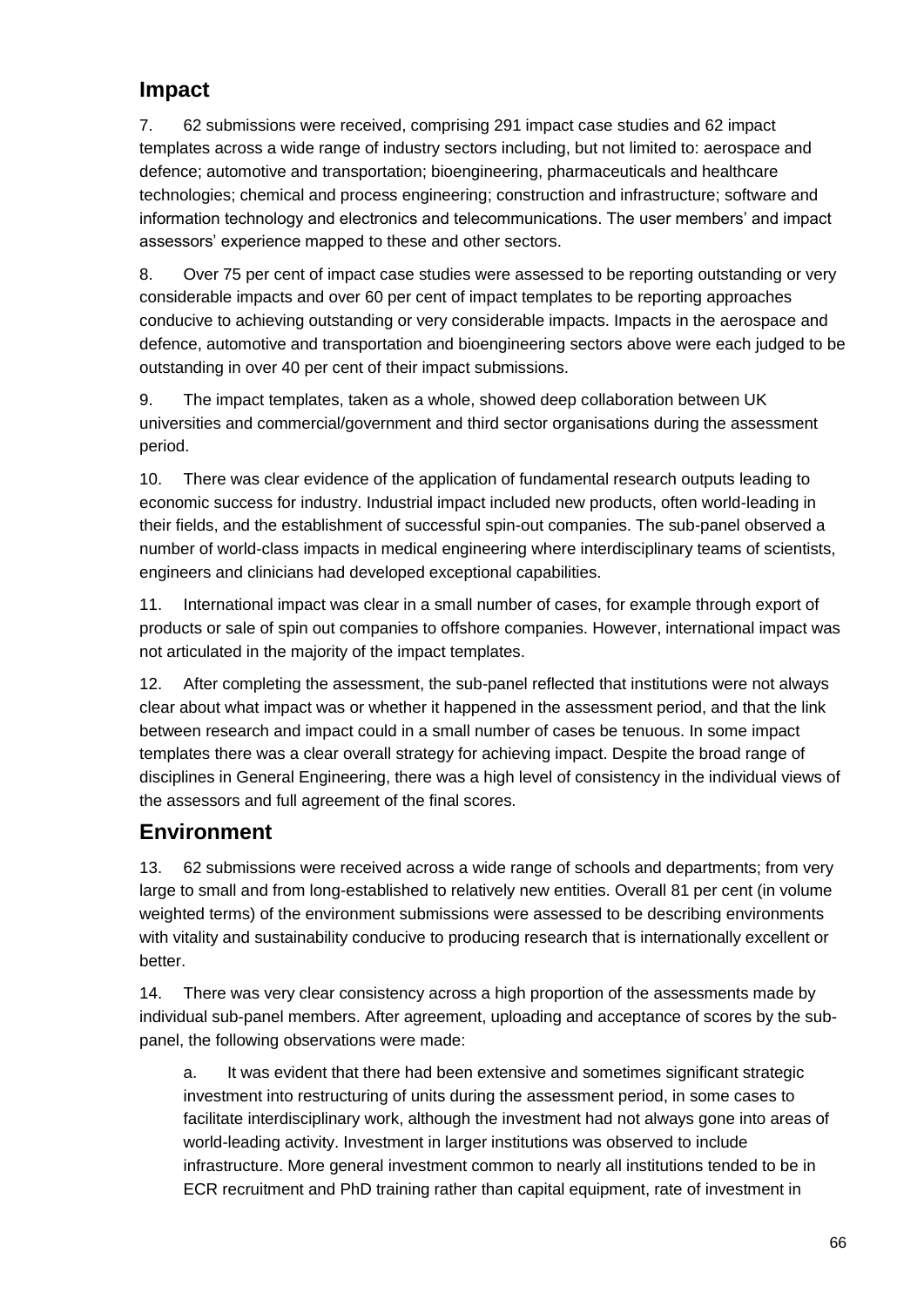which was thought to have slowed down – other than where there had been regional contributions made.

b. There had been a marked increase in the population of ECRs over the assessment period to now amount to 23 per cent of staff returned, and a noticeably more international staff profile was evident. The increased number of ECRs may have had the transient effect of reducing, in some cases, the number of outputs per FTE across the assessment period. The number of doctoral degrees awarded had increased to over 5,000 during the assessment period. The sub-panel felt it would have been interesting to have been able to identify the relative size of the overseas PhD community. The development of ECRs and training of PhD students was considered to be good. The sub-panel welcomed the inclusion of information on Athena SWAN status and, in particular, the institutions' positive responses to increasing diversity.

c. The research spend averaged almost £516,000 per FTE over the assessment period, emanating from a wide range of sources of research income, including RDAs, research councils, industry, government and international funders.

d. There was noted to be strong and growing national and EU collaboration but wider international academic collaboration was generally only more evident in larger institutions. There was evidence of significant research interaction and collaboration with national and international industries, with industrial funding contributing more than 20 per cent of the total research expenditure. However in several submissions it was observed that although there was an indication of industrial collaboration it was not always supported by sufficiently clearly-linked evidence of the impact of the research.

15. The sub-panel noted that there was some skew in the overall volume weighted environment profile in this UOA, as the seven largest submissions (which returned 42 per cent of the overall staff volume) scored very highly.